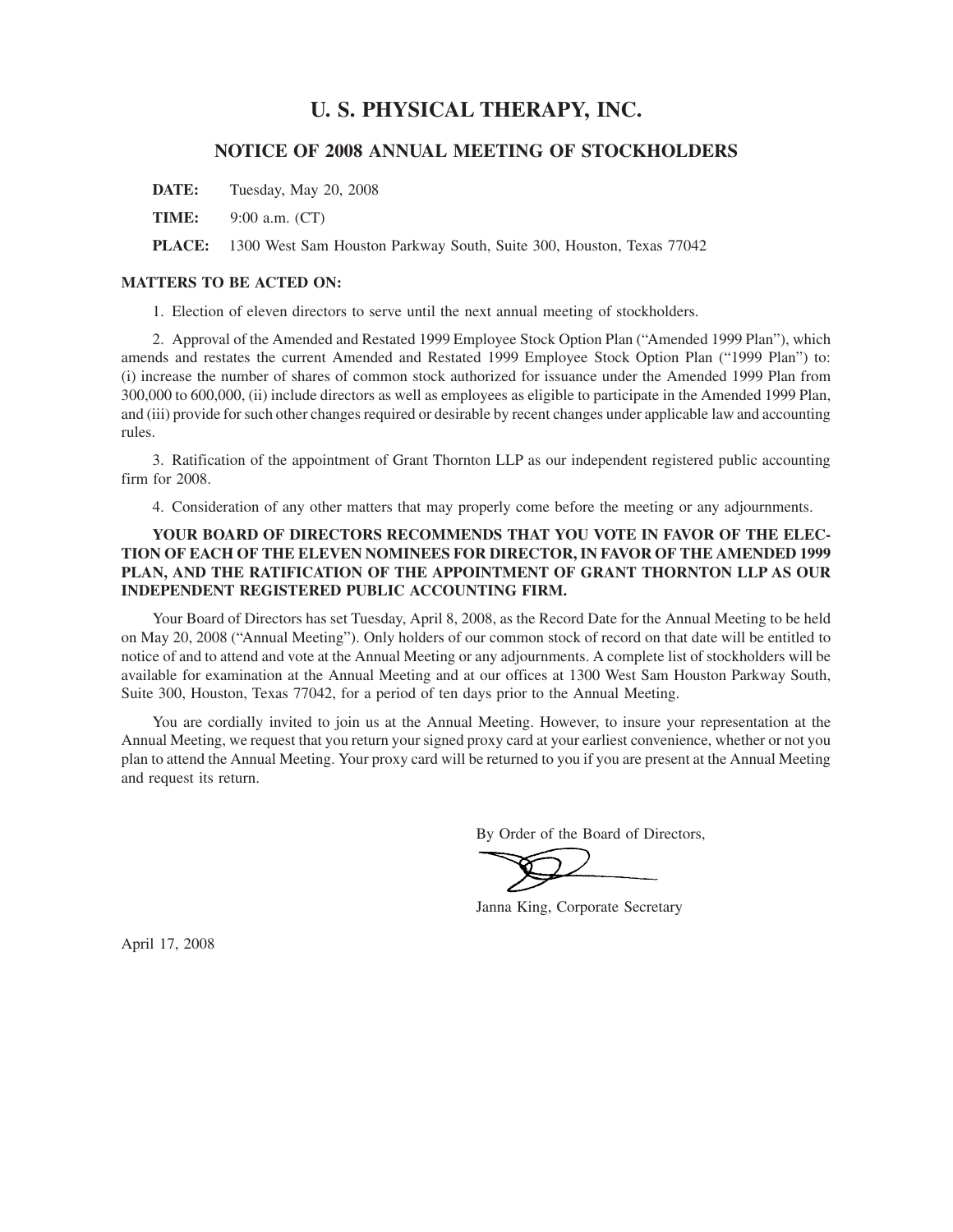# **U.S. PHYSICAL THERAPY, INC. 1300 West Sam Houston Parkway South, Suite 300 Houston, Texas 77042 (713) 297-7000**

# **PROXY STATEMENT ANNUAL MEETING OF STOCKHOLDERS MAY 20, 2008**

### **Annual Meeting:**

**Date:** Tuesday, May 20, 2008

**Time:** 9:00 a.m. (CT)

**Place** 1300 West Sam Houston Parkway South, Suite 300, Houston, Texas 77042

# **Agenda:**

Election of eleven director nominees.

Approval of the Amended 1999 Plan.

Ratification of the appointment of Grant Thornton LLP as our independent registered public accounting firm for 2008.

#### **Who Can Vote:**

All holders of record of our common stock at the close of business on April 8, 2008 are entitled to vote at the Annual Meeting. Holders of our common stock are entitled to one vote per share.

# **Proxies Solicited By:**

Your vote and proxy are being solicited by our Board of Directors for use at the Annual Meeting. This Proxy Statement and the enclosed proxy card are being mailed on behalf of our Board of Directors on or about April 17, 2008 to all of our stockholders (any reference to shareholders and or stockholders shall denote and be referred to as stockholders) of record as of the close of business on the Record Date, Tuesday, April 8, 2008.

Your presence at the Annual Meeting will not automatically revoke your proxy. You may, however, revoke your proxy at any time prior to its exercise by delivering to us another proxy bearing a later date, by attending the Annual Meeting and voting in person, or by filing a written notice of revocation before the Annual Meeting with Janna King, our Corporate Secretary, at our principal executive offices, 1300 West Sam Houston Parkway South, Suite 300, Houston, Texas 77042. If you receive multiple proxy cards, this indicates that your shares are held in more than one account, such as two brokerage accounts, or are registered in different names. You should vote each of the proxy cards received to ensure that all of your shares are voted.

# **Proxies:**

**Properly executed but unmarked proxies will be voted FOR the election of our eleven director nominees, FOR the approval of the Amended 1999 Plan and FOR the ratification of the appointment of Grant Thornton LLP as our independent registered public accounting firm for 2008.** If you "withhold" your vote for any of the nominees, this will be counted as a vote **AGAINST** that nominee. If any other matters are properly brought before the Annual Meeting, the persons named in the proxy will vote your shares as directed by a majority of the Board of Directors.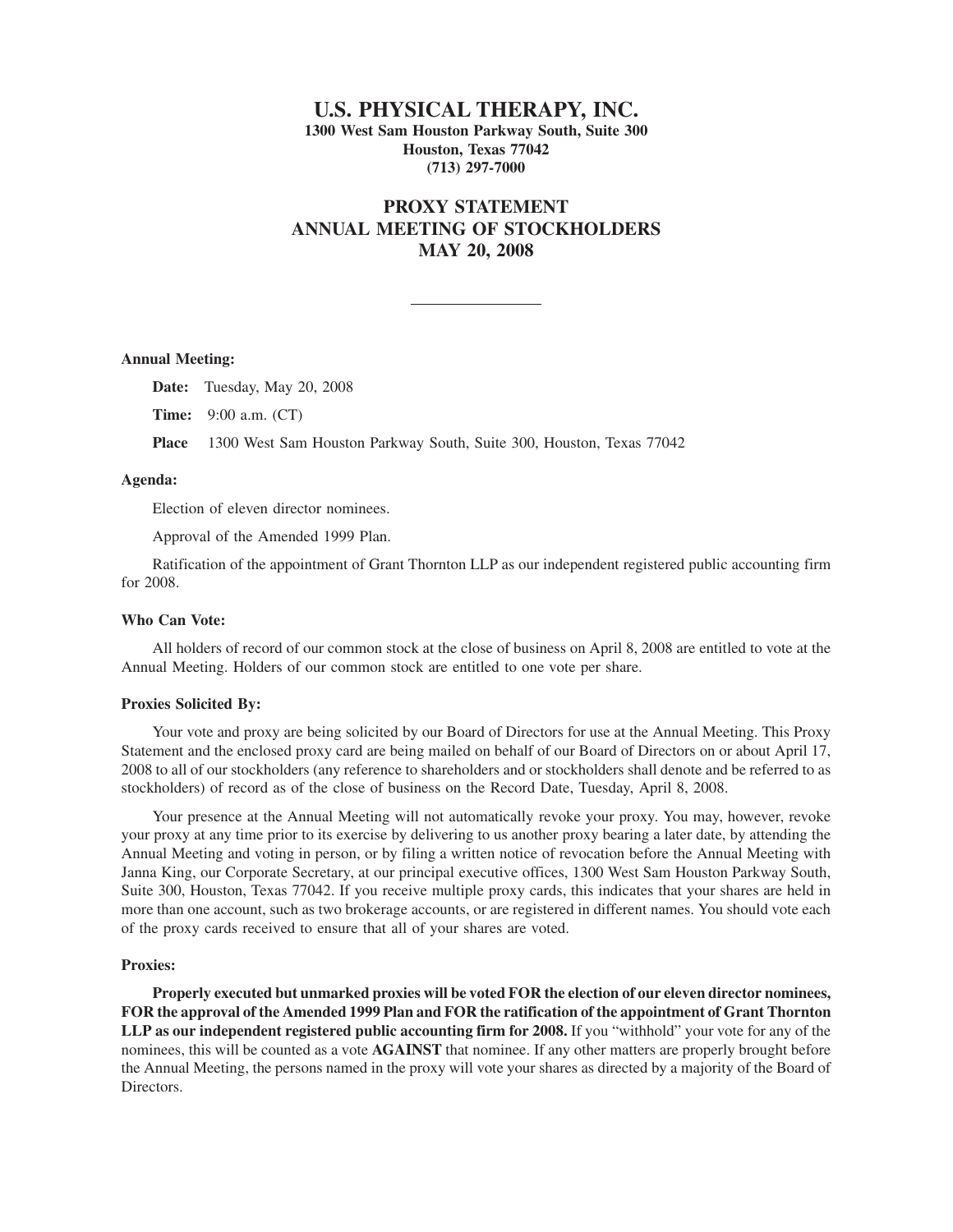# **Quorum:**

Only shares of our common stock can be voted, with each share entitling its owner to one vote on all matters. The close of business on Tuesday, April 8, 2008, ("Record Date") was fixed by the Board of Directors as the Record Date for determination of stockholders entitled to vote at the meeting. The number of shares of our common stock outstanding on the Record Date was 11,857,818. The presence, in person or by proxy, of at least a majority of the shares is necessary to constitute a quorum at our Annual Meeting. Abstentions will be treated as present for determining a quorum at the Annual Meeting. If a broker holding your shares in "street" name indicates to us on a proxy card that the broker lacks discretionary authority to vote your shares for all matters at the meeting, we will not consider your shares as present or entitled to vote for any purpose. There is no cumulative voting in the election of directors and, as required by Nevada law, the directors will be elected by a plurality of the votes cast at the Annual Meeting.

# **Cost of Proxy Solicitation:**

We will bear the cost of soliciting proxies. Some of our directors, officers and regular employees may solicit proxies personally or by telephone. Proxy materials will also be furnished without cost to brokers and other nominees to forward to the beneficial owners of shares held in their names.

# **Questions and Additional Information:**

You may call our President and Chief Executive Officer, Christopher J. Reading, our Chief Financial Officer, Lawrance W. McAfee, or email us at investorrelations@usph.com if you have any questions. A copy of our Annual Report on Form 10-K for the year ended December 31, 2007 accompanies this Proxy Statement. **We have filed an Annual Report on Form 10-K for the year ended December 31, 2007 (the "Form 10-K") with the Securities and Exchange Commission (the "SEC"). You may obtain additional copies of the Form 10-K by downloading it from our website at** www.usph.com**, by writing to U.S. Physical Therapy, Inc., 1300 West Sam Houston Parkway South, Suite 300, Houston, Texas 77042, Attention: Janna King, Corporate Secretary or by emailing us at investorrelations@usph.com.**

**PLEASE VOTE — YOUR VOTE IS IMPORTANT**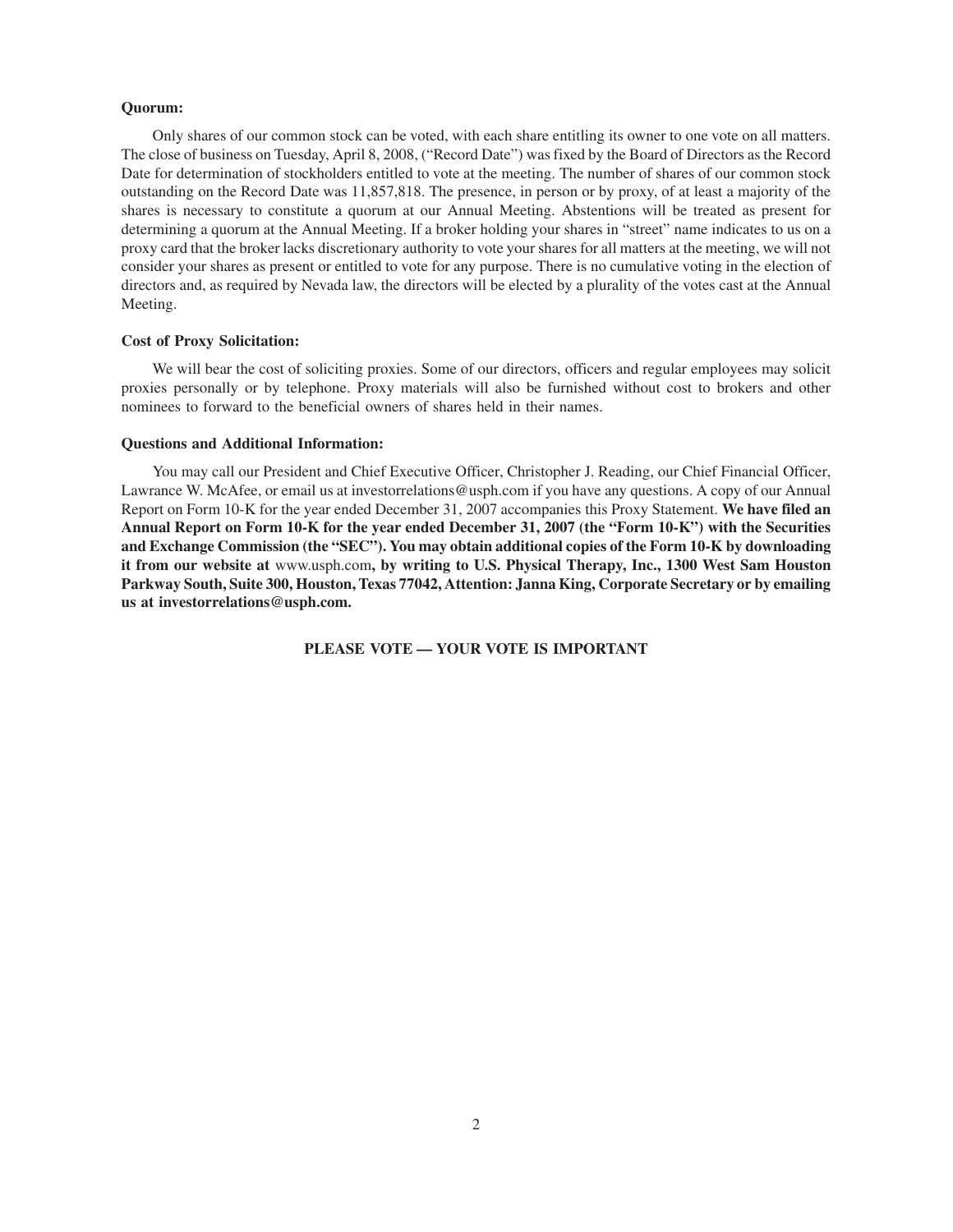# **ITEM 1 — ELECTION OF DIRECTORS**

The accompanying proxy, unless marked to the contrary, will be voted in favor of the election of Daniel C. Arnold, Christopher J. Reading, Lawrance W. McAfee, Mark J. Brookner, Bruce D. Broussard, Dr. Bernard A. Harris, Jr., Marlin W. Johnston, J. Livingston Kosberg, Jerald L. Pullins, Regg E. Swanson and Clayton K. Trier. The Governance and Nominating Committee, which consists solely of directors that are independent under the applicable NASDAQ Listing Standards, recommended the eleven directors to the Board of Directors. Based on that recommendation, the Board nominated such directors for election at the Annual Meeting.

The Board of Directors has determined that Messrs. Arnold, Broussard, Johnston, Pullins, Trier and Dr. Harris are considered independent under the applicable NASDAQ Listing Standards. Messrs. McAfee and Reading, who are officers of the Company, and Swanson who is an employee, and Messrs. Brookner and Kosberg, who have been within the last fiscal year, consultants to the Company, former employees and founders, are not considered independent under the applicable NASDAQ Listing Standards. The nominees for director are:

| Nominees:                                              | Age | <b>Director</b><br><b>Since</b> | <b>Position(s)</b> Held                                           |
|--------------------------------------------------------|-----|---------------------------------|-------------------------------------------------------------------|
|                                                        | 78  | 1992                            | Chairman of the Board                                             |
| Christopher J. Reading.                                | 44  | 2004                            | President, Chief Executive Officer and<br>Director                |
| Lawrance W. McAfee $\ldots$ , $\ldots$                 | 53  | 2004                            | Executive Vice President, Chief Financial<br>Officer and Director |
|                                                        | 63  | 1990                            | Vice Chairman of the Board and Director                           |
|                                                        | 45  | 1999                            | Director                                                          |
| Dr. Bernard A. Harris, Jr                              | 51  | 2005                            | Director                                                          |
|                                                        | 76  | 1992                            | Director                                                          |
| J. Livingston Kosberg                                  | 71  | 2004                            | Director                                                          |
| Jerald L. Pullins $\ldots \ldots \ldots \ldots \ldots$ | 66  | 2003                            | Director                                                          |
| $Regg E. Swanson*$                                     | 54  | 2007                            | Director                                                          |
| Clayton K. Trier $\dots \dots \dots \dots \dots$       | 56  | 2005                            | Director                                                          |

\* Mr. Swanson was appointed to the Board of Directors effective September 6, 2007. His appointment was in connection with the Company's purchase of a majority interest in STAR Physical Therapy, LP.

# **Director Biographies:**

*Daniel C. Arnold* was named our Chairman of the Board on July 6, 2004. Mr. Arnold is a private investor engaged primarily in managing his personal investments. He previously served as Chairman of the Board of Trustees of the Baylor College of Medicine. He is currently serving only on the Board of U.S. Physical Therapy, Inc.

*Christopher J. Reading* was promoted to President and Chief Executive Officer and elected to our Board of Directors effective November 1, 2004. Prior to 2004, Mr. Reading served as our Chief Operating Officer since joining us in 2003. From 1990 to 2003, Mr. Reading served in various executive and management positions with HealthSouth Corporation where most recently he was Senior Vice President of Operations responsible for over 200 facilities located in 10 states. Mr. Reading is a physical therapist.

*Lawrance W. McAfee* was promoted to Executive Vice President and elected to our Board of Directors effective November 1, 2004. Mr. McAfee also serves as our Chief Financial Officer, a position he has held since joining us in 2003. Mr. McAfee's experience includes having served as Chief Financial Officer of three public companies and President of two private companies. From 2002 to 2003, he served as President and Chief Financial Officer of SAT Corporation, a software company.

*Mark J. Brookner* has served as our Vice Chairman of the Board since August 1998. Mr. Brookner is currently a private investor. He served as our Chief Financial Officer from 1992 to 1998 and as our Secretary and Treasurer during portions of that period.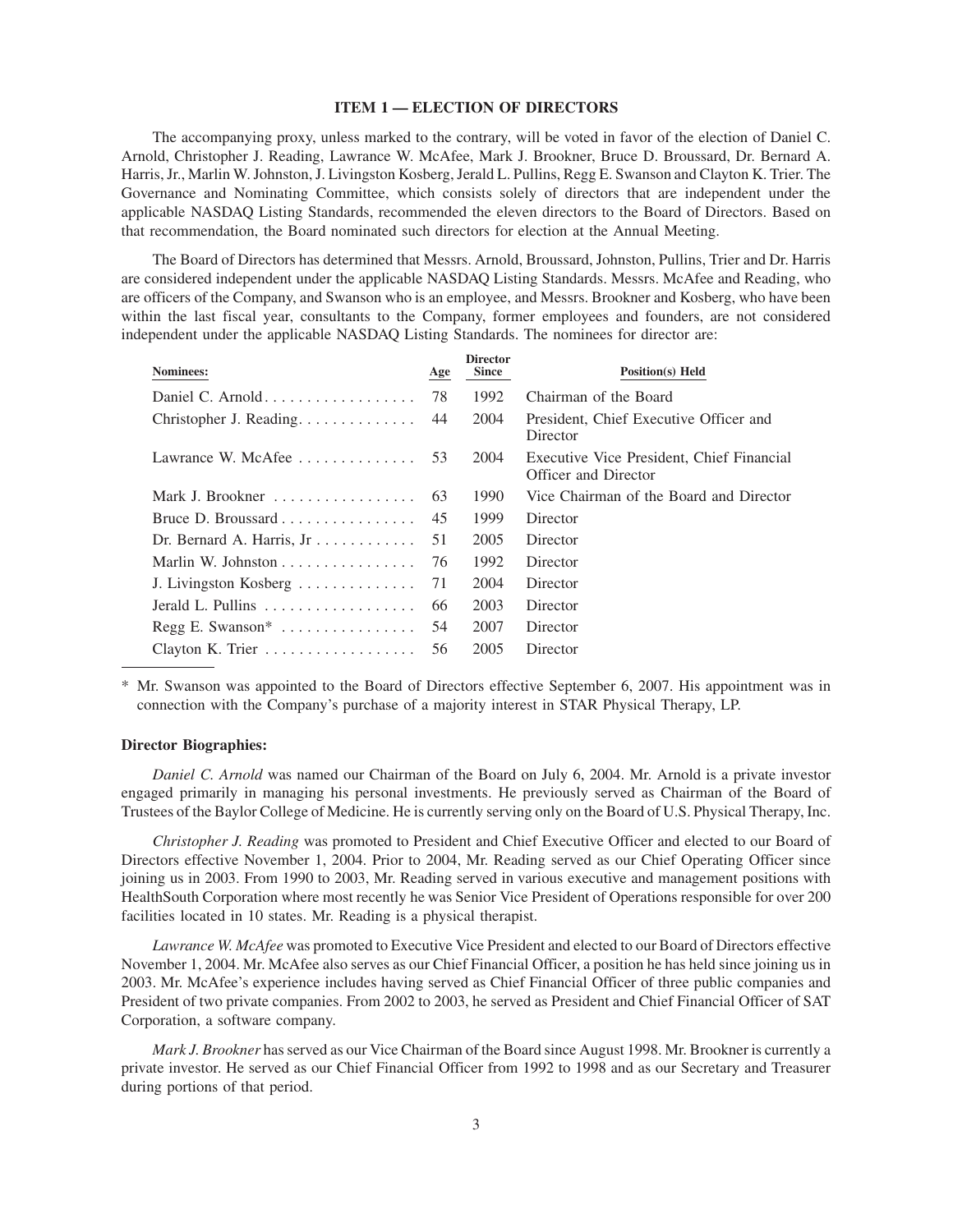*Bruce D. Broussard* has served on our Board since 1999. As of 2008, Mr. Broussard serves as CEO and President of U.S. Oncology, Inc., a cancer-care services company formerly listed on The Nasdaq Stock Market. From 2005 to 2008, he served as President of U.S. Oncology and from 2000 to 2005 he was the Chief Financial Officer of U.S. Oncology, Inc. From 1997 to 2000, Mr. Broussard was the Chief Executive Officer of HarborDental Properties, a dental development company specializing in free-standing upscale dedicated dental buildings. Mr. Broussard served as the Chief Financial Officer for Regency Health Services, Inc., a national chain of nursing homes and provider of long-term health services formerly listed on the New York Stock Exchange, from 1996 to 1997 and as a Director and Chief Financial Officer for Sun Health Care Group, a health care provider, from 1993 to 1996.

*Dr. Bernard A. Harris* joined our Board on August 23, 2005. From 2001, Dr. Harris has been President and Chief Executive Officer of Vesalius Ventures, a venture capital firm that invests in early stage medical informatics and technology. From 2006, Dr. Harris has served as a Class III director of Sterling Bancshares, Inc., a bank holding company. From 1996 to 2001, he served as Chief Medical Officer and Vice President for Space Hab, an aerospace company. Dr. Harris is a former astronaut, having completed two space shuttle missions. He completed his residency in Internal Medicine at the Mayo Clinic and trained as a flight surgeon at the Aerospace School of Medicine at Brooks Air Force Base.

*Marlin W. Johnston* has served on our Board since 1992. Mr. Johnston has been a management consultant with Tonn & Associates, a management consulting firm, since 1993. During 1992 and 1993, Mr. Johnston served as a management consultant to the Texas Department of Health and the Texas Department of Protective and Regulatory Services.

*J. Livingston Kosberg* rejoined our Board of Directors on July 6, 2004 and served as our interim Chief Executive Officer in 2004. Mr. Kosberg previously served as our Chief Executive Officer from 1992 to 1995 and as our Chairman of the Board from 1992 to 2001. Mr. Kosberg has been involved in a variety of industries, including healthcare, finance and construction and currently serves as an advisor to several investment funds.

*Jerald L. Pullins* has served on our Board since 2003. He is currently engaged in managing personal investments and as of 2007 Mr. Pullins serves as Chairman of the Board of Pet Partners, LLC and as of 2008 serves as founder and CEO of SeniorCare Homes, LLC. From 2002 to 2006, Mr. Pullins was President and Chief Executive Officer of Voyager Hospice Care, Inc., a private enterprise involved in the acquisition, development and operation of hospice and palliative care facilities. From 1991 to 2002, he was employed by Service Corporation International, a provider of funeral, cemetery and related services listed on the New York Stock Exchange, in various capacities including: President and Chief Operating Officer (1998-2002); Executive Vice President-International Operations (1994-1998); and Senior Vice President-Corporate Development (1991-1994). Prior to 1991, for seven years he served as President and Chief Executive Officer of The Sentinel Group, Inc., a private company which owned and operated funeral, cemetery, insurance and related businesses.

*Regg E. Swanson* joined our Board on September 6, 2007. Mr. Swanson is Managing Director of STAR Physical Therapy, LP, a subsidiary of the Company. Mr. Swanson is founder of STAR Physical Therapy, LLC, and from 1997 to 2007, was its president and managing member. He is a licensed physical therapist and has been involved with sports medicine and physical therapy for over 25 years.

*Clayton K. Trier* joined our Board on February 23, 2005. Mr. Trier is a private investor. He was a founder and former Chairman and Chief Executive Officer of U.S. Delivery Systems, Inc., which developed the first national network providing same-day delivery service, from 1993 to 1997. Before it was acquired in 1996, U.S. Delivery was listed for two years on the New York Stock Exchange. Mr. Trier currently serves on the board of Creative Master (Bermuda) Ltd, a public company listed on the Singapore Stock Exchange, and serves as the non-executive Chairman of the Board of The Orchard Enterprises, Inc., a public company listed on the Nasdaq Global Market.

The persons named on the proxy card will vote FOR all of the nominees for director listed above unless you withhold authority to vote for one or more of the nominees. As required by Nevada law, nominees will be elected by a plurality of the votes cast at the Annual Meeting. Abstentions and broker non-votes will not be treated as a vote for or against any particular nominee and will not affect the outcome of the election of directors. Continental Stock Transfer & Trust Co. will tabulate the votes cast by proxy or in person at the Annual Meeting.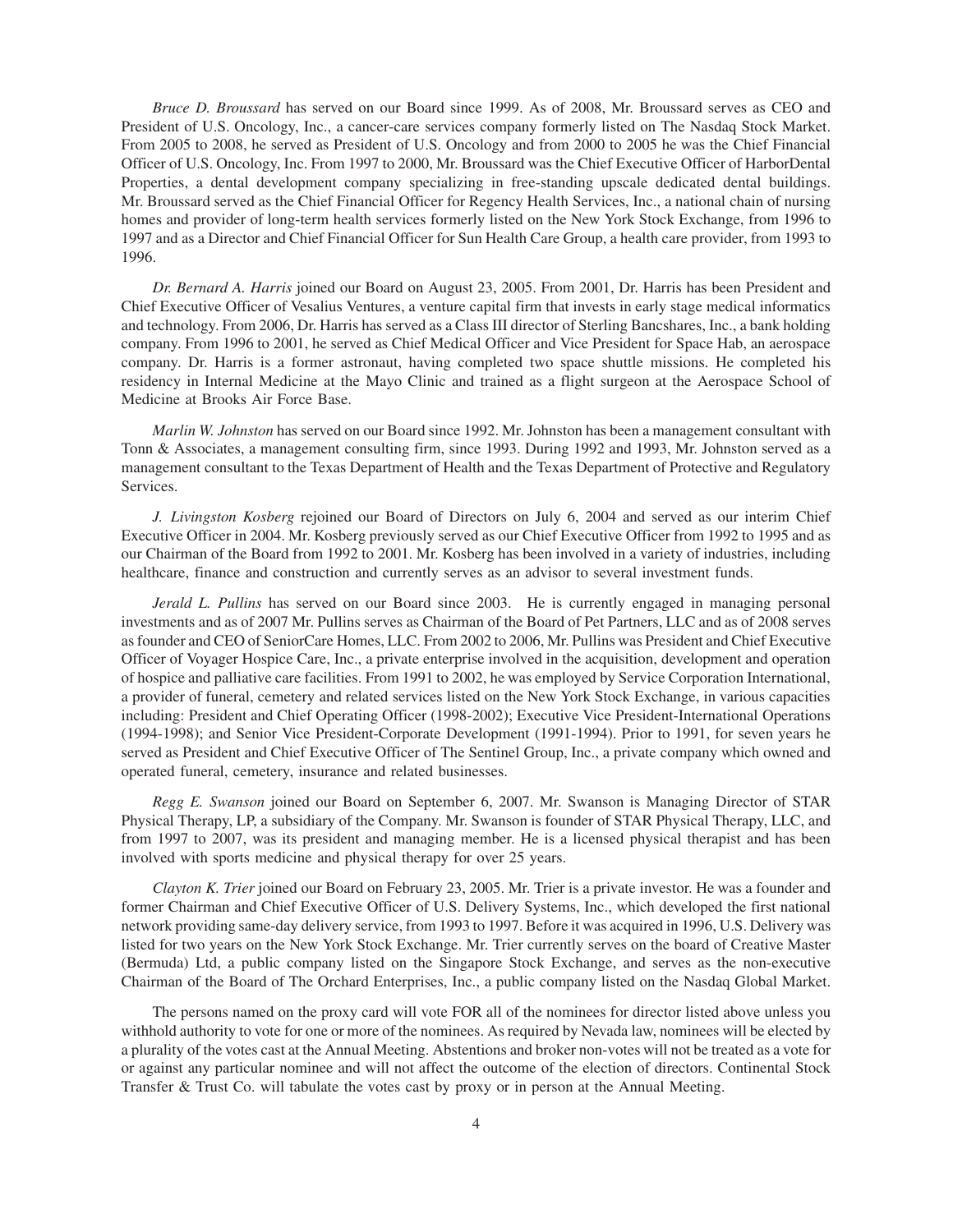All of our nominees have consented to serve as directors. Our Board has no reason to believe that any of the nominees will be unable to act as a director. However, if any director is unable to serve, the Board will designate a substitute. If a substitute nominee is named, the persons named on the proxy card will vote FOR the election of the substitute nominee.

# **THE BOARD OF DIRECTORS RECOMMENDS THAT THE STOCKHOLDERS VOTE FOR THE ELECTION OF THE ELEVEN NOMINEES FOR DIRECTOR NAMED IN THE PROXY STATEMENT.**

# **CORPORATE GOVERNANCE AND BOARD MATTERS**

# **Independent Directors**

After the upcoming Annual Meeting, the Board will consist of eleven directors, six of whom the Board has affirmatively determined have no relationship with the Company or its subsidiaries which would interfere with the exercise of independent judgment in carrying out the responsibilities of a director and are independent, as defined in the applicable NASDAQ Listing Standards. See Item 1. Election of Directors. Specifically, the Board determined that the six members of the Board are determined to be independent as defined in Rule 4200 of the NASDAQ Marketplace Rules, and independent as defined in Rule 10A-3(b)(1) under the Exchange Act.

# **Attendance at Board Meetings and Board Committees**

The Board of Directors conducts its business through its meetings and through meetings of certain committees of the Board of Directors. All committees act for the Company. The Board of Directors is comprised of a majority of independent directors as required by the applicable NASDAQ Listing Standards.

The Board has standing committees as follows: (i) Governance and Nominating, (ii) Corporate Compliance (sub-committee of the Audit Committee), (iii) Compensation, and (iv) Audit Committees. During 2007, the Board of Directors met 5 times, the Governance and Nominating Committee met 3 times, the Corporate Compliance Committee met 4 times, the Compensation Committee met 3 times and the Audit Committee met 9 times. Each of our directors attended at least 75% of the aggregate meetings of the Board of Directors and the committees on which he served. These committees are constituted as follows:

#### *Governance and Nominating Committee*

The Governance and Nominating Committee currently consists of Messrs. Arnold (Chairman), Broussard and Trier, all of whom are independent, as defined in the applicable NASDAQ Listing Standards. The function of the Governance and Nominating Committee is to select, screen and recommend to the full Board nominees for election as directors, including any nominees proposed by stockholders who have complied with the procedures described below. The Governance and Nominating Committee also has ongoing responsibility for oversight review of Board performance, ensuring individual Board member's continuing commitment to the Board and the Company's goals and objectives. Additional functions include regularly assessing the appropriate size of the Board, and whether any vacancies on the Board are expected due to retirement or otherwise. In the event that vacancies are anticipated, or otherwise arise, the Governance and Nominating Committee will consider various potential candidates for director. Candidates may come to the attention of the Governance and Nominating Committee through current Board members, stockholders, or other persons. The Governance and Nominating Committee may also hire third parties to identify, evaluate, or to assist in identifying or evaluating, potential nominees should it be determined necessary. The Governance and Nominating Committee is required to meet twice a year and operates under a written charter, a copy of which is available on our website at www.usph.com.

*Nomination Criteria.* In its consideration of Board candidates, the Governance and Nominating Committee considers the following criteria: the candidate's general understanding of health care sector, marketing, finance and other disciplines relevant to the success of a publicly-traded company; strategic business contacts and regard or reputation in the community, industry and civic affairs; financial, regulatory and business experience; integrity, honesty and reputation; diversity, size of the Board of Directors and regulatory obligations. In the case of incumbent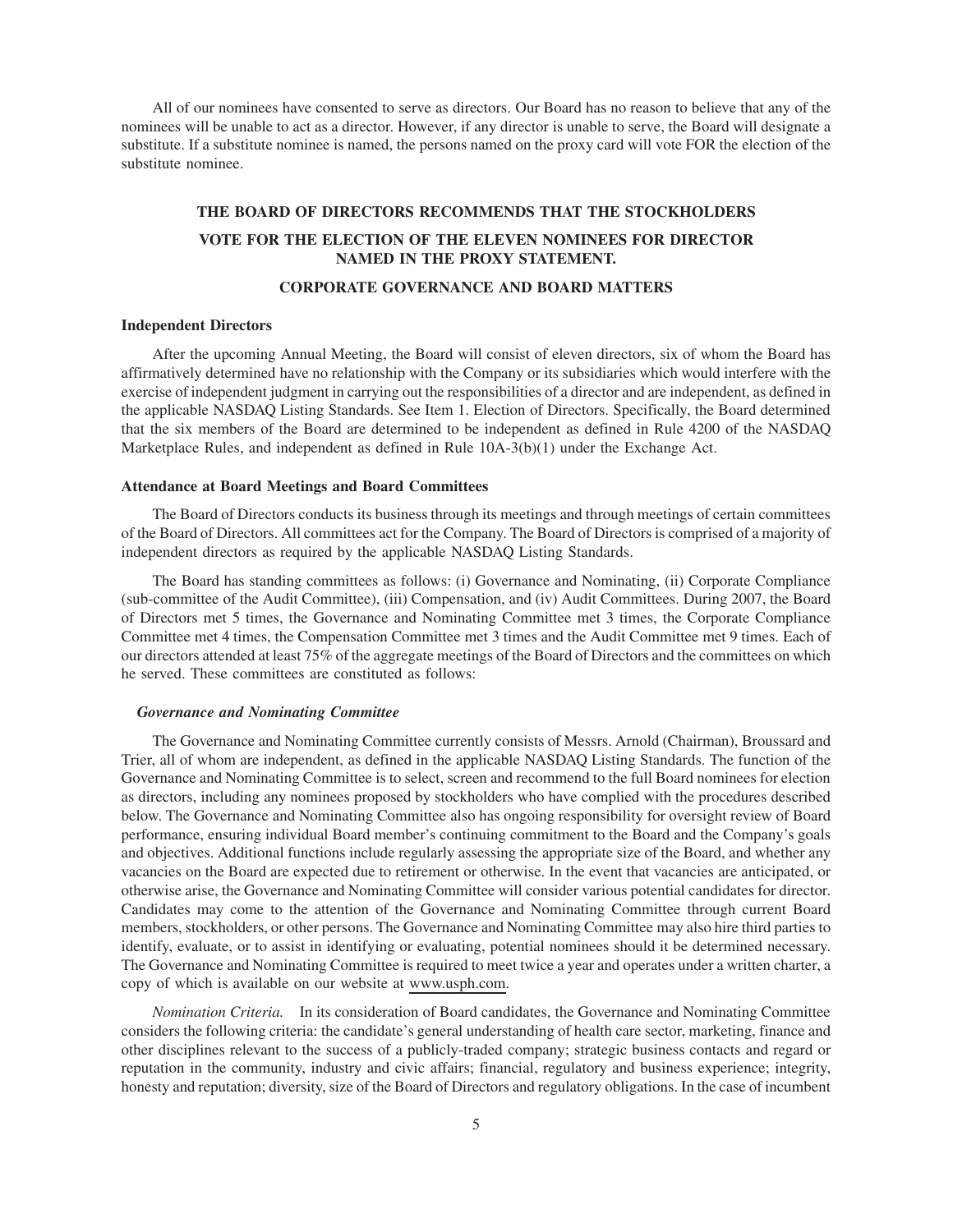directors whose terms of office are set to expire, the Governance and Nominating Committee reviews each such director's overall service to the Company during said director's terms, including the number of meetings attended, level of participation, quality of performance, and whether the director continues to meet the independence standards set forth in the applicable SEC rules and regulations and the applicable NASDAQ Listing Standards. In the case of new director candidates, the questions of independence and financial expertise are important to determine what roles can be performed by the candidate, and the Governance and Nominating Committee determines whether the candidate meets the independence standards set forth in the SEC rules and regulations and the applicable NASDAQ Listing Standards, and the level of the candidate's financial expertise. Candidates are first screened by the Governance and Nominating Committee, and if approved by the Governance and Nominating Committee, then they are screened by other members of the Board. The full Board approves the final nomination(s) based on recommendations from the Governance and Nominating Committee. The Chairman of the Board, acting on behalf of the full Board, will extend the formal invitation to become a nominee of the Board of Directors. Qualified candidates for membership on the Board will be considered without regard to race, color, religion, sex, ancestry, national origin or disability.

*Stockholder Nomination Procedures.* The Governance and Nominating Committee will consider director candidates recommended by the stockholders. Generally, for a stockholder of the Company to make a nomination, he or she must give written notice to our Corporate Secretary so that such notice is received at least 120 calendar days prior to the first anniversary of the date the Company's proxy statement is sent to the stockholders in connection with the previous year's annual meeting of stockholders. If no annual meeting of stockholders was held in the previous year (or if the date of the annual meeting of stockholders was changed by more than 30 calendar days from the date of the previous year's annual meeting), the notice must be received by the Company at least 150 calendar days prior to the date of the last annual meeting held. The stockholder's notice must set forth as to each nominee: (i) the name, age, business address and residence address of such nominee, (ii) the principal occupation or employment of such nominee, (iii) the number of shares of our common stock which are beneficially owned by such nominee, and (iv) any other information relating to such nominee that may be required under federal securities laws to be disclosed in solicitations of proxies for the election of directors (including the written consent of the person being recommended as a director candidate to being named in the proxy statement as a nominee and to serve as a director if elected). The stockholder's notice must also set forth as to the stockholder giving notice: (i) the name and address of such stockholder, and (ii) the number of shares of our common stock which are beneficially owned by such stockholder.

If the information supplied by the stockholder is deficient in any material aspect or if the foregoing procedure is not followed, the chairman of the applicable annual meeting may determine that such stockholder's nomination should not be brought before the meeting and that such nominee shall not be eligible for election as a director of the Company. The Governance and Nominating Committee will not alter the manner in which it evaluates candidates, including the minimum criteria set forth above, based on whether or not the candidate was recommended by a stockholder.

#### *Corporate Compliance Committee*

The Corporate Compliance Committee is a sub-committee of the Audit Committee, and consists of three independent directors (the "Compliance Committee"). The three independent director members of this Compliance Committee are Messrs. Johnston (Chairman) and Pullins, and Dr. Harris. The Compliance Committee has general oversight of our Company's compliance with the legal and regulatory requirements regarding healthcare operations. The Chairman of the Compliance Committee is provided with information regarding calls received on the Company's compliance hotline and reports findings to the Compliance Committee. The Compliance Committee relies on the expertise and knowledge of management, especially our Compliance Officer ("CO") and other compliance, management, operations and/or legal personnel. The CO is in ongoing contact with the Chairman of the Compliance Committee. The Compliance Committee meets at least two times a year or more frequently as necessary to carry out its responsibilities and reports periodically to the Board of Directors regarding its actions and recommendations. The Compliance Committee reviews and assesses the activities and findings of clinic internal audits, reviews reports of material noncompliance and reviews and approves corrective actions proposed by management.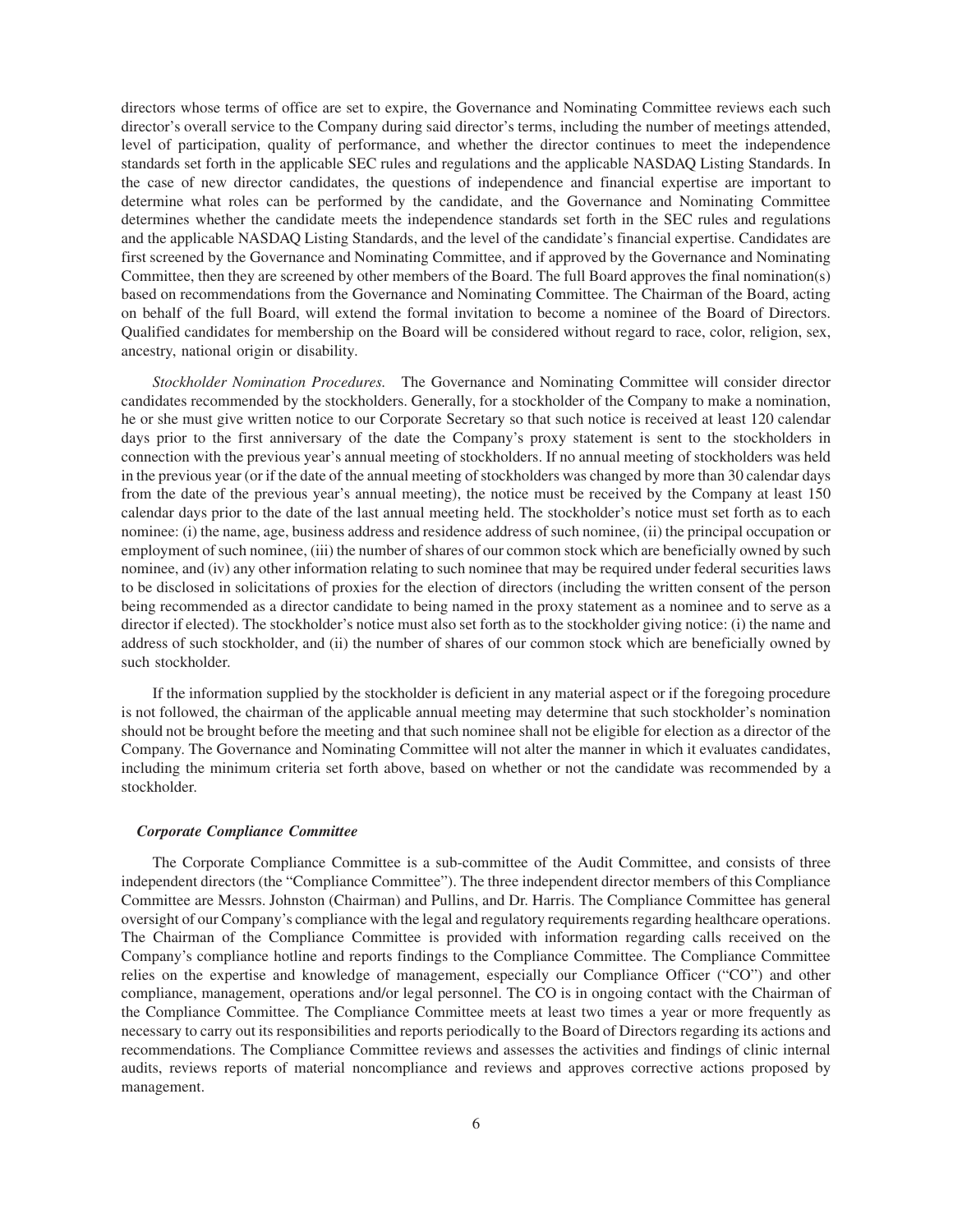# *Compensation Committee*

The current members of the Compensation Committee are Messrs. Arnold (Chairman), Broussard, and Trier all of whom are independent, as defined in the applicable NASDAQ Listing Standards. As more fully described in the Compensation Committee Charter, which can be found in our website at www.usph.com, the Compensation Committee is responsible, among other things, to:

- establish goals and objectives relevant to incentive compensation awards (annual and long-term) for the Chief Executive Officer and other senior executive officers of the Company;
- evaluate the Chief Executive Officer's and other senior executive officers' performance and the overall corporate performance in light of these goals and objectives and approve any incentive compensation for such executives;
- determine any periodic adjustments to be made in the Chief Executive Officer's and other senior executive officers' base salary level based on the Committee's evaluation thereof;
- for officers and key employees of the Company other than the senior executives, review the proposed salary levels and annual adjustments thereto and the incentive compensation plans formulated by senior management and the annual bonus payments to be made thereunder, and provide input and advice to senior management with respect to these compensation decisions;
- approve all executive perquisites and any special benefit plans to be made available to senior executive officers;
- advise on compensation of members of the Board;
- administer the Company's equity compensation plans and approve grants to executive officers, employees and directors under such plans;
- review a draft of the Compensation Discussion and Analysis report to be included in the Company's annual proxy statement as required by the rules of the Securities and Exchange Commission and recommend to the Board of Directors whether such Compensation Discussion and Analysis should be included in the annual proxy statement; and
- annually review the Committee's performance of its responsibilities and duties and review and reassess the adequacy of this Charter and recommend to the Board of Directors any necessary revisions/improvements to this Charter that the Compensation Committee considers appropriate.

The Compensation Committee may delegate its responsibilities to subcommittees of one or more directors. The Compensation Committee meets at least two times a year or more frequently as necessary to carry out its responsibilities. The chief executive officer is not permitted to be present during any deliberations or voting with respect to his or her compensation. The Compensation Committee's processes and procedures for determining executive compensation are described below under "Compensation Discussion and Analysis."

# *Audit Committee*

The Audit Committee currently consists of Messrs. Johnston (Chairman), Pullins and Trier, and Dr. Harris. Our Board of Directors has determined that Mr. Trier and Mr. Pullins are "audit committee financial experts" under the rules of the SEC. As more fully described in the Audit Committee Charter, which can be found on our website, www.usph.com, the Audit Committee is responsible for, among other things:

- overseeing our financial reporting processes, including the quarterly reviews and annual audits of our financial statements by the independent auditors;
- the appointment, compensation, retention and oversight of the work of the independent auditors;
- pre-approving audit and permitted non-audit services, and related fees and terms of engagement, provided by the independent auditors; and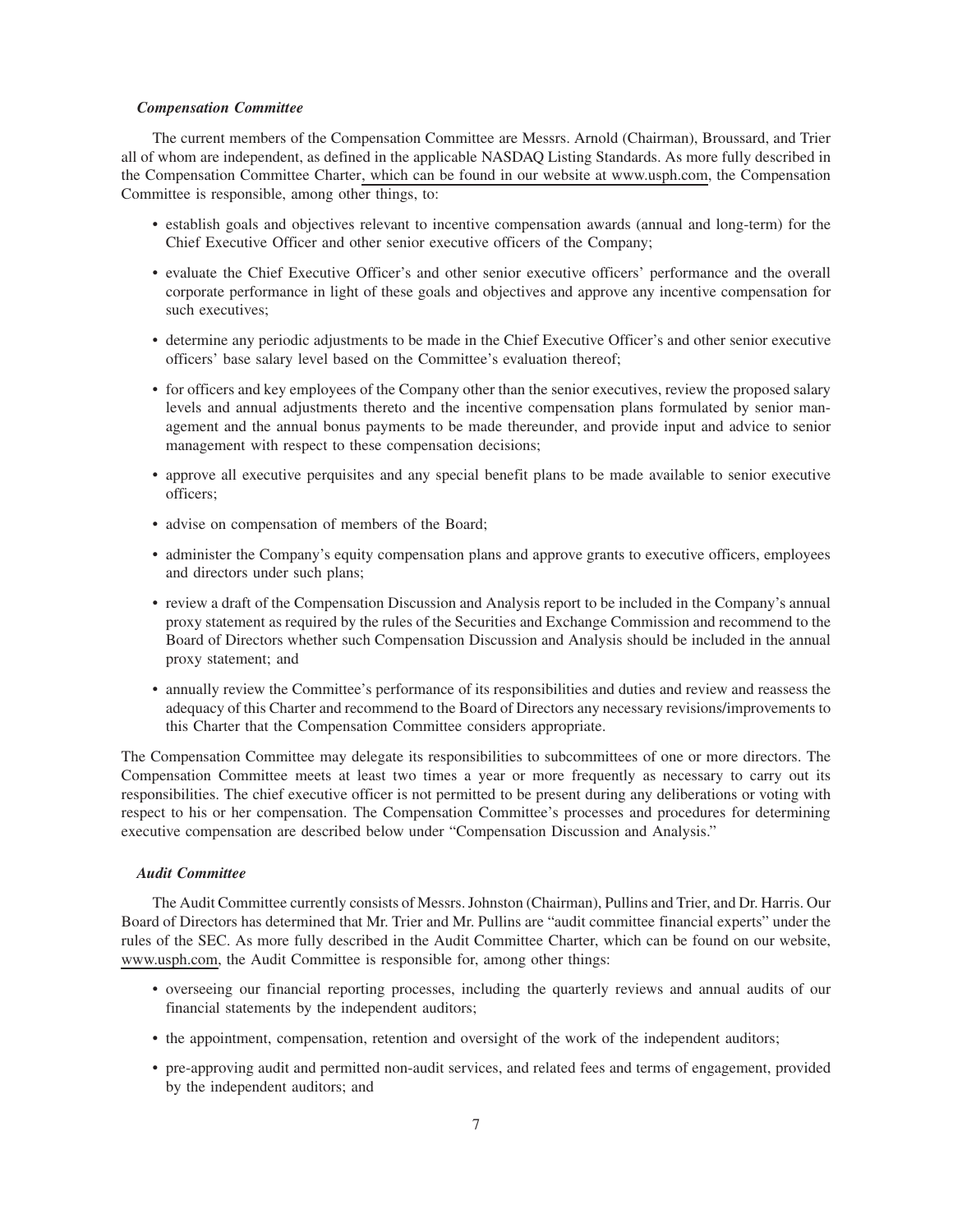• reviewing with management and independent auditors issues relating to disclosure controls and procedures and internal control over financial reporting.

The Audit Committee Charter requires that the Audit Committee consist of at least three independent members of our Board. Each member of the Audit Committee is independent, as defined in the applicable NASDAQ Listing Standards and the rules of the SEC.

#### **Codes of Conduct and Procedures Regarding Related Party Transactions**

Our Board has approved and we have adopted a Code of Business Conduct and Ethics for our officers and all employees. We also have an additional Code of Business Conduct and Ethics which is applicable to our directors (hereinafter referred to as "Code" and hereinafter collectively "Codes"). The Codes are available on our website at www.usph.com. Our Board, or a committee of its independent members, is responsible for reviewing and approving or rejecting any requested waivers to the Codes, as such waivers may apply to our directors and officers. Any waivers of these Codes for directors, officers and employees will be disclosed in a Form 8-K filed with the SEC, which will be available on the SEC's website at www.sec.gov. The Code applicable to directors requires each director to disclose to the Board any interest he or she may have in a potential transaction, arrangement or agreement to which the Company is or will be a party, and refrain from participating directly or indirectly in the transaction unless the Board approves such participation with all interested directors abstaining from the consideration and deliberation of, and any votes concerning, such matter. The Company is considering Procedures Regarding Related Party Transactions the adoption of a standalone Policy Statement regarding Related Person Transactions.

# *Certain Relationships and Related Transactions*

The charter of the Audit Committee requires that the Audit Committee review and approve all insider and affiliated party transactions. The Audit Committee did not consider any insider or affiliated party transaction in 2007.

Our Board has further approved and we have adopted an additional Code of Business Conduct and Ethics, applicable to our Chief Executive Officer, Chief Financial Officer and senior financial officers, relating to dealings with our auditors and the preparation of our financial statements and other disclosures made to the public under SEC rules and regulations. This CEO, CFO and Senior Financial Officer Code is available on our website at www.usph.com. The Board, or a committee of its independent members, is responsible for reviewing and approving or rejecting any requested waivers from and amendments to this CEO, CFO and Senior Financial Officer Code. Neither the Board, nor a committee of its independent members received any requests for waivers or amendments to the CEO, CFO and Senior Officer Code, and none were granted. Any waivers from and amendments to will be disclosed in a Form 8-K filed with the SEC, which will be available on the SEC's website at www.sec.gov. The CEO, CFO, Senior Financial Officer Code requires the officers to disclose directly to the Audit Committee any conflicts of interest, including any material transaction or relationship involving a potential conflict of interest.

# **Communications with the Board of Directors and Attendance at Annual Meeting.**

The Board of Directors maintains an informal process for stockholders to communicate with the Board of Directors. Stockholders wishing to communicate with the Board of Directors should send any communication to Janna King, our Corporate Secretary, at our principal executive offices, 1300 West Sam Houston Parkway South, Suite 300, Houston, Texas 77042. Any such communication must state the number of shares beneficially owned by the stockholder making the communication. The Corporate Secretary will forward such communication to the full Board of Directors or to any individual director or directors to whom the communication is directed unless the communication is unduly hostile, threatening, illegal or similarly inappropriate, in which case the Corporate Secretary has the authority to discard the communication or take appropriate legal action regarding the communication.

Although the Company does not have a formal policy requiring them to do so, all of the members of our Board of Directors are encouraged to attend our annual meeting of stockholders. At the 2007 annual meeting, nine of the ten directors were in attendance.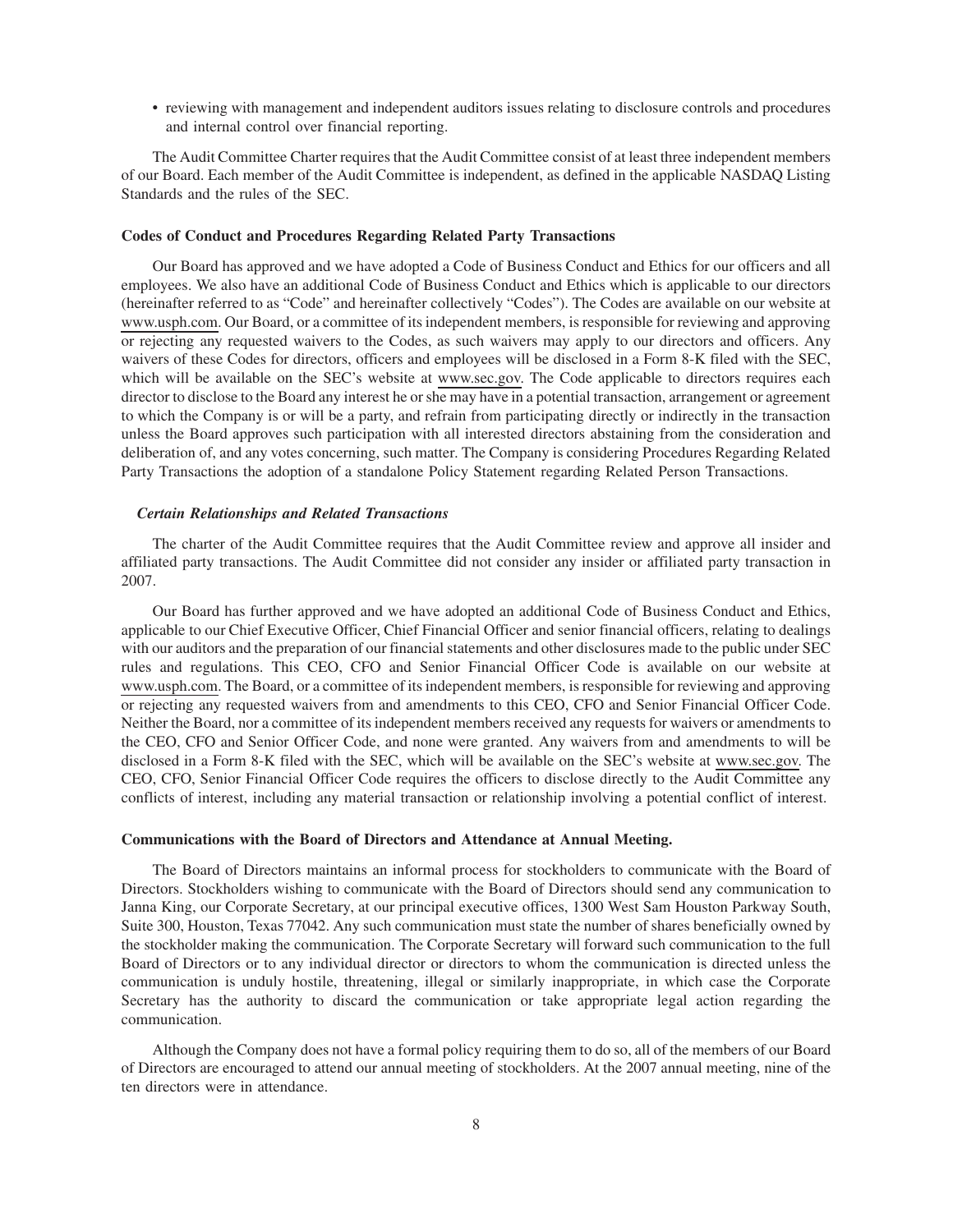# **Compensation of Directors**

For 2007, each of our non-employee directors received \$7,500 per quarter ("Retainer Fee") for serving as a member of our Board of Directors, with the exception of Mr. Brookner who is compensated by us pursuant to a consulting agreement as described below. Non-employee directors are paid \$500 for each committee meeting attended in person or telephonically (hereinafter referred to as "Meeting Fees"). The Chairman of the Audit Committee and Compliance Committee is paid a \$5,000 annual fee and the Chairman of the Board is paid a \$20,000 annual chairman fee (hereinafter all referred to as "Chairman Fees"). Directors are also reimbursed for their out-ofpocket travel and related expenses incurred in attending Board and committee meetings. Directors who are also our employees or consultants are not compensated separately for serving on our Board.

In 2007, Mr. Brookner received \$43,753 in compensation for serving as a consultant. Mr. Brookner's consulting arrangements is described below in the section entitled "Employment and Consulting Agreements."

### **Director Compensation Table**

The following table discloses the cash, equity awards and other compensation earned, paid or awarded, as the case may be, to each of the Company's non-employee directors during the fiscal year ended December 31, 2007.

| Change in<br><b>Pension</b><br>Value and<br><b>Fees</b><br>Nonqualified<br><b>Non-Equity</b><br><b>Earned</b><br><b>Deferred</b><br>or Paid<br><b>All Other</b><br>Option<br>Incentive plan<br><b>Stock</b><br><b>Compensation</b><br>Name<br>in $Cash(1)$<br>Awards(2)<br>Awards<br>compensation<br><b>Earnings</b><br><b>Compensation</b> | <b>Total</b> |
|---------------------------------------------------------------------------------------------------------------------------------------------------------------------------------------------------------------------------------------------------------------------------------------------------------------------------------------------|--------------|
| \$<br>\$51,000<br>\$22,391<br>\$<br>Daniel C. Arnold $\ldots$<br>$\mathbf{S}$<br>S—                                                                                                                                                                                                                                                         | \$73,391     |
| \$<br>\$43,753<br>\$<br>\$22,391<br>Mark J. Brookner $(3)$<br>$S-$<br>$_{-}$                                                                                                                                                                                                                                                                | \$66,144     |
| \$<br>\$22,391<br>\$<br>Bruce D. Broussard<br>\$31,000<br>$S-$<br>$S-$                                                                                                                                                                                                                                                                      | \$53,391     |
| \$<br>\$<br>\$33,500<br>\$22,391<br>$S-$<br>Dr. Bernard A. Harris, Jr<br>$\frac{S}{2}$                                                                                                                                                                                                                                                      | \$55,891     |
| \$<br>\$<br>\$38,500<br>\$22,391<br>Marlin W. Johnston $\ldots$ .<br>$S-$<br>$S-$                                                                                                                                                                                                                                                           | \$60,891     |
| \$<br>\$<br>\$30,500<br>\$22,391<br>$s-$<br>J. Livingston Kosberg<br>$S-$                                                                                                                                                                                                                                                                   | \$52,891     |
| \$<br>\$<br>Jerald L. Pullins.<br>\$22,391<br>\$33,500<br>$S-$<br>$S-$                                                                                                                                                                                                                                                                      | \$55,891     |
| \$3,375<br>$S-$<br>\$66,153<br>\$<br>Regg E. Swanson(4) $\dots$                                                                                                                                                                                                                                                                             | \$69,528     |
| \$33,500<br>\$22,391<br>\$<br>Clayton K. Trier.                                                                                                                                                                                                                                                                                             | \$55,891     |

(1) Includes Retainer Fees, Chairman Fees and Meeting Fees.

(2) The amount shown represents the compensation expense related to restricted stock awards included in the Company's financial statements for fiscal year 2007 per FAS 123 (R) adjusted to reflect actual rather than estimated forfeitures for awards with service- based conditions. Actual forfeitures were insignificant. Compensation expense for the grants of restricted stock awards is recognized based on the fair value of \$13.44 per share on the date of grant. See the Company's Annual Report for the year ended December 31, 2007 for a description of the FAS 123 (R) valuations. At December 31, 2007, each of the directors with stock awards noted had 834 shares of restricted stock which restriction laspe in four equal installments through April 30, 2008. The non-employee directors have the following outstanding stock options at December 31, 2007. All stock options are fully vested and exercisable.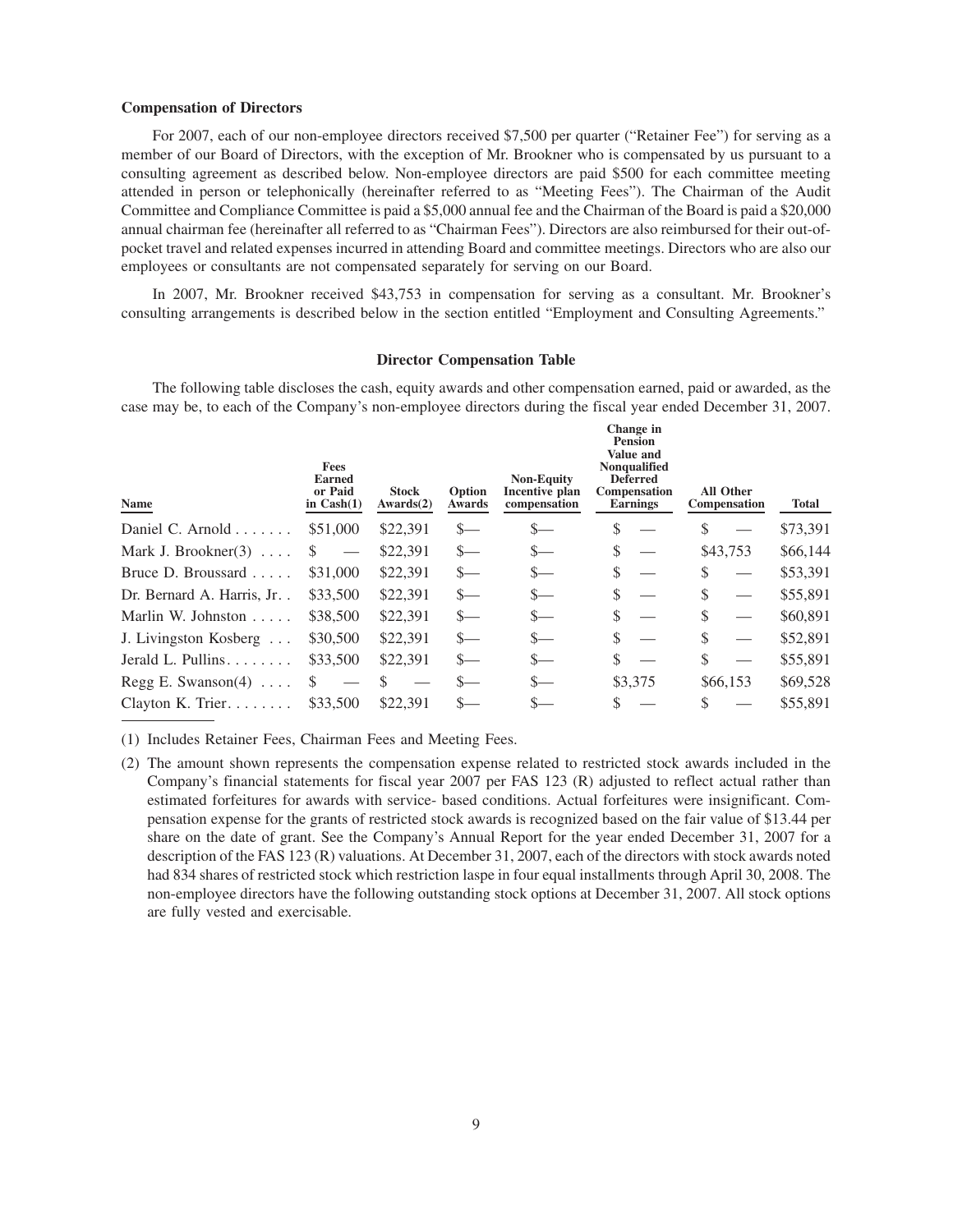| <b>Name</b> | Number of<br>Shares |
|-------------|---------------------|
|             |                     |
|             |                     |
|             |                     |
|             |                     |
|             |                     |
|             |                     |
|             |                     |
|             |                     |

- (3) Represents payments under a consulting agreement which expired by its own terms November 14, 2007. For 2008, Mr. Brookner will receive Retainer Fees and Meeting Fees as applicable.
- (4) Other compensation represents salary received by Mr. Swanson in his role as Managing Director of STAR Physical Therapy, LP, a subsidiary of the Company. Mr. Swanson does not receive any additional compensation for being a director.

# **STOCK OWNERSHIP**

# **Stock Owned by Directors, Nominees and Executive Officers**

The following table shows the number and percentage of shares of our common stock beneficially owned by our directors, executive officers named in the Summary Compensation Table and all directors and executive officers as a group as of March 31, 2008. Each person has sole voting and investment power for the shares shown below unless otherwise indicated.

| <b>Name of Beneficial Owner</b>                                                        | Number of<br><b>Shares</b><br>Owned(1) | <b>Right</b> to<br>Acquire(2) | Percent of<br>Common<br><b>Stock</b> |
|----------------------------------------------------------------------------------------|----------------------------------------|-------------------------------|--------------------------------------|
| Directors:                                                                             |                                        |                               |                                      |
| Chairman of the Board                                                                  | 126,502                                | 50,002                        | $1.1\%$                              |
| President, Chief Executive Officer and Director                                        | 181,000                                | 180,000                       | $1.5\%$                              |
| Executive Vice President, Chief Financial Officer and<br>Director                      | 159,000                                | 155,000                       | $1.3\%$                              |
| Vice Chairman of the Board and Director                                                | 109,500(3)                             | 25,000                        | ∗                                    |
|                                                                                        | 50,002                                 | 40,002                        | ∗                                    |
|                                                                                        | 32,500                                 | 30,000                        | *                                    |
|                                                                                        | 55,000                                 | 37,500                        | *                                    |
| J. Livingston Kosberg                                                                  | 294,210(4)                             | 30,000                        | 2.5%                                 |
|                                                                                        | 65,000                                 | 57,500                        | *                                    |
|                                                                                        | 138,942(5)                             |                               | $1.2\%$                              |
|                                                                                        | 36,500                                 | 32,500                        | *                                    |
| Non-Director Executive Officers:                                                       |                                        |                               |                                      |
| Chief Operating Officer                                                                | 30,000                                 | 30,000                        | ∗                                    |
| All directors and executive officers as a group $(12 \text{ persons}) \dots 1,278,156$ |                                        | 667,504                       | $10.2\%$                             |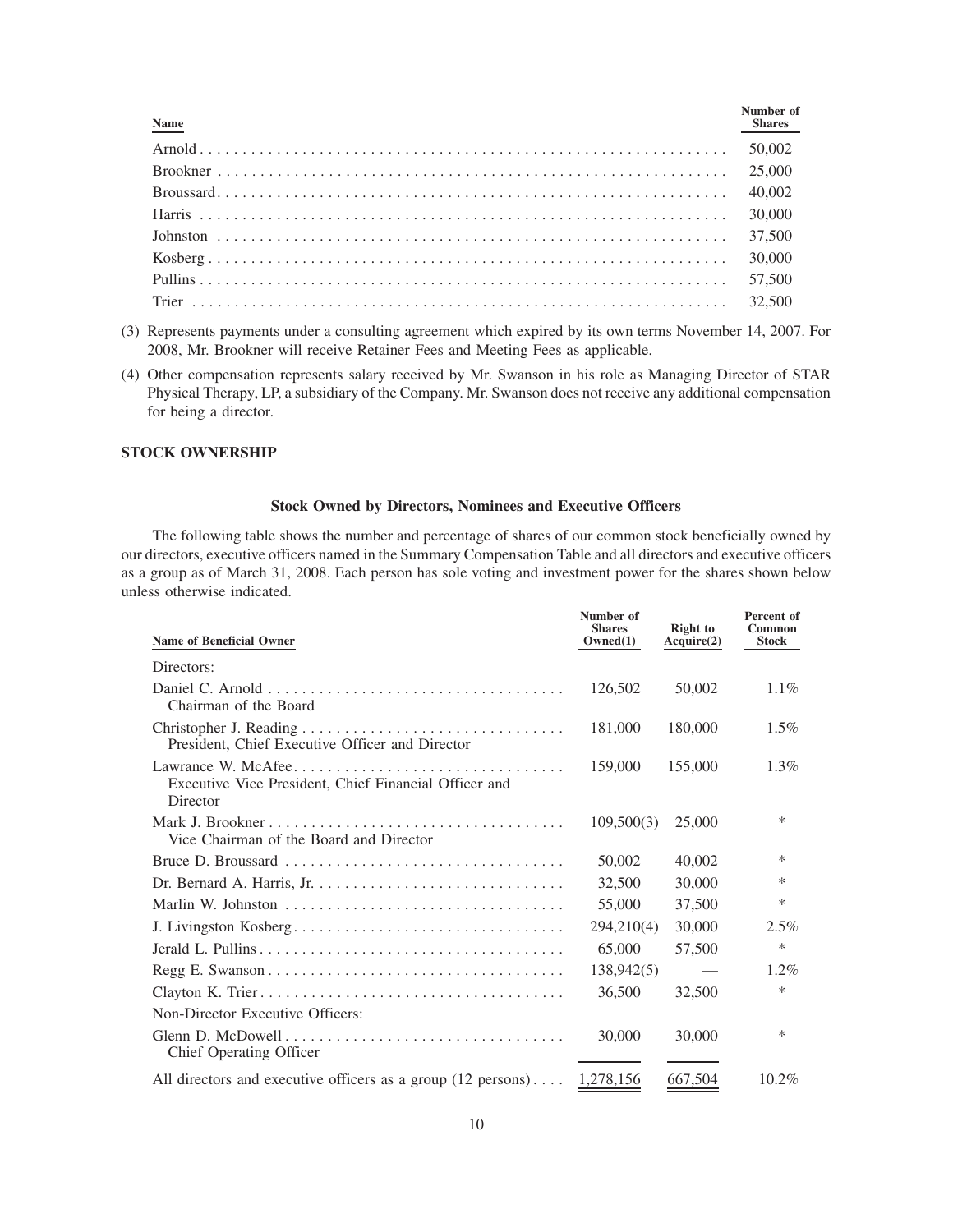\* Less than 1%.

- (1) Includes shares of our common stock subject to outstanding options that are currently exercisable or exercisable through May 30, 2008. None of the shares are pledged. For Messrs. Arnold, Brookner, Broussard, Johnston, Kosberg, Pullins and Trier, and Dr. Harris, includes 209 shares of restricted common stock each for which a portion of the restriction will lapse on April 30, 2008.
- (2) Number of shares of our common stock (of the total beneficially owned) that can be acquired through stock options exercisable through May 30, 2008.
- (3) Includes 27,291 shares of our common stock owned directly by Mr. Brookner, 209 restricted shares for which the restriction with respect to one-half of the shares will lapse on April 30, 2008 and 57,000 shares of common stock held in various trusts of which Mr. Brookner is the trustee.
- (4) Includes 230,000 shares of our common stock held by the Livingston Kosberg Trust of which Mr. Kosberg is the trustee and income beneficiary. Also includes 15,491 shares of our common stock held directly by Mr. Kosberg, 209 restricted shares for which the restriction will lapse on April 30, 2008, and 15,000 shares of our common stock held in a trust of which Mr. Kosberg is the trustee and 3,510 shares of our common stock held by Mr. Kosberg's spouse for which Mr. Kosberg disclaims beneficial ownership.
- (5) Shares are held by the Regg E. Swanson Revocable Trust of which Mr. Swanson is the trustee and beneficiary.

#### **Stock Held by Principal Beneficial Holders**

The table below shows the ownership of our shares of common stock by persons known to us to beneficially own more than 5% of our common stock. Unless otherwise noted, the information is based on the most recent statements filed with the SEC on Schedule 13G, submitted to us by those persons.

| Name and Address of Beneficial Owner                    | Amount and<br>Nature of<br><b>Beneficial Ownership</b> | Percent of<br><b>Common Stock</b><br>Outstanding |
|---------------------------------------------------------|--------------------------------------------------------|--------------------------------------------------|
| 1414 Avenue of the Americas<br>New York, NY 10019       | 1,547,975(1)                                           | $13.1\%$                                         |
| 600 University Street, Suite 2500<br>Seattle, WA 98101  | 1,098,795(2)                                           | $9.3\%$                                          |
| 100 North Tryon Street, Floor 25<br>Charlotte, NC 28255 | 764,023(3)                                             | $6.4\%$                                          |
| 150 Social Hall Avenue<br>Salt Lake City, UT 84111      | 683,348(4)                                             | 5.8%                                             |

- (1) Royce & Associates, LLC has sole voting and dispositive power over all of the shares as disclosed in a Schedule 13G filed February 1, 2008. Various accounts managed by Royce & Associates, LLC have the right to receive or the power to direct the receipt of dividends from, or the proceeds from the sale of shares of the issuer. The interest of one account, Pennsylvania Mutual Fund an investment company registered under the Investment Company Act of 1940 and managed by Royce & Associates, LLC, amounted to 933,575 shares or 7.89% of the total shares outstanding.
- (2) Pursuant to a Schedule 13G filed January 18, 2008, Columbia Pacific Advisors, LLC is deemed to be the beneficial owner of all of the shares pursuant to separate agreements whereby it acts as investment advisor to certain persons. Each person for whom Columbia Pacific Advisors, LLC acts as investment adviser has the right to receive or the power to direct the receipt of dividends from, or the proceeds from the sale of, the common stock purchased or held pursuant to such arrangements.
- (3) Bank of America has shared voting power over 651,090 of the 764,023 shares and has shared dispositive power over all of the 764,023 shares. The 764,023 shares includes those held in separately managed account programs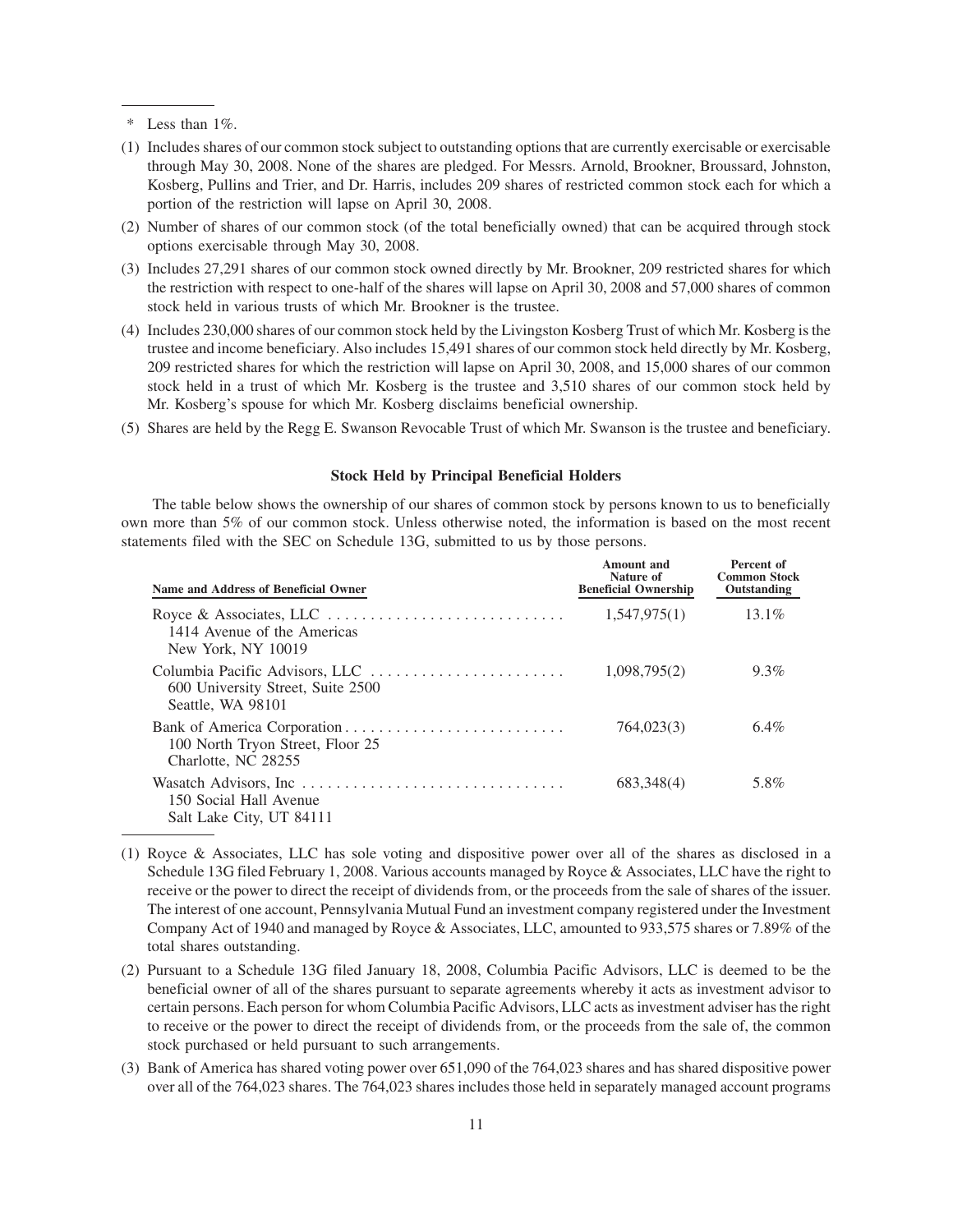over which unaffiliated managers exercise investment discretion and voting power and over which, in certain instances, they have shared investment discretion and voting power for purposes of reporting these shares on Schedule 13G. Filing discloses multiple entities having different amounts of voting and disposition power.

(4) Wasatch Advisors, Inc. has sole voting and dispositive power over all of the shares as disclosed in a Schedule 13G filed February 14, 2008.

# **EXECUTIVE OFFICERS**

The current executive officers of the Company are as follows:

| <b>Name</b>                                | <b>Position</b>                                                         |
|--------------------------------------------|-------------------------------------------------------------------------|
|                                            |                                                                         |
|                                            | Lawrance W. McAfee Executive Vice President and Chief Financial Officer |
| Glenn D. McDowell  Chief Operation Officer |                                                                         |

For information concerning Messrs. Reading and McAfee see "Election of Directors" above.

*Glenn D. McDowell,* 51, was promoted to Chief Operating Officer effective January 24, 2005. Mr. McDowell served as our Vice President of Operations overseeing the west region since joining us in October 2003 until January 2005. From 1996 to 2003, Mr. McDowell was employed by HealthSouth Corporation, a provider of outpatient surgery, diagnostic imaging and rehabilitative healthcare services. His most recent position with HealthSouth Corporation was Vice President of Operations — West Ambulatory Division where he oversaw the operations of more than 165 outpatient rehabilitation and other facilities.

### **COMPENSATION DISCUSSION AND ANALYSIS**

The Compensation Committee, composed entirely of independent directors, administers the Company's executive compensation program. The role of the Committee includes establishing and overseeing compensation and benefit programs for our executive officers including the Chief Executive Officer ("CEO") and the other executive officers listed in the Summary Compensation table (the "Named Executives"). The Committee also evaluates the performance of the CEO and reviews the performance of our other executive officers every year. Based upon these performance evaluations, the Committee establishes compensation for the CEO and other executive officers, and executive management consults with the Committee with respect to compensation levels and plans for key employees. Elements of our executive compensation program include: base salary; annual incentive bonus compensation; long-term equity incentive awards; post-employment benefits; and benefits and perquisites.

In establishing and overseeing the program, the Committee's goal is to ensure that we can attract and retain superior management talent critical to our long-term success. To ensure that executive compensation is aligned with the performance of the Company and the interests of its stockholders, a significant portion of compensation available to executives is linked directly with financial results and other factors that influence stockholder value.

### **Compensation Support**

Our management, Human Resources department and as well as outside consultants, from time to time, support the Committee in its work. In performing duties relating to the development and administration of our executive compensation program, Human Resources department and the Committee periodically review matters that relate to the competitive position, value and design of our short-term and long-term incentive compensation plans, performance goals and rewards available at various levels of performance.

Under its charter, the Committee also may retain at the Company's expense, an executive compensation consultant to provide independent advice and counsel directly to the Committee. In 2007, no compensation consulting services were retained by the Committee or by the Company.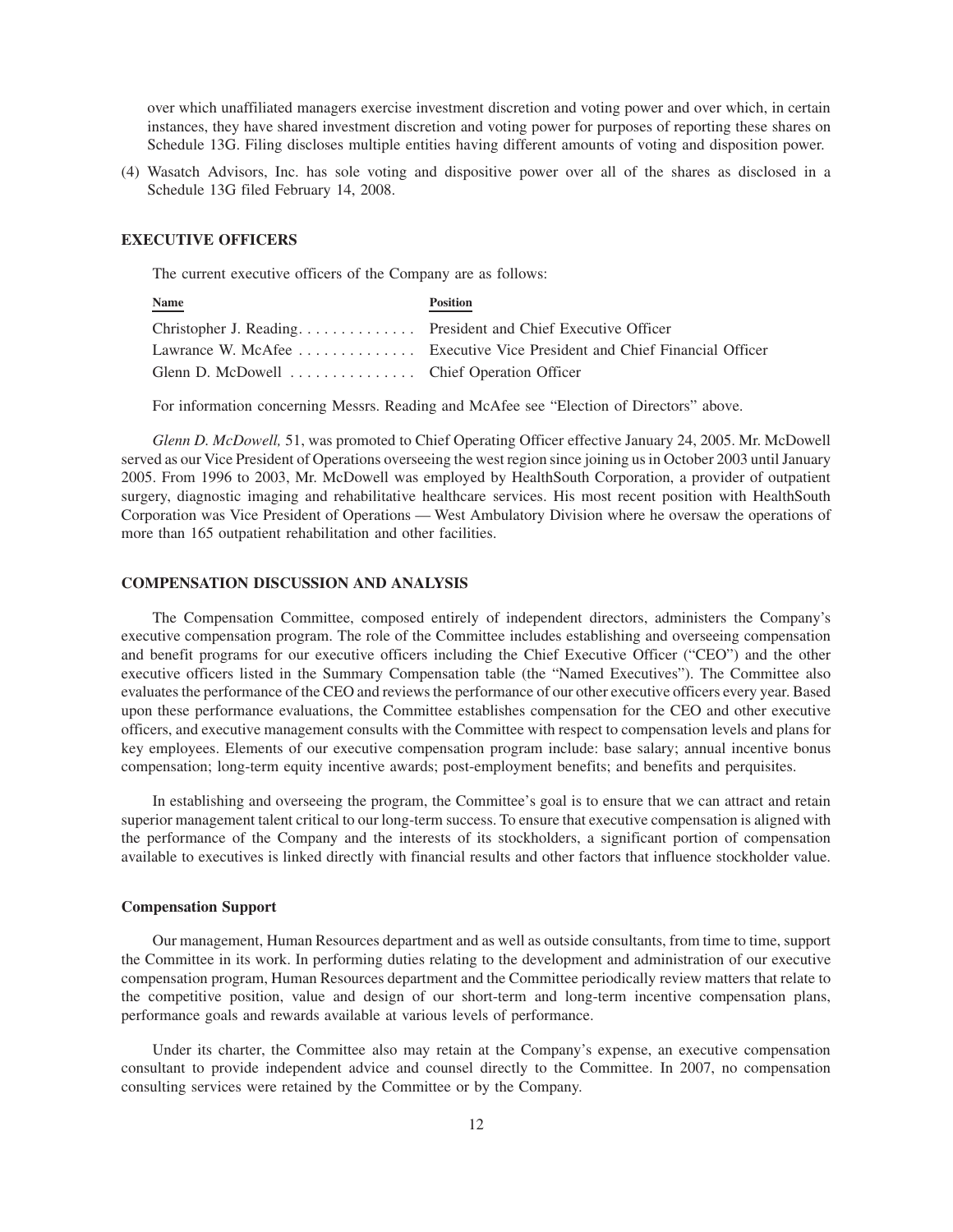#### **Peer Group and Compensation Targets**

During 2006, with the assistance of an external consulting firm, the Committee selected a compensation peer group consisting of a number of publicly traded companies (the "Peer Group"). The Committee reviewed the Peer Group compensation data to ensure competitiveness of the executive compensation program.

#### **Compensation Philosophy and Objectives**

Our compensation policies are designed to enable us to attract, motivate and retain experienced and qualified executives. We seek to provide competitive compensation. Historically, our policy has been to provide a significant component of an executive officer's compensation through the grant of stock options or restricted shares which vest over a number of years. We believe that grants of equity-based incentives to executives help to align the interests of these officers and other key employees with the interests of our stockholders.

The Committee's policy is to compensate and reward executive officers and other key employees based on the combination of some or all of the following factors, depending on the executive's responsibilities: corporate performance, business unit performance and individual performance. The Committee evaluates corporate performance and business unit performance by reviewing the extent to which the Company has accomplished strategic business objectives, such as improved profitability, cash flow and management of working capital. The Committee evaluates individual performance by comparing actual accomplishments to the objectives established for the individual under the Company's management development program. The Committee determines increases in base salary and annual cash incentive awards based on actual accomplishments during the performance period and determines long-term incentive awards based on LTIP (as defined below) criteria.

The Committee believes that compensation to executive officers should be aligned closely with the Company's performance on both a short-term and long-term basis. As a result, a significant portion of compensation to each executive officer is "at risk" and tied directly to the attainment of financial performance goals. The executive compensation program is also designed to incentivize continuous improvements in financial performance by providing enhanced compensation as results improve. While a significant portion of compensation to the Company's executive officers is performance-based, the Committee also believes it prudent to provide competitive base salaries and benefits in order to attract and retain the management talent necessary to achieve our strategic long-term objectives. The Committee also takes into account the compensation practices of comparable companies to ensure that the Company is able to attract, retain and reward executive officers whose contributions are critical to our long-term success.

#### *Base Salaries*

Other than the base salary of our Chief Executive Officer, Chief Financial Officer and Chief Operating Officer which were initially set by an employment agreement (see "Employment and Consulting Agreements" below), base salaries of executives are initially determined by evaluating the responsibilities of the position, the experience and knowledge of the individual and the competitive marketplace for executive talent. Base salaries for executive officers are reviewed annually by our Compensation Committee based on, among other things, individual performance and responsibilities, inflation and competitive market conditions.

## *Annual Cash Incentive Compensation*

Based on individual and Company performance, incentive compensation opportunities are available to a wide range of our employees. We believe that incentive compensation is effective in reinforcing both the overall values of our Company and our specific operating goals.

Incentive compensation programs are designed to focus employees' attention on our key performance goals, to identify the expected levels of performance and to reward individuals who meet or exceed our expectations. The aggregate amounts available for incentive awards are determined by our overall financial performance. The actual awards paid to individual recipients, other than to executive officers, are formulated by management, generally payable on an annual basis and reviewed with the Compensation Committee prior to payment. The Compensation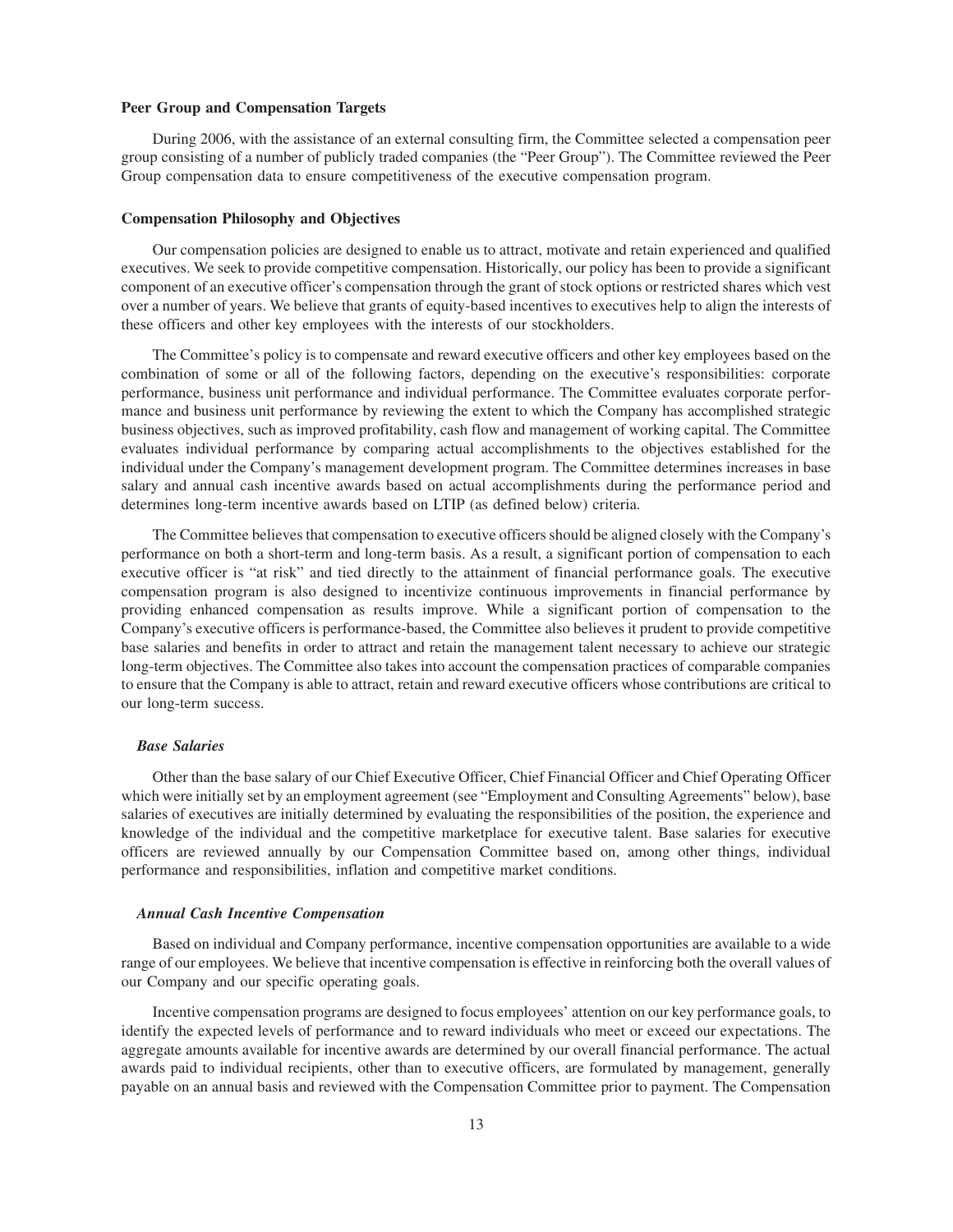Committee formulates and decides any incentive awards for Named Executives. See Summary Compensation Table below.

In May of 2007, the Compensation Committee approved the performance criteria that were used to determine executive officer cash bonus awards for the 2007 Fiscal Year ("2007 Executive Officer Incentive Plan") for the Company's Chief Executive Officer, Chief Financial Officer and Chief Operating Officer (the "Participants"). Under the 2007 Executive Officer Incentive Plan, the Participants could earn up to 50% of the Participant's base salary depending on target levels of growth in net earnings from continuing operations over the 2006 Fiscal Year ("Objective Portion of Bonus Calculation") (in 2008, the criteria was changed by the Compensation Committee from net earnings from continuing operations to diluted earnings per share) and up to 50% of the Participant's base salary based on a subjective determination of the Compensation Committee of the Board utilizing certain performance criteria including: stock price performance, same store growth, clinic productivity improvements, management development, operational performance relative to the external environment, accretive acquisitions, clinic development including number and quality of new partners recruited, sales and marketing, regulatory compliance, maintaining adequate internal controls, investor relations, quality of earnings, and cash flow including accounts receivable management.

#### *Long-term Equity Awards*

Our 2003 Stock Incentive Plan and 1999 Plan were approved by our Board and stockholders to align employee and outside director interests with stockholders' interests, to provide incentives to our key employees by encouraging their ownership of our common stock and to aid us in attracting and retaining key employees, upon whose efforts our success and future growth depends.

Options and restricted shares are granted at the discretion of the Compensation Committee, which administers the Company's equity compensation plans. The objective of such long-term equity-based awards, which generally vest over four to five years, is more to incentivize management and key employees for future performance than to reward specific past performance. Individual grant sizes are determined primarily based on the employee's duties and level of responsibilities and his or her ability to exert significant influence and make meaningful contributions to the overall future success of the Company and, to a lesser degree, organizational and individual performance. At the discretion of the Compensation Committee, and based on the recommendation of management, options may also be used as an incentive for candidates recruited to fill key positions and for existing employees who receive significant promotions with increased responsibilities.

In February 2007, the Compensation Committee granted 51,000 restricted shares of common stock to fifteen employees, none of which were Named Executives. In May 2007, 20,000 restricted shares of common stock were granted to eight non-employee directors. During 2007, no options or restricted stock were granted to our Named Executives. There were no stock options granted in 2007.

# *Post-Employment Benefits*

We have entered into employment and termination agreements with our executive officers which provide for the payment of severance and other post-termination benefits depending on the nature of the termination, including, severance payments in the event of a termination following a "change in control." The Compensation Committee believes that the terms and conditions of these agreements are reasonable and assist us in retaining the executive talent needed to achieve our objectives. In particular, the termination agreements, in the event of a "change in control," help executives focus their attention on the performance of their duties in the best interests of the stockholders without being concerned about the consequences to them of a change in control and help promote continuity of senior management. Information regarding the specific payments that are applicable to each termination event, as well as the effect on unvested equity awards, is provided under the heading " Named Executive Officer Compensation — Employment Agreements and Potential Benefits Upon Termination or Change-in-Control" below.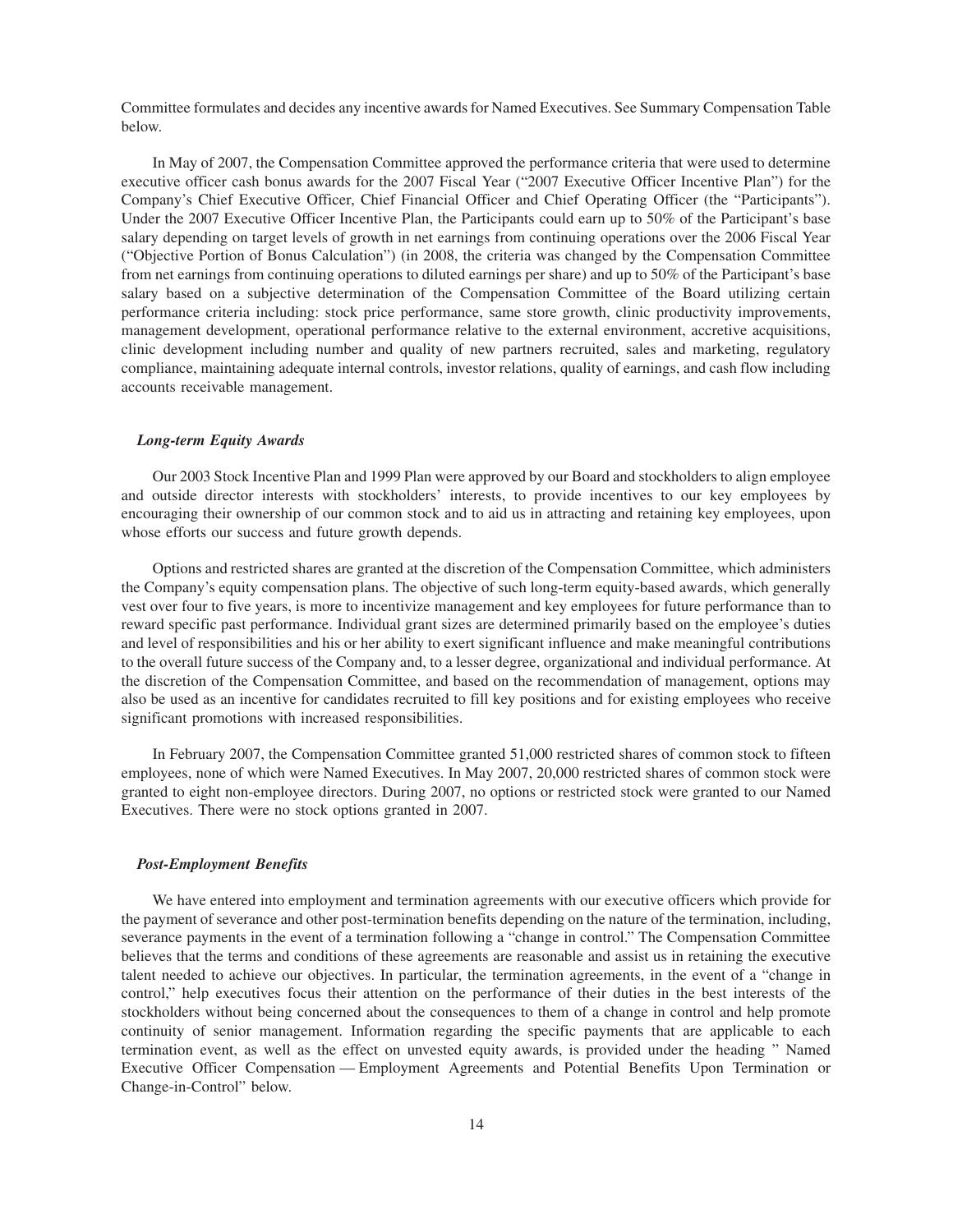#### *Benefits and Perquisites*

*Defined Contribution Plan.* The Company maintains a qualified retirement plan pursuant to Internal Revenue Code Section 401(k) (the "401(k) Plan") covering substantially all employees subject to certain minimum service requirements. The 401(k) Plan allows employees to make voluntary contributions and provides for discretionary matching contributions by the Company. The assets of the 401(k) Plan are held in trust for grantees and are distributed upon the retirement, disability, death or other termination of employment of the grantee. The Board, in its discretion, determines the amount of any Company contributions. We did not make any contributions during 2007.

*Life Insurance.* The Company maintains, at its expense, for the benefit of each of its full-time employees, life insurance policies in the amount of one times the employee's annual salary, up to \$200,000.

*Health and Welfare Benefits.* All executive officers, including the Named Executives, are eligible for welfare benefits from the Company including: medical, dental, vision, life insurance, short-term disability and long-term disability. Executives participate in these plans on the same basis and subject to the same costs, terms and conditions as other salaried employees at their assigned work location.

#### **Employment and Consulting Agreements**

In October 2004, each of Messrs. Reading and McAfee entered into new employment agreements effective as of November 1, 2004 that superseded their employment agreements that were effective in September 2003. These employment agreements are for three-year terms with automatic one-year renewals if not terminated on at least 12 months notice, and established annual base compensation at \$325,000. Additional compensation to each included employee non-qualified stock options to purchase 150,000 shares of the Company's common stock pursuant to the Company's 2003 Stock Option Plan. These options vest at the rate of 20% per year beginning on the anniversary date of the employment agreement. Both Messrs. Reading and McAfee are entitled to a special benefit in the event of a change in control equal to \$500,000 as defined by the respective employment agreements. In addition, if either executive is terminated without cause or resigns for good reason (as defined under their respective agreement), Mr. Reading or Mr. McAfee, as applicable, is entitled to his base salary through the remaining term of the contract, an amount equal to his last year's bonus or the average over the last three years, whichever is greater, and accrued but unpaid vacation. The employment agreements also provide for certain non-competition and nonsolicitation covenants that extend up to two years after termination of employment. On May 24, 2007, each of Messrs. Reading and McAfee entered into amended and restated employment agreements that superseded their prior employment agreements that were effective November 1, 2004. The only material revision on May 24, 2007 to agreements was to change the expiration date from November 1, 2009 to December 31, 2009. Under their current employment agreements, Mr. Reading is employed as President and Chief Executive Officer and Mr. McAfee is employed as Executive Vice President and Chief Financial Officer. Effective February 27, 2006, each of Messrs. Reading and McAfee's base annual salary was increased to \$341,250. These were adjusted effective January 7, 2007 to \$355,000 for Mr. Reading and \$345,000 for Mr. McAfee and adjusted effective January 7, 2008 to \$375,000 for Mr. Reading and \$360,000 for Mr. McAfee.

On May 24, 2007, Glenn D. McDowell entered into a new employment agreement (the "McDowell Employment Agreement"). Under the McDowell Employment Agreement, Mr. McDowell continues to be employed as Chief Operating Officer. The McDowell Employment Agreement is for a term that expires on December 31, 2009, and Mr. McDowell's base annual salary is \$195,000, subject to periodic review and adjustment. Effective January 7, 2008, Mr. McDowell's base salary was increased to \$215,000 per year.

The McDowell Employment Agreement may be terminated by the Company prior to the expiration of its term in the event Mr. McDowell's employment is terminated for "cause" (as defined in the McDowell Employment Agreement). If a "change in control" (as defined in the McDowell Employment Agreement) occurs and Mr. McDowell does not continue as our Chief Operating Officer after the change of control, Mr. McDowell will be entitled to a change of control benefit of \$283,333. If the employment of Mr. McDowell is terminated by the Company without "cause" or by Mr. McDowell for "good reason," he would be entitled to receive the compensation then in effect for the remainder of the term of the agreement and the greater of: (i) the bonus paid or payable to Mr. McDowell with respect to the last fiscal year completed prior to the termination, or (ii) the average of the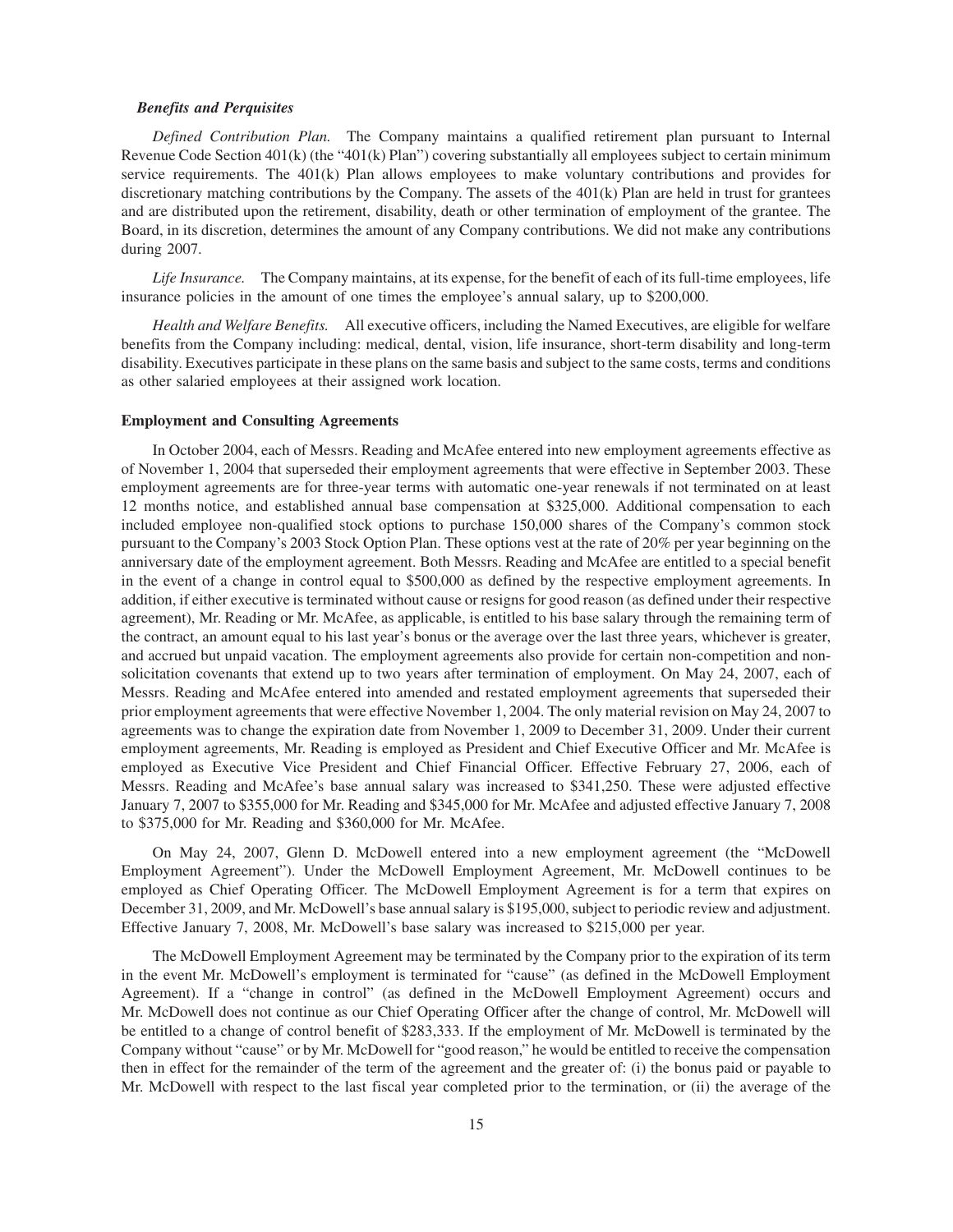bonuses paid to Mr. McDowell over the last three fiscal years of employment ending with the last fiscal year prior to termination.

Messrs. Reading, McAfee and McDowell are eligible to receive annual cash bonuses and are entitled to participate in any employee benefit plans adopted by us.

In May of 2007, the Compensation Committee of the Board of Directors of the Company approved the performance criteria that were used to determine executive officer cash bonus awards for the 2007 Fiscal Year ("2007 Executive Officer Incentive Plan") for the Company's Chief Executive Officer, Chief Financial Officer and Chief Operating Officer (the "Participants"). Under the 2007 Executive Officer Incentive Plan, the Participants could earn up to 50% of the Participant's base salary depending on target levels of growth in net earnings from continuing operations over the 2006 Fiscal Year ("Objective Portion of Bonus Calculation") and up to 50% of the Participant's base salary based on a subjective determination of the Compensation Committee of the Board utilizing certain performance criteria including: stock price performance, same store growth, clinic productivity improvements, management development, operational performance relative to the external environment, accretive acquisitions, clinic development including number and quality of new partners recruited, sales and marketing, regulatory compliance, maintaining adequate internal controls, investor relations, quality of earnings, and cash flow including accounts receivable management.

### **Long-Term Incentive Plan 2007 -09**

On June 20, 2007, the Compensation Committee approved and adopted the USPH Executive Long-Term Incentive Plan 2007-09 ("LTIP") under which cash-based awards may be awarded to the Company's executive management including the chief executive officer, chief financial officer and chief operating officer, upon satisfaction of certain performance criteria established by the Compensation Committee. The LTIP is included as Exhibit 10.1 to the Company's current report on Form 8-K filed with the SEC on June 20, 2007. The discussions set forth below are qualified in their entirety by reference to such Exhibit 10.1.

*Incentive and Reward for Stockholder Return Based upon Stock Price Appreciation —* Cash awards are paid to the chief executive officer ("CEO"), chief financial officer ("CFO") and chief operating officer ("COO") in accordance with the LTIP. A cash award will be paid to each of the CEO, CFO and COO in early 2010, if at all, for every 1% the weighted average trading price per share of common stock for the second half of calendar year 2009 exceeds \$15.63 (the "Target Price"). The Target Price represents 6% annual compound appreciation for three years over the \$13.12 average trading price of the common stock for the second half of calendar year 2006. The cash awards will be equal to \$18,000 for the CEO, \$17,300 for the CFO and \$9,600 for the COO, for each 1% increase in the trading price of the common stock over the Target Price. The per share price calculation will be adjusted for any cash or stock dividends, stock splits/combinations or recapitalizations.

In the case of Change in Control (as defined in the Company's 2003 Incentive Stock Plan) that occurs prior to January 1, 2010, the calculation of the LTIP cash award will be made as though the closing price for the next-to-last day of trading of the Company's Common Stock prior to such Change in Control was the weighted average trading price per share for the second half of 2009, and the Target Price will be recalculated assuming 6% annual compound appreciation through the date of the Change in Control. The LTIP cash award would be payable at the time of the Change in Control and the LTIP will then cease to be in effect.

If any participating executive's employment with the Company is terminated for any reason (other than in connection with a Change in Control as discussed above) prior to January 1, 2010, such executive will not be eligible for any LTIP cash award based on the weighted average trading price performance criteria described above

Maximum cash awards under the LTIP depending on the weighted average trading price per share of common stock achieved for the second half of calendar year 2009 are \$1,458,000 for the CEO, \$1,401,300 for the CFO and \$777,600 for the COO. This maximum cash award will only be achieved (absent a Change in Control) if the weighted average trading price per share of common stock for the second half of calendar year 2009 exceeds \$26.24 which equals a 100% or more appreciation in the stock price as compared to the \$13.12 average trading price of the common stock for the second half of calendar year 2006.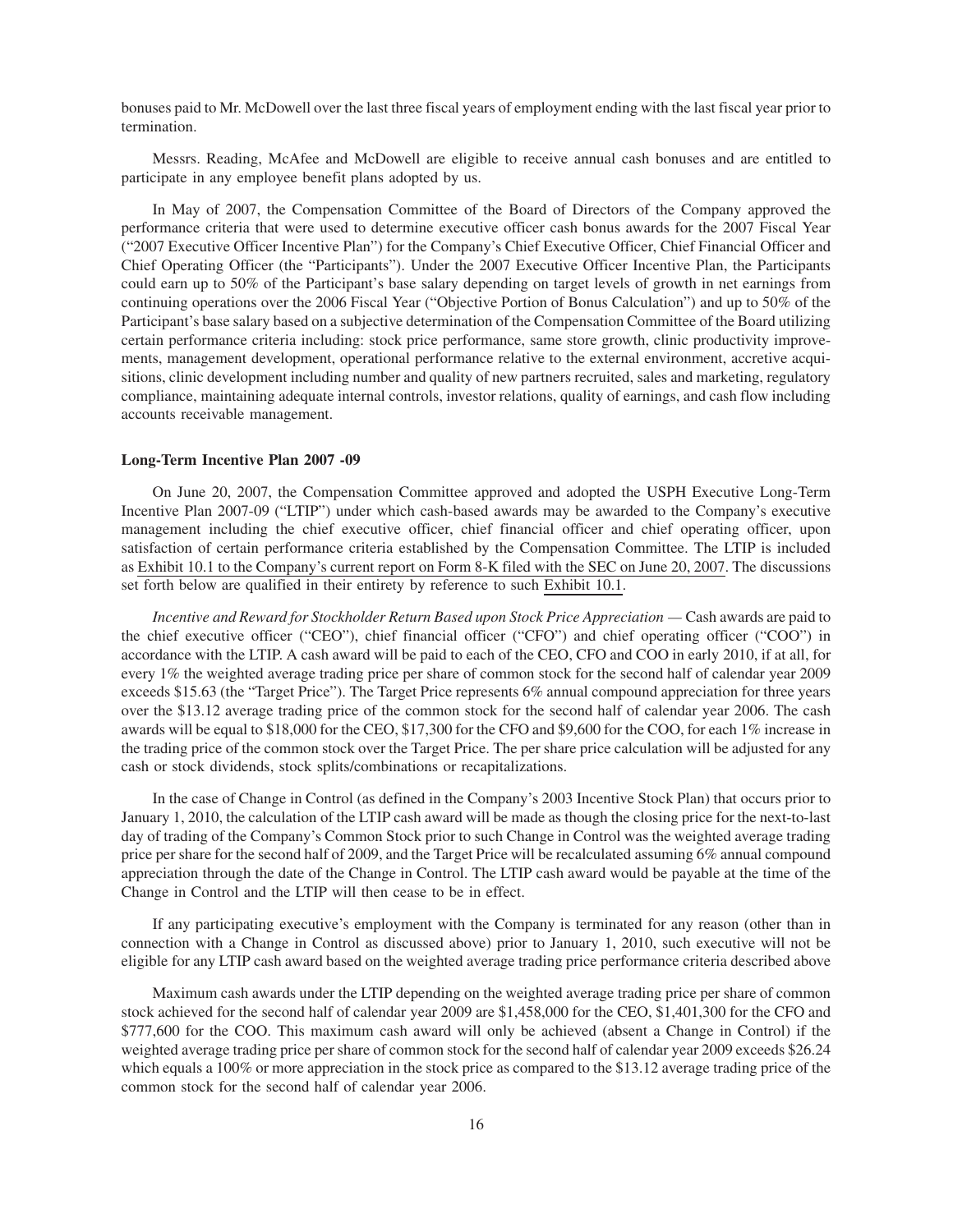*Incentive and Reward for Growth in Diluted Earnings per Share —* An objective under the LTIP is to grow the diluted earnings per share of the Company by more than 12.5% per annum during each of the years 2007, 2008 and 2009.

The CEO, CFO and COO each have the opportunity to earn cash awards for achieving the objective during each year of the LTIP. The maximum amount of cash incentive that can be earned over the three year measurement period of the LTIP is as stated below:

Using diluted earnings per share of the Company from continuing operations of \$0.70 for 2006 as a baseline, if the comparable diluted earnings per share of the Company for 2007 is greater than \$0.70 by 12.5% (\$.7875) or more, each of the CEO, CFO and COO will be entitled to a cash award under the LTIP ("Performance Award") equal to one-sixth (16.67%) of the executive's total maximum incentive. In addition, one-sixth (16.67%) of the executive's total maximum incentive will be placed in the "Deferred Performance Awards" category. The diluted earnings per share of the Company for 2007 then becomes the "base" for the 2008 calculation, and so on. Upon achievement of the 12.5% target percentage in any given year during the three-year period, each executive will be entitled to Performance Award equal to one-sixth (16.67%) of the executive's total maximum incentive and another one-sixth (16.67%) of the executive's total maximum incentive will be placed in the "Deferred Performance Awards" category. Performance Awards will vest on January 1 following the fiscal year for which they are awarded and will be paid in cash within 30 days after the diluted earnings per share of the Company is determined for 2007, 2008 and 2009, as applicable. All Deferred Performance Awards will be vested on January 1, 2010 and will be paid in cash within 30 days after the diluted earnings per share of the Company is determined for fiscal year 2009.

In any year that growth in diluted earnings per share of the Company is less than 12.5% from the prior year base, no Performance Awards will be earned by the executives. However, to the extent that growth in diluted earnings per share of the Company during the 3-year period of the LTIP is 42% or greater, all the Performance Awards and Deferred Performance Awards available during such 3-year period shall be considered to have been earned.

In computing achievement of the performance criteria, if for any year during the testing period the diluted earnings per share is less than the prior year, the "base" for the following year will not be adjusted. Diluted earnings per share will be principals based on the Company's annual audited financial statements subject to applicable accounting being applied from year to year, and thus, the calculation may be adjusted consistent with changes in accounting rules or policies. In addition, the Compensation Committee may elect to exclude extraordinary, unusual or non- recurring items of gain or loss in a particular year from reported diluted earnings per share for that year for purposes of the calculations above.

*Messrs.* Reading, McAfee and McDowell's employment agreements may each be terminated by the Company prior to the expiration of their term in the event their respective employment is terminated for "cause" (as defined in each such agreement). See discussion below entitled "Post Termination/Change-in- Control Benefits" regarding Change in Control provisions.

Mr. Brookner entered into a five year consulting agreement with the Company effective November 15, 2002, providing for compensation at an annual rate of \$50,000 per year. The agreement expired by its own terms on November 14, 2007. Thereafter, Mr. Brookner will be paid standard director fees as described above. The agreement also provided that at Mr. Brookner's request and at his cost and expense, the Company will make available, to the extent it is reasonably available, primary health insurance coverage for Mr. Brookner and his family on commercial terms until the earlier of: (i) the date of his  $75<sup>th</sup>$  birthday, or (ii) the date on which there are no longer any persons surviving who are entitled to such health insurance coverage.

We do not have any executive retention and severance arrangements or indemnification agreements and no change in control agreements other than those described above.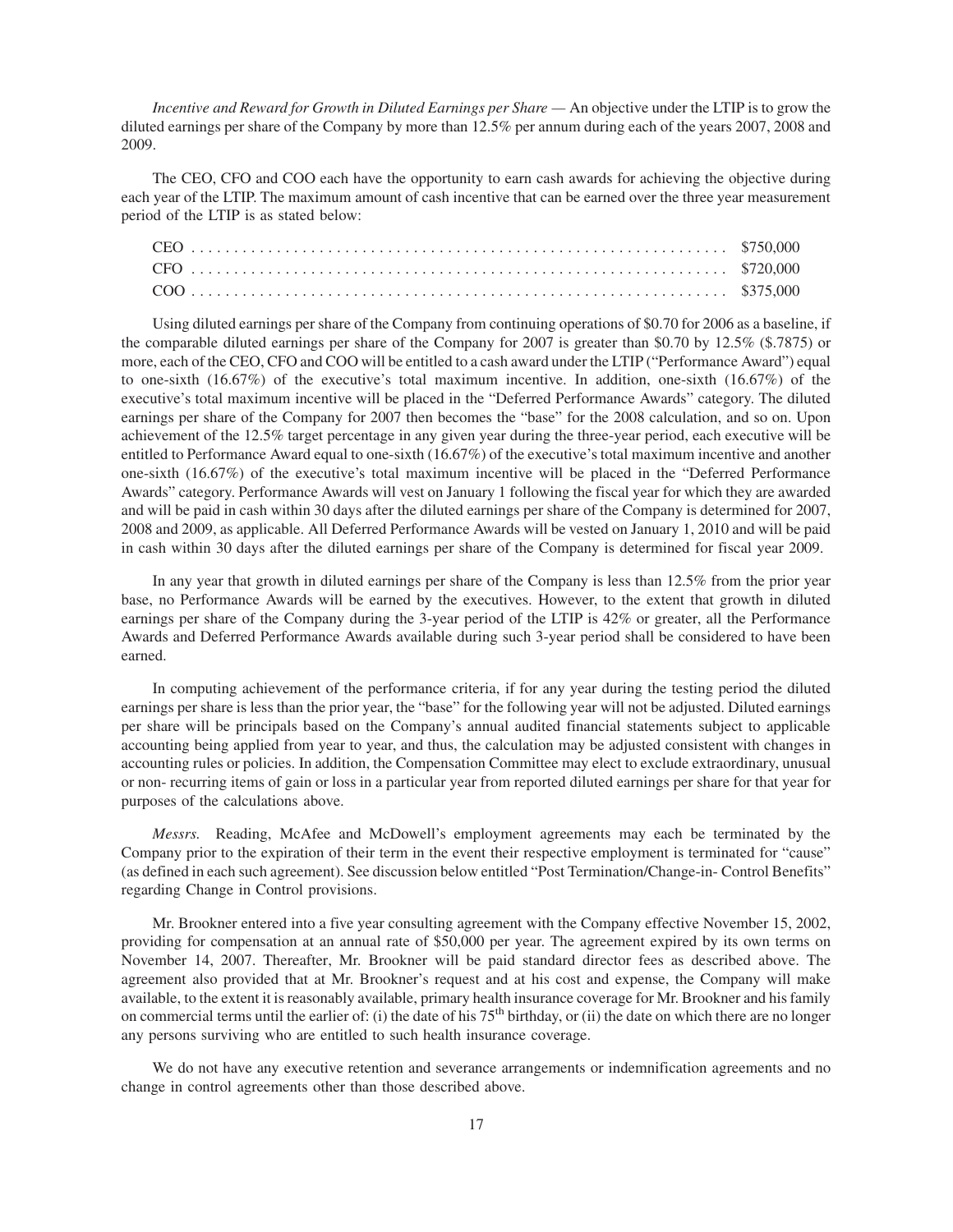#### **Compensation of Chief Executive Officer**

Mr. Reading joined our Company in November 2003 as Chief Operating Officer and, effective November 1, 2004, was promoted to President and Chief Executive Officer. Under his employment agreement with us (see "Employment and Consulting Agreements" above), Mr. Reading received a salary of \$325,000 in 2005 and \$262,500 in 2004. Mr. Reading's annual base salary was increased by the Compensation Committee to \$341,250 effective February 27, 2006, to \$355,000.00 effective January 7, 2007, and to \$375,000 effective January 7, 2008. He also received a bonus of \$150,000 for 2005, which was paid in early 2006 and \$100,000 for 2004 which was paid in early 2005. Mr. Reading received a bonus of \$75,000.00 for 2006, which was paid in March 2007 and a bonus of \$177,500 for 2007 which was paid in March 2008. Although Mr. Reading participated in our 401(k) Plan in 2007, we did not make any matching contributions to the plan during the year. Effective beginning in 2007, Mr. Reading participates in the LTIP under which he is eligible for cash awards based on Company performance through 2009, as previously described. In addition to cash compensation, under our 2003 Stock Incentive Plan, during 2004, Mr. Reading was granted equity-based compensation grants to purchase a total of 200,000 shares of our common stock and, during 2003, he was granted 50,000 inducement options to purchase shares of our common stock. No stock options were granted to Mr. Reading in 2006 or 2007.

In determining the appropriate compensation for Mr. Reading, the Compensation Committee evaluates our overall performance under Mr. Reading's leadership, as well as his individual contributions to key strategic, financial and development objectives. The Compensation Committee utilized a combination of quantitative measures and qualitative factors in reviewing his performance and compensation. In 2006, the Compensation Committee used the services of a third party consulting firm to review the compensation packages of the Named Executives, including Mr. Reading, and to compare their present level of compensation to comparably-sized publicly traded companies and to other comparably-sized healthcare companies.

#### **Compensation Deductibility Policy**

Under Section 162(m) of the Internal Revenue Code of 1986 (the "Code") and applicable Treasury regulations, no deduction is allowed for annual compensation in excess of \$1 million paid by a publicly traded corporation to its chief executive officer and the four other most highly compensated officers. Under those provisions, however, there is no limitation on the deductibility of "qualified performance-based compensation."

In general, our policy is to maximize the extent of tax deductibility of executive compensation under the provisions of Section 162(m) so long as doing so is compatible with the most appropriate methods and approaches for the design and delivery of compensation to our executive officers.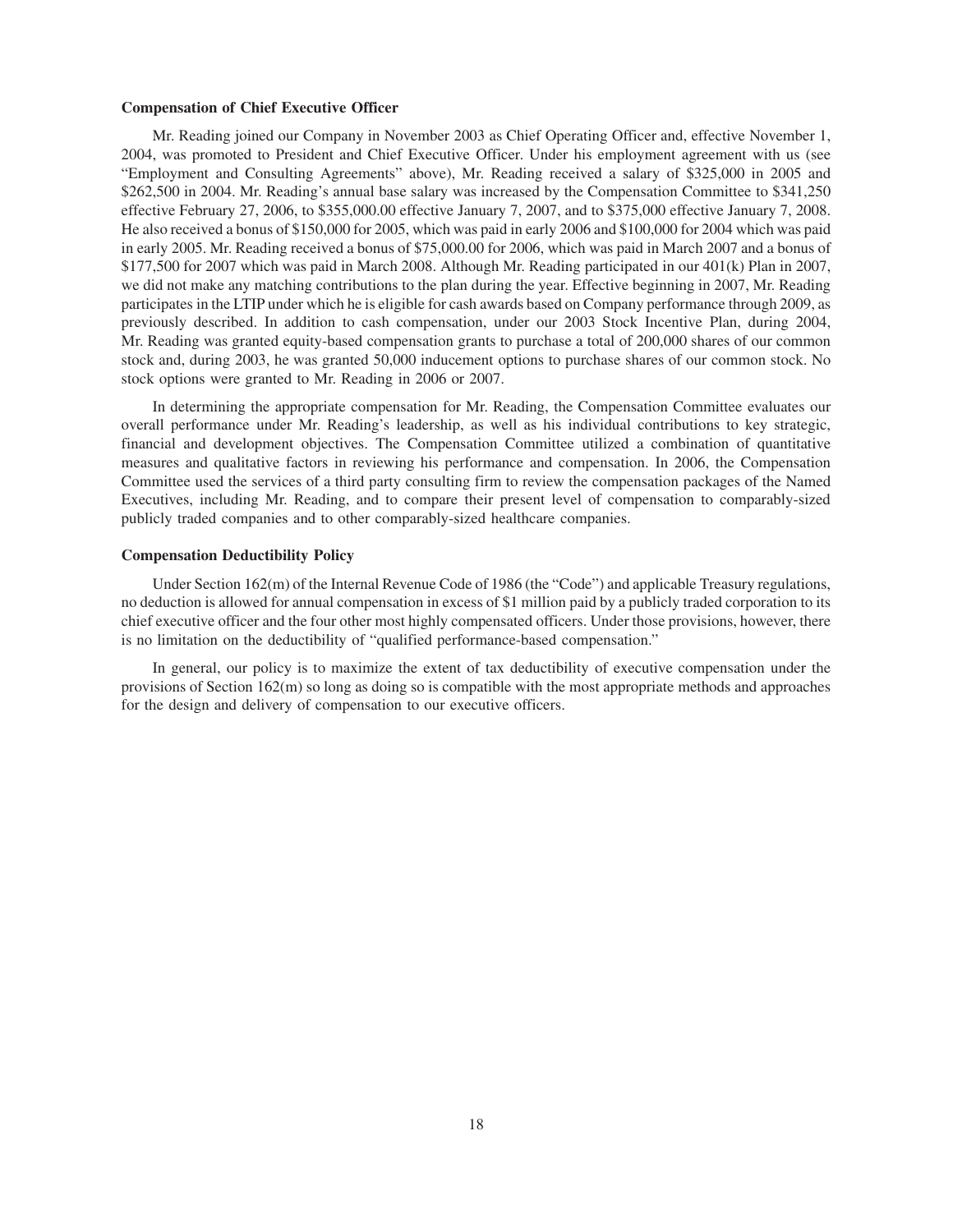# **Executive Compensation**

### **Summary Compensation**

The following table sets forth the compensation paid or accrued for services rendered in all capacities on behalf of our Company during 2006 and 2007 to Messrs. Reading, McAfee and McDowell ("Named Executives")

#### **Summary Compensation Table**

| <b>Name and Principal Position</b>                                | Year         | Salary<br>$\left( \mathbb{S}\right)$ | Bonus(1)<br>$(\$)$ | <b>Stock</b><br>Awards<br>$\left( \mathbb{S}\right)$ | Option<br>Awards(2)<br>$(\$)$ | <b>Non-Equity</b><br>Incentive<br>Plan<br>Compensation<br>$\left( \mathbb{S}\right)$ | Change in<br><b>Pension</b><br>Value and<br>Non-<br><b>Oualified</b><br><b>Deferred</b><br>Compensation<br><b>Earnings</b><br>$\left( \mathbb{S}\right)$ | All Other<br>Compensation(3)<br>(S) | <b>Total</b><br>\$) |
|-------------------------------------------------------------------|--------------|--------------------------------------|--------------------|------------------------------------------------------|-------------------------------|--------------------------------------------------------------------------------------|----------------------------------------------------------------------------------------------------------------------------------------------------------|-------------------------------------|---------------------|
| Christopher J. Reading<br>Chief Executive<br>Officer              | 2007<br>2006 | 354,471<br>338,750                   | 177,500<br>75,000  |                                                      | 344,664<br>344,809            |                                                                                      |                                                                                                                                                          | 540<br>443                          | 877,175<br>759,002  |
| Lawrance W. McAfee<br>Chief Financial Officer                     | 2007<br>2006 | 344,856<br>338,750                   | 172,500<br>75,000  |                                                      | 344,664<br>344,809            |                                                                                      |                                                                                                                                                          | 1.242<br>1,038                      | 863,262<br>759,597  |
| Glenn D. McDowell $\ldots$ .<br><b>Chief Operating</b><br>Officer | 2007<br>2006 | 195,310<br>190.337                   | 100,000<br>35,000  |                                                      | 75.426<br>75.406              |                                                                                      |                                                                                                                                                          | 938<br>426                          | 371,674<br>301,169  |

- (1) The amounts shown represent annual incentive bonuses earned by the Named Executives for fiscal year 2006 and 2007 which was paid in March 2007 and March 2008, respectively. See "Compensation Discussion and Analysis — Annual Incentive Compensation" for further details. The Named Executive's annual bonus for 2005, which was paid in 2006, is not reported in this table as it related to the Named Executive's performance during 2005 and has been previously disclosed.
- (2) The amounts shown represent the compensation expense related to option awards included in the Company's financial statements for fiscal year 2006 and 2007 per FAS 123(R) adjusted to reflect actual rather than estimated forfeitures for awards with service-based vesting conditions. Actual forfeitures were insignificant. The awards consist of stock options granted to the Named Executives under the 2003 Stock Incentive Plan and inducement options. See the Company's Annual Report for the year ended December 31, 2007 for a description of the FAS 123(R) valuations and a description of the 2003 Stock Incentive Plan and inducement options. The compensation expense for the option awards includes the values for awards granted in prior fiscal years. There were no grants to the Named Executives in 2006 and 2007.
- (3) Represents the value of life insurance premiums for life insurance coverage provided to the Named Executives.

# **Grants of Plan-Based Awards**

There were no grants of equity awards to the Named Executives pursuant to the Company's equity compensation plans during the year ended December 31, 2007.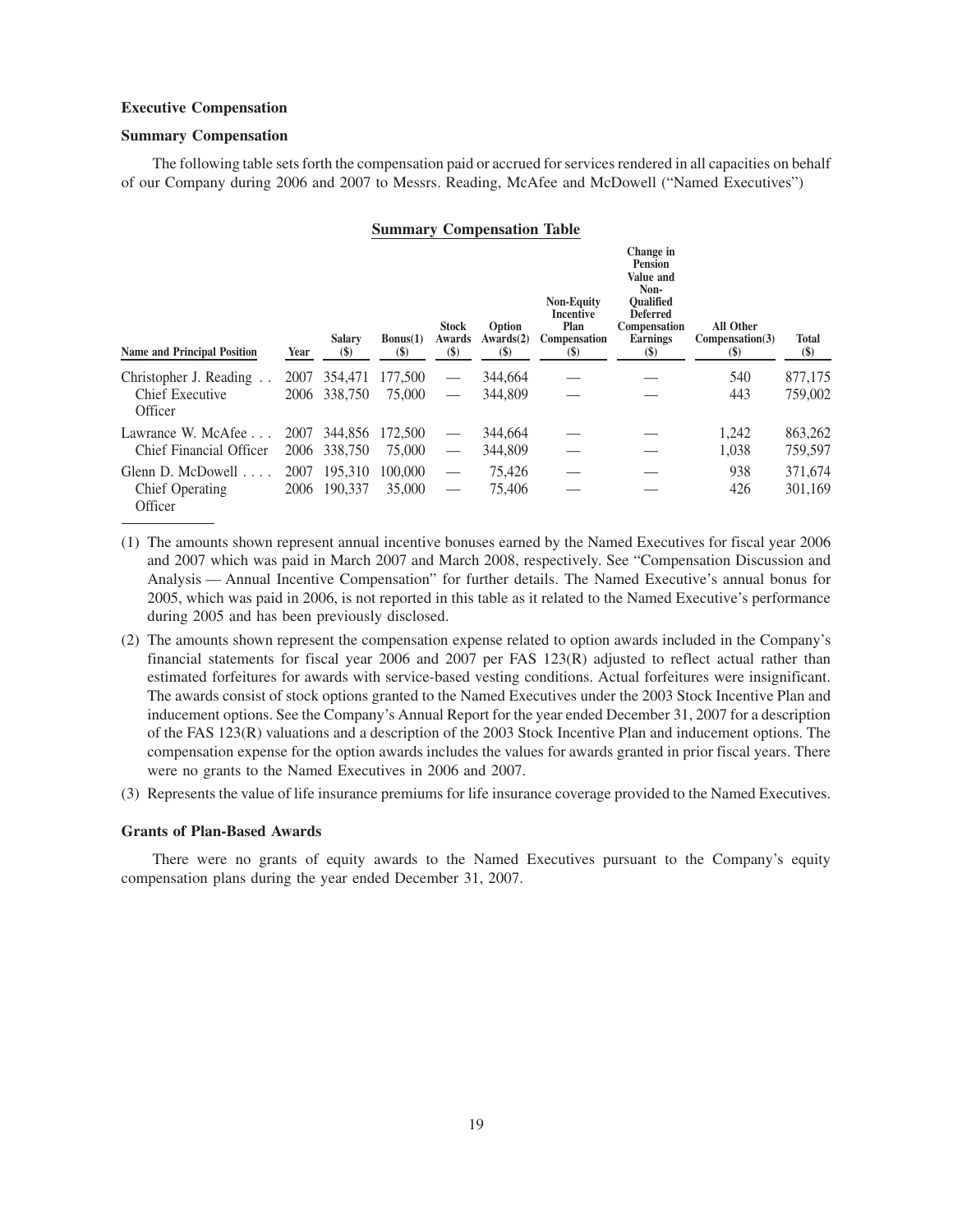#### **Outstanding Equity Awards at Fiscal Year-End**

The following table shows outstanding stock option awards classified as exercisable and unexercisable as of December 31, 2007 for each Named Executive.

| Outstanding Equity Awards at Fiscal Year-End December 31, 2007 |  |
|----------------------------------------------------------------|--|
|----------------------------------------------------------------|--|

|                         | <b>Option Awards</b>                                                                                |                                                                                                       |                                                                                                                                                              |                                         |                                     |  |  |
|-------------------------|-----------------------------------------------------------------------------------------------------|-------------------------------------------------------------------------------------------------------|--------------------------------------------------------------------------------------------------------------------------------------------------------------|-----------------------------------------|-------------------------------------|--|--|
| <b>Name</b>             | Number of<br><b>Securities</b><br>Underlying<br>Unexercised<br>Options $(\#)$<br><b>Exercisable</b> | Number of<br><b>Securities</b><br>Underlying<br><b>Unexercised</b><br>Options $(\#)$<br>Unexercisable | <b>Equity</b><br><b>Incentive</b><br><b>Plan Awards:</b><br><b>Number</b><br>of Securities<br>Underlying<br>Unexercised<br><b>Unearned</b><br>Options $(\#)$ | Option<br><b>Exercise</b><br>Price (\$) | Option<br><b>Expiration</b><br>Date |  |  |
| Christopher J. Reading  | 40,000                                                                                              | 10,000                                                                                                |                                                                                                                                                              | \$14.32                                 | 11/18/2013                          |  |  |
|                         | 50,000                                                                                              |                                                                                                       |                                                                                                                                                              | \$12.51                                 | 6/2/2014                            |  |  |
|                         | 90,000                                                                                              | 60,000                                                                                                |                                                                                                                                                              | \$13.54                                 | 10/5/2014                           |  |  |
| Lawrance W. McAfee<br>. | 30,000                                                                                              | 10,000                                                                                                |                                                                                                                                                              | \$14.32                                 | 11/18/2013                          |  |  |
|                         | 35,000                                                                                              |                                                                                                       |                                                                                                                                                              | \$12.51                                 | 6/2/2014                            |  |  |
|                         | 90,000                                                                                              | 60,000                                                                                                |                                                                                                                                                              | \$13.54                                 | 10/5/2014                           |  |  |
| Glenn D. McDowell<br>.  | 3.000                                                                                               | 1.000                                                                                                 |                                                                                                                                                              | \$14.32                                 | 11/18/2013                          |  |  |
|                         | 27,000                                                                                              | 13,000                                                                                                |                                                                                                                                                              | \$13.97                                 | 2/23/2015                           |  |  |

For Messrs. Reading and McAfee the 10,000 shares vest on November 18, 2008 and the 60,000 shares vest 30,000 on November 1, 2008 and 30,000 on November 1, 2009. For Mr. Dowell, the 1,000 shares vest on November 18, 2008 and the 13,000 shares vest 9,000 on February 23, 2009 and 9,000 on February 23, 2010.

### **Option Exercises and Stock Vested Table**

No stock options were exercised by the Named Executives during the year ended December 31, 2007.

### **Post Termination/Change-in-Control Benefits**

Messrs. Reading, McAfee and McDowell's employment agreements may be terminated by us prior to the expiration of its term in the event their respective employment is terminated for "cause" (as defined in each agreement). If a "change in control" (as defined in each agreement) occurs and Mr. Reading does not continue as the President and Chief Executive Officer of the Company after the change of control, or Mr. McAfee does not continue as Executive Vice President and Chief Financial Officer of the Company after the change of control, each of Messrs. Reading and McAfee, as applicable, will be entitled to a change of control benefit of \$500,000. If the employment of Mr. Reading or Mr. McAfee is terminated by us without "cause" or by the executive for "good reason," he would be entitled to receive the compensation then in effect for the remainder of the term of the agreement and the greater of: (i) the bonus paid or payable to Mr. Reading or Mr. McAfee, as applicable, with respect to the last fiscal year completed prior to the termination, or (ii) the average of the bonuses paid to Mr. Reading or Mr. McAfee, as applicable, over the last three fiscal years of employment ending with the last fiscal year prior to termination. If a "change in control" (as defined in the McDowell Employment Agreement) occurs and Mr. McDowell does not continue as our Chief Operating Officer after the change of control, Mr. McDowell will be entitled to a change of control benefit of \$283,333. If the employment of Mr. McDowell is terminated by the Company without "cause" or by Mr. McDowell for "good reason," he would be entitled to receive the compensation then in effect for the remainder of the term of the McDowell Employment Agreement and the greater of: (i) the bonus paid or payable to Mr. McDowell with respect to the last fiscal year completed prior to the termination, or (ii) the average of the bonuses paid to Mr. McDowell over the last three fiscal years of employment ending with the last fiscal year prior to termination.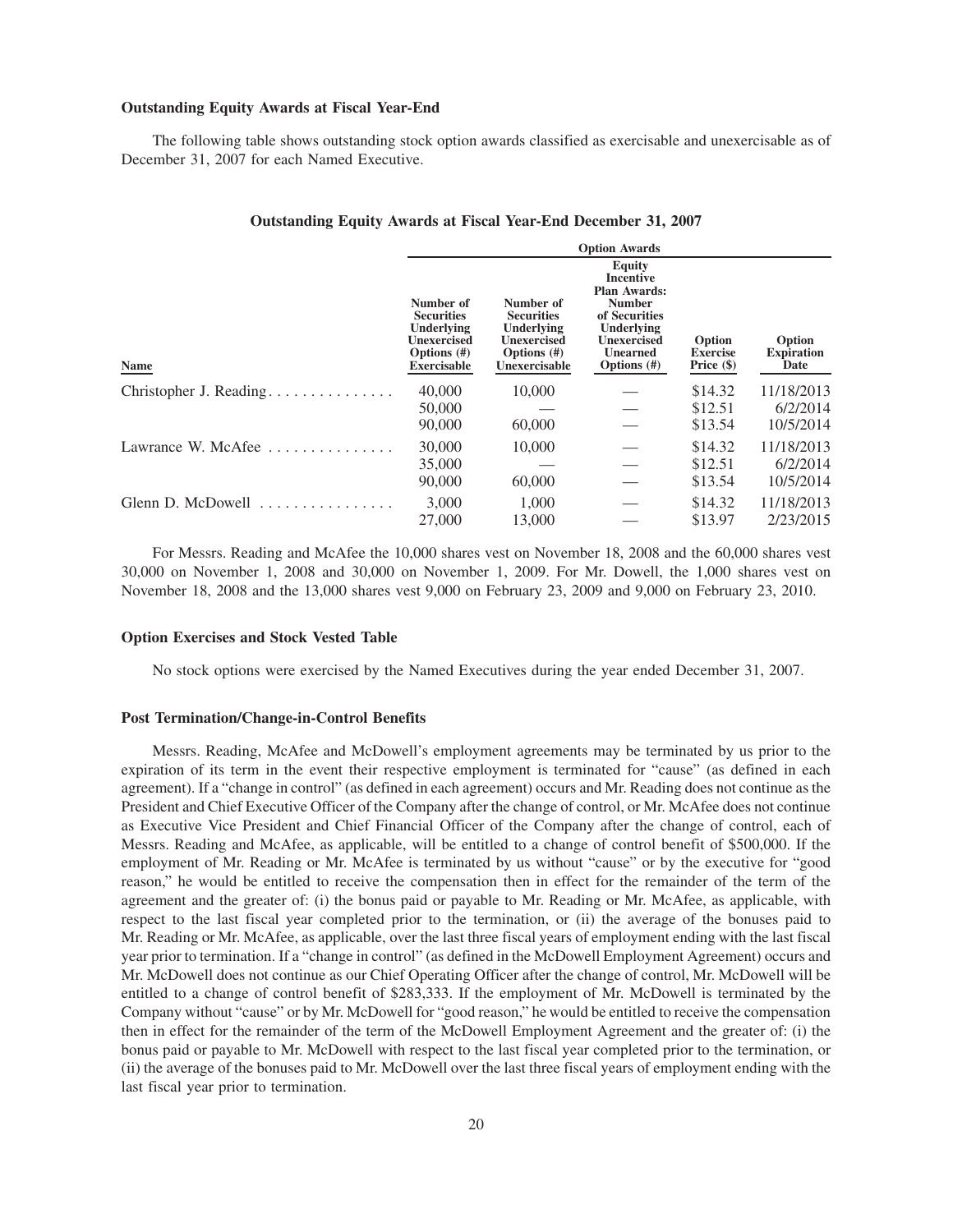# **COMPENSATION COMMITTEE REPORT**

The Compensation Committee is composed of three independent directors and acts under a written charter adopted by the Board. The primary function of the Compensation Committee is to determine and report to the Board the compensation to be paid to our directors and executive officers and administer incentive stock plans. The Committee has reviewed and discussed with management the Compensation Discussion and Analysis set forth herein. Based on its review, the related discussions and such other matters deemed relevant and appropriate by the Committee, the Committee has recommended to the Board that the Compensation Discussion and Analysis be included in the Company's Proxy Statement relating to the 2008 Annual Meeting of Stockholders.

Respectfully submitted,

*The Compensation Committee* Daniel C. Arnold, Chairman Bruce D. Broussard Clayton K. Trier

#### **Compensation Committee Interlocks and Insider Participation**

The current members of the Compensation Committee are Messrs. Arnold (Chairman), Broussard and Trier. None of the members of the Compensation Committee is or has been an officer or employee of the Company or any of its subsidiaries and none of our executive officers has served on the board of directors or compensation committee of any other entity that has or has had an executive officer who served as a member of our board of directors or Compensation Committee during 2007.

### **Certain Relationships and Related Transactions**

The charter of the Audit Committee requires that the Audit Committee review and approve all insider and affiliated party transactions. The Audit Committee did not consider any insider or affiliated party transaction in 2007.

# **Section 16(a) Beneficial Ownership Reporting Compliance**

Section 16(a) of the Securities Exchange Act of 1934 requires our directors and executive officers, and persons who own more than 10% of our equity securities to file with the SEC initial reports of ownership and reports of changes in ownership of our common stock. Officers, directors and greater than 10% stockholders are required by SEC regulation to furnish us with copies of all Section 16(a) reports they file.

To our knowledge, based solely on a review of the copies of those forms furnished to the Company and written representations from the executive officers and directors, we believe that during 2007 all Section 16(a) filing requirements applicable to our directors and officers were complied with on a timely basis.

# **ITEM 2 —** *APPROVAL OF THE AMENDED 1999 PLAN*

### **Description of Incentive Stock Plans**

The Company has the following incentive stock plans:

The 1992 Stock Option Plan, as amended (the "1992 Plan"), permitted the Company to grant to key employees and outside directors of the Company incentive and nonstatutory options to purchase up to 3,495,000 shares of our common stock (subject to proportionate adjustments in the event of stock dividends, splits, and similar corporate transactions). The 1992 Plan expired in 2002 and no new option grants can be awarded subsequent to this date.

Incentive stock options (those intended to satisfy the requirements of Section 422 of the Internal Revenue Code) granted under the 1992 Plan were granted at an exercise price not less than the fair market value of the shares of our common stock on the date of grant. The exercise prices of options granted under the 1992 Plan were determined by the Compensation Committee. The period within which each option is exercisable was determined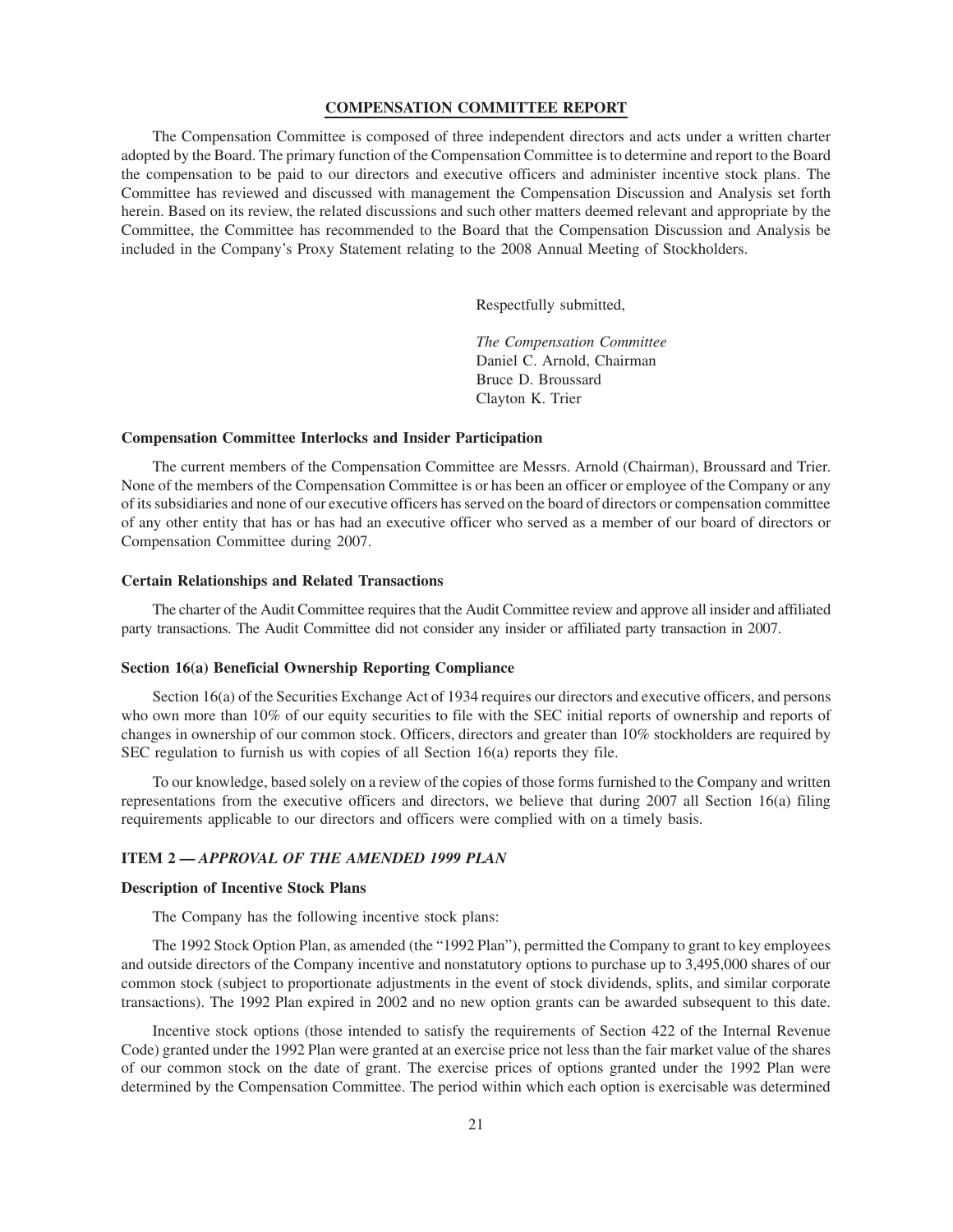by the Compensation Committee (however, in no event may the exercise period of an incentive stock option extend beyond 10 years from the date of grant).

During 2003, the Board of Directors granted inducement options covering 145,000 options to five individuals in connection with their offers of employment. Inducement options may be exercised for a 10 year term from the date of the grant.

The 2003 Stock Option Plan (the "2003 Plan") permits the Company to grant to key employees and outside directors of the Company incentive and nonstatutory options to purchase up to 900,000 shares of our common stock and restricted stock (subject to proportionate adjustments in the event of stock dividends, splits, and similar corporate transactions). The 2003 Plan was approved by the stockholders of the Company at the 2004 Stockholders Meeting on May 25, 2004.

In addition to the above incentive stock plans, the Company has the 1999 Plan, which as amended and restated is described below.

The purposes of the 1999 Plan, inducement options and 2003 Plan are to provide an incentive for eligible individuals to remain in the employ or service of the Company or its affiliates, to extend to them the opportunity to acquire a proprietary interest in the Company so that they will apply their best efforts for the benefit of the Company and to aid the Company in attracting able persons to serve the Company and its affiliates.

The following table includes a cumulative summary of stock options as of December 31, 2007 (the 300,000 additional shares under the Amended 1999 Plan are included in this table):

**Shares**

| <b>Equity Plans</b>              | <b>Authorized</b> | <b>Restricted</b><br><b>Stock Issued</b> | Outstanding<br><b>Stock Options</b> | <b>Stock Options</b><br><b>Exercised</b> | <b>Stock Options</b><br><b>Exercisable</b> | энаг сэ<br><b>Available</b><br>for Grant |
|----------------------------------|-------------------|------------------------------------------|-------------------------------------|------------------------------------------|--------------------------------------------|------------------------------------------|
| 1992 Plan $\ldots \ldots \ldots$ | 3.495,000         |                                          | 44,629                              | 2,751,383                                | 44,629                                     |                                          |
| 1999 Plan $\ldots \ldots \ldots$ | 300,000           | 53,500                                   | 90,771                              | 63.935                                   | 51,811                                     | 391,794                                  |
| $2003$ Plan                      | 900,000           | 21,000                                   | 677,500                             | 105,800                                  | 530,500                                    | 95,700                                   |
| Inducements                      | 166,000           |                                          | 134,000                             | 32,000                                   | 111,000                                    |                                          |
|                                  | 4,861,000         | $\frac{74,500}{2}$                       | 946,900                             | 2,953,118                                | 737,940                                    | $\frac{487,494}{2}$                      |

\* No options remain available for future grants under the 1992 Plan as the plan expired in April 2002.

#### **Proposed Amendments to the 1999 Plan (Amended 1999 Plan)**

The U.S. Physical Therapy, Inc. 1999 Employee Stock Option Plan provides for awards of stock options and restricted stock and was amended and restated and approved by stockholders effective May 31, 2006 to, among other things, add incentive stock options (the "1999 Plan"). The Amended 1999 Plan will amend and restate the 1999 Plan, if approved, to: (i) increase the number of shares authorized for issuance from 300,000 to 600,000, (ii) include all non-employee directors as well as employees, as eligible to participate in the Amended 1999 Plan (iii) provide for such other changes required or desirable by recent changes under applicable law and accounting rules, including, but not limited to, Section 409A of the Internal Revenue Code of 1986, as amended.

### **Description of the Amended 1999 Plan**

The principal provisions of the 1999 Plan, as amended and restated ("Amended 1999 Plan") are summarized below. The effective date of the Amended 1999 Plan will be May 20, 2008 (the "Effective Date") the date of stockholder approval, but the term of the Amended 1999 Plan with respect to the granting of options will remain through May 31, 2016. If stockholders do not approve the Amended 1999 Plan, the 1999 Plan shall continue as in effect on May 31, 2006, and shall be un-amended thereby. Such summary does not, however, purport to be complete and is qualified in its entirety by the terms of the Amended 1999 Plan. A copy of the Amended 1999 Plan is included as Appendix A to this proxy statement.

The Amended 1999 Plan provides for the grant of options that are intended to qualify as nonstatutory options and incentive stock options under Section 422 of the Internal Revenue Code of 1986, as amended (the "Code")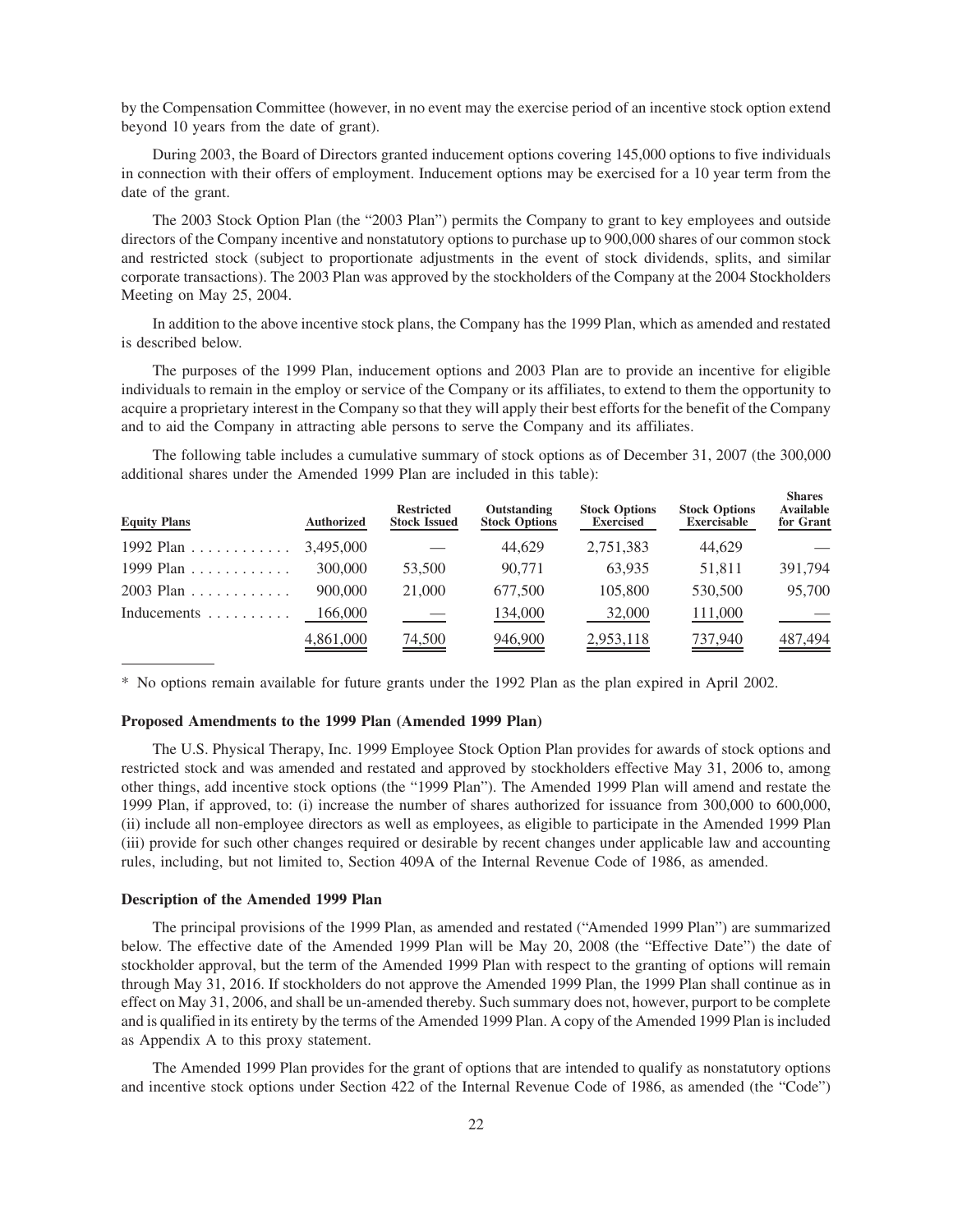(nonstatutory options and incentive stock options are sometimes collectively referred to herein as "Options"), as well as restricted stock. The Amended 1999 Plan is administered by a Committee, which is appointed by our Board of Directors and consists of two or more individuals who: (i) fulfill the "non-employee director" requirements of Rule 16b-3 under the Exchange Act and who are certified by our Board of Directors as independent directors, and (ii) fulfill the "outside director" requirements of Section  $162(m)$  of the Code. In either case, the Committee may be the Compensation Committee of our Board of Directors, or any subcommittee of the Compensation Committee, provided that the members of the Committee satisfy the requirements of the previous provisions of this paragraph. The Committee selects the employees or non-employee directors of the Company and its affiliates or U.S. Physical Therapy Management, Ltd. to whom options are granted collectively (the "grantees").

Our Board of Directors may amend, suspend or terminate the Amended 1999 Plan; provided, however, any amendment that requires shareholder approval under applicable law or NASD Marketplace Rules shall be subject to shareholder approval.

The number of shares of our common stock authorized for issuance under the Amended 1999 Plan is 600,000, but due to previous grants of awards, of this there are currently 391,794 shares that can be granted to eligible individuals.

The maximum aggregate number of shares of our common stock (including, but not limited to, with respect to nonstatutory stock options, incentive stock options or restricted stock paid out in shares of our common stock) that may be granted in any calendar year pursuant to any award held by any eligible individual shall be 100,000 shares. The term or restricted period of each award that is a nonstatutory stock option or incentive stock option or restricted stock shall be for such period as may be determined by the Committee; provided that in no event shall the term of any such award for an Option exceed a period of 10 years (or such shorter terms as may be required in respect of an incentive stock option under Section 422 of the Code). Any issuance of our common stock pursuant to the exercise of an Option or payment of any other award under the Amended 1999 Plan shall not be made until appropriate arrangements satisfactory to the Company have been made for the payment of any tax amounts (federal, state, local or other) that may be required to be withheld or paid by the Company.

*Nonstatutory Stock Options.* Nonstatutory stock options granted under Amended 1999 Plan may be granted to grantees at a per share exercise price of not less than 100% of the fair market value of a share of our common stock on the date of grant. The exercise prices of nonstatutory stock options granted under the Amended 1999 Plan are determined by the Committee upon each grant (but may not be less than the greater of the par value or the fair market value of a share of our common stock on the date of grant). The Committee determines which eligible individuals receive Options and how many are issued. No Options may be granted 10 years after May 31, 2016, and may not be exercised more than 10 years after the date of the grant. Payment for shares purchased under the Amended 1999 Plan may be made either in cash or if permitted by the Committee, shares of our common stock or a share or shares of our common stock owned by the grantee and surrendered for actual or deemed multiple exchanges of shares of our common stock, or any combination thereof. Absent Committee extension, Options shall not be exercisable more than 30 days after the grantee ceases employment for any reason other than death or disability or more than twelve months after the grantee of a nonstatutory stock option ceases employment due to death or disability.

*Incentive Stock Options.* Incentive stock options are subject to the terms above under the caption "Nonstatutory Stock Options" except as may otherwise be provided below. Additionally, incentive stock options (those intended to qualify for special tax treatment under the Code) granted under the Amended 1999 Plan may be granted only to employees of the Company or its affiliates. Notwithstanding any contrary provision in the Amended 1999 Plan to the extent that the aggregate fair market value (determined as of the time the incentive stock option is granted) of the shares of our common stock with respect to which incentive stock options are exercisable for the first time by any grantee during any single calendar year (under the Amended 1999 Plan and any other incentive stock option plan of the Company and its affiliates) exceeds the sum of \$100,000, such incentive stock option shall be treated as a nonstatutory stock option to the extent in excess of the \$100,000 limit, and not an incentive stock option, but all other terms and provisions of such Option shall remain unchanged. No person may be granted an incentive stock option if, at the time of the grant, such person owns, directly or indirectly, more than 10% of the total combined voting power of the Company or of any affiliate unless the option price is at least 110% of the fair market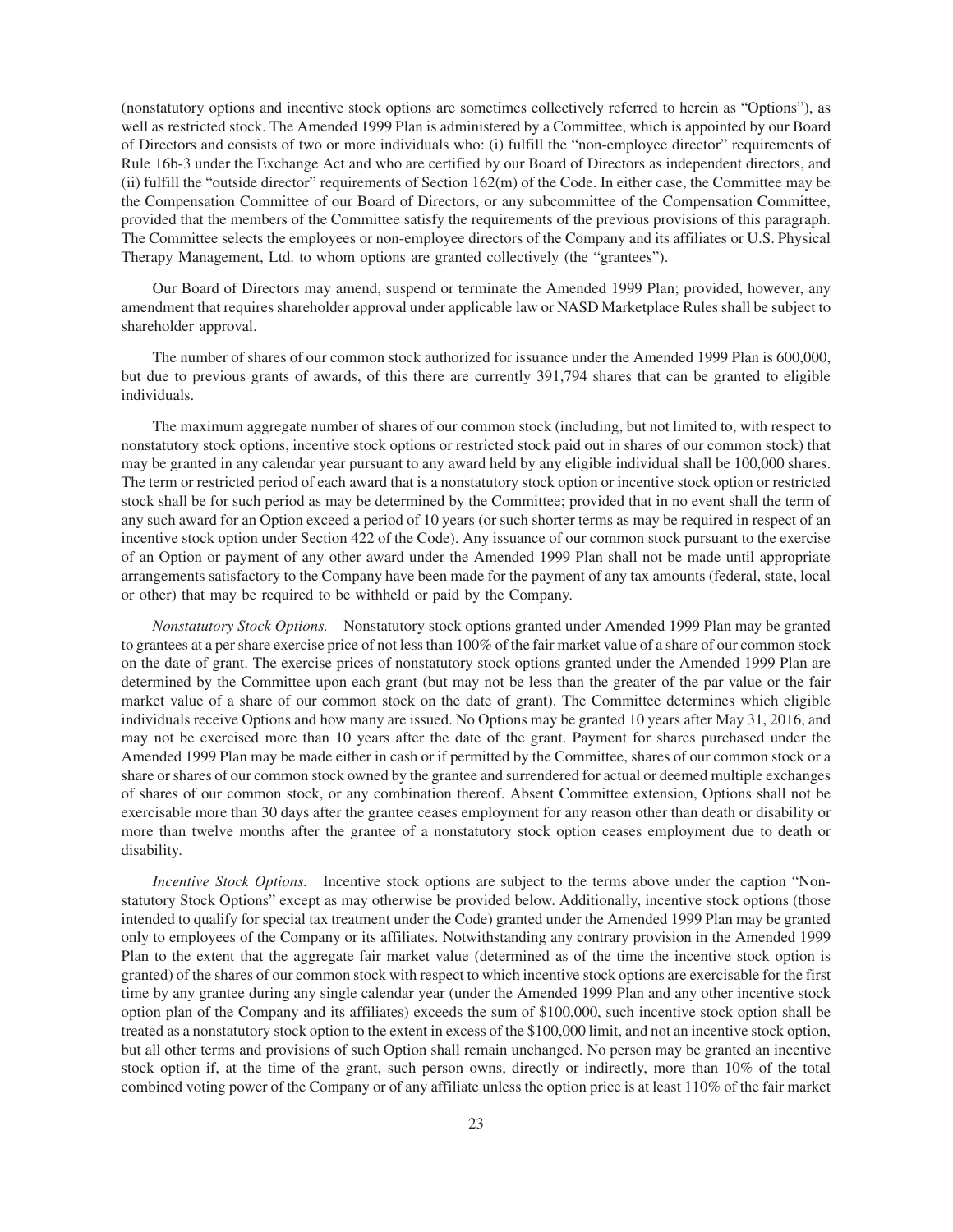value of our common stock on the date of grant of the option and the exercise period of such incentive option is by its terms limited to 5 years from the option grant date. No incentive stock option shall be exercisable more than three months after the grantee ceases to be an employee due to death or disability.

*Restricted Stock.* Grantees are eligible for grants of restricted stock. Restricted stock is subject to such restrictions on transfer by the grantee and repurchase by the Company as the Committee, in its sole discretion, shall determine. Prior to the lapse of such restrictions the grantee shall not be permitted to transfer such shares. The Company shall have the right to repurchase or recover such shares for the amount of cash paid, if any, if the grantee shall terminate employment or services from or services to the Company prior to the lapse of such restrictions or the restricted stock is forfeited by the grantee pursuant to the terms of the award. Each certificate representing restricted stock awarded under the Amended 1999 Plan shall be registered in the name of the grantee and, during the restricted period, shall be left in deposit with the Company and a stock power endorsed in blank. The grantee of restricted stock shall have all the rights of a stockholder with respect to such shares including the right to vote and the right to receive dividends or other distributions paid or made with respect to such shares.

In addition to any other restrictions the Committee at its discretion in an award agreement may require the holder of a restricted stock award to achieve performance goals before such restricted stock may be transferred and no longer subject to a substantial risk of forfeiture. The Committee may establish performance goals applicable to restricted stock based upon criteria in one or more of the following categories: (i) performance of the Company as a whole, (ii) performance of a segment of the Company's business, and (iii) individual performance. Performance criteria for the Company shall relate to the achievement of predetermined financial objectives for the Company and its affiliates on a consolidated basis. Performance criteria for a segment of the Company's business shall relate to the achievement of financial and operating objectives of the segment for which the holder is accountable. Examples of performance criteria shall include one or more of the following pre-tax or after tax profit levels, including: earnings per share, earnings before interest and taxes, earnings before interest, taxes, depreciation and amortization, net operating profits after tax, and net income; total stockholder return; return on assets, equity, capital or investment; cash flow and cash flow return on investment; economic value added and economic profit; growth in earnings per share; levels of operating expense, maintenance expenses or measures of customer satisfaction and customer service as determined from time to time, including the relative improvement therein or stock price performance. Individual performance criteria shall relate to a holder's overall performance, taking into account, among other measures of performance, the attainment of individual goals and objectives. The performance criteria may differ among holders. The performance criteria need not be based on an increase or positive result and may include for example, maintaining the status quo or limiting economic loss.

# **Federal Income Tax Implications of the Amended 1999 Plan**

The following is a brief description of the federal income tax consequences generally arising with respect to awards under the Amended 1999 Plan.

The grant of an Option will create no tax consequences for the grantee or the Company. A grantee will not recognize taxable income upon exercising an incentive stock option (except that the alternative minimum tax may apply). Upon exercising an option other than an incentive stock option, the grantee must generally recognize ordinary income equal to the difference between the exercise price and fair market value of the freely transferable and non-forfeitable shares acquired on the date of exercise.

The Company generally will be entitled to a tax deduction equal to the amount recognized as ordinary income by the grantee in connection with an Option. The Company generally is not entitled to a tax deduction relating to amounts that represent a capital gain to a grantee. Accordingly, the Company will not be entitled to any tax deduction with respect to an incentive stock option if the grantee holds the shares for the incentive stock option holding periods required under the Code prior to disposition of the shares.

With respect to awards granted under the Amended 1999 Plan that result in the payment or issuance of cash or shares or other property that is either not restricted as to transferability or not subject to a substantial risk of forfeiture, the grantee must generally recognize ordinary income equal to the cash or the fair market value of shares or other property received. Thus, deferral of the time of payment or issuance due to restrictions on transfer and a substantial risk of forfeiture will generally result in the deferral of the time the grantee will be liable for income taxes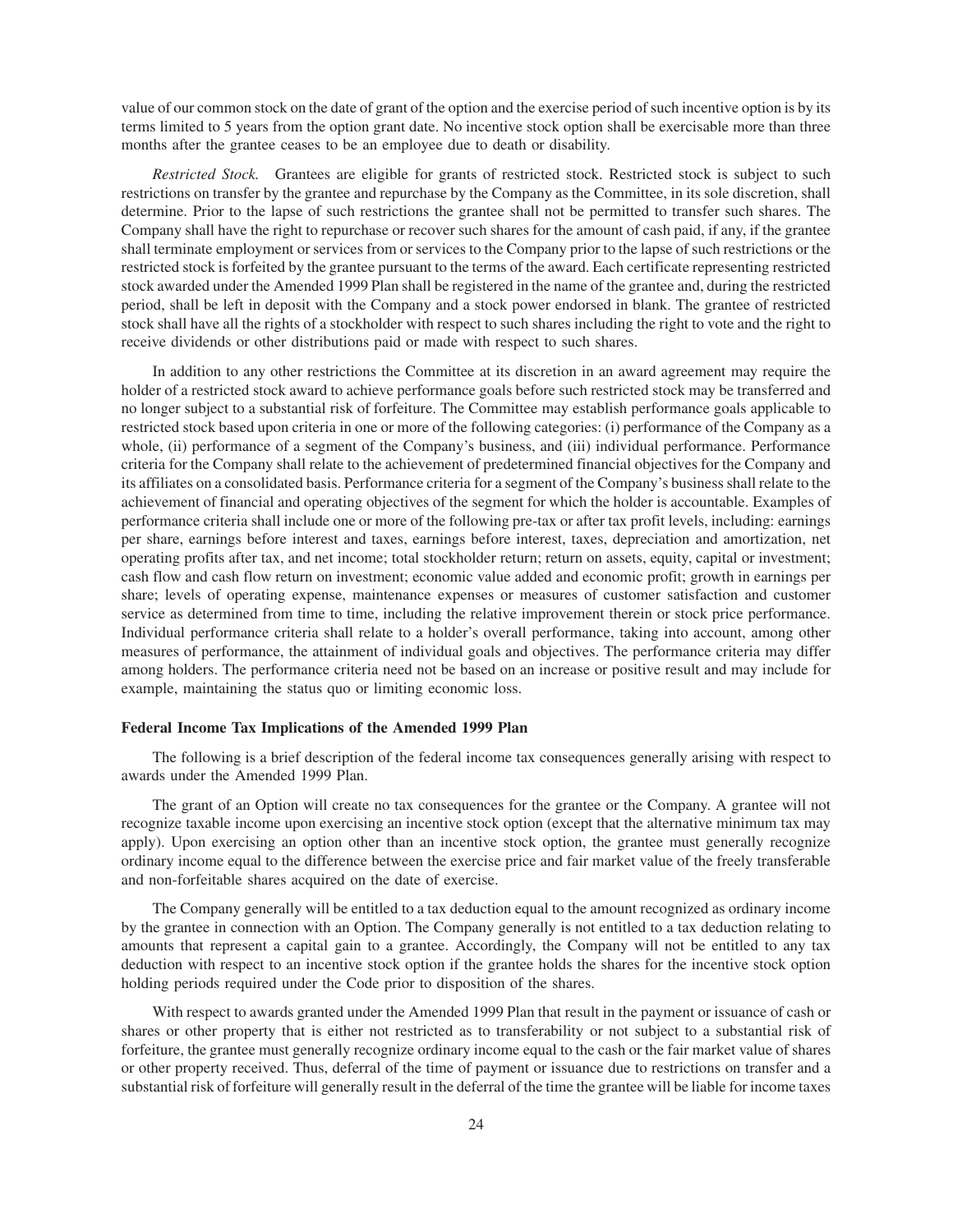with respect to such payment or issuance. The Company generally will be entitled to a deduction in an amount equal to the ordinary income recognized by the grantee.

With respect to awards involving the issuance of shares or other property that is restricted as to transferability and subject to a substantial risk of forfeiture, the grantee must generally recognize ordinary income equal to the fair market value of the shares or other property received at the first time the shares or other property becomes transferable or is not subject to a substantial risk of forfeiture, whichever occurs earlier. A grantee may elect to be taxed at the time of receipt of shares or other property rather than upon lapse of restrictions on transferability or substantial risk of forfeiture, but if the grantee subsequently forfeits such shares or property, the grantee would not be entitled to any tax deduction, including as a capital loss, for the value of the shares or property on which he previously paid tax. The grantee must file such election with the Internal Revenue Service and the Company within 30 days of the receipt of the shares or other property. The Company generally will be entitled to a deduction in an amount equal to the ordinary income recognized by the grantee.

Awards that are granted, accelerated or enhanced upon the occurrence of a change in control may give rise, in whole or in part, to excess parachute payments within the meaning of Code Section 280G and, to such extent, will be non-deductible by the Company and subject to a 20% excise tax by the grantee.

Code Section 409A of the Code generally provides that any deferred compensation arrangement which does not meet specific requirements regarding: (i) timing of payouts, (ii) advance election of deferrals, and (iii) restrictions on acceleration of payouts results in immediate taxation of any amounts deferred to the extent not subject to a substantial risk of forfeiture. In addition, taxes on the amounts included in income are also subject to a 20% excise tax and interest. In general, to avoid a violation of Section 409A of the Code, amounts deferred may only be paid out on separation from service, disability, death, a specified time, a change in control (as defined by the Treasury Department) or an unforeseen emergency. Furthermore, the election to defer generally must be made in the calendar year prior to performance of services, and any provision for accelerated payout other than for reasons specified by the Treasury may cause the amounts deferred to be subject to early taxation and to the imposition of the excise tax. Section 409A of the Code is broadly applicable to any form of deferred compensation other than tax-qualified retirement plans and bona fide vacation, sick leave, compensatory time, disability pay or death benefits, and may be applicable to certain awards under the Amended 1999 Plan. The Treasury Department has provided certain transitional guidance and final regulations under Section 409A of the Code. Awards, if any, under the Amended 1999 Plan that are subject to Section 409A of the Code are intended to satisfy the requirements of Section 409A of the Code, as specified in the award agreement.

Under Section 162(m) of the Code, the Company is denied a deduction for annual compensation paid to "covered employees" in excess of one million dollars (\$1,000,000), unless such compensation qualifies as performance-based compensation. Generally, taxable compensation earned by "covered employees" (as defined in Section 162(m) of the Code) for Options or certain other applicable awards is intended to constitute qualified performance-based compensation. However, the Committee may determine, within its sole discretion, to grant awards to such covered employees that do not qualify as performance-based compensation.

**THE FOREGOING IS A SUMMARY OF THE UNITED STATES FEDERAL INCOME TAX CON-SEQUENCES THAT GENERALLY WILL ARISE UNDER THE CODE WITH RESPECT TO AWARDS GRANTED UNDER THE AMENDED 1999 PLAN AND DOES NOT PURPORT TO BE A COMPLETE STATEMENT OF ALL RELEVANT PROVISIONS OF THE CODE. MOREOVER, THIS SUMMARY IS BASED UPON CURRENT FEDERAL INCOME TAX LAWS UNDER THE CODE, WHICH ARE SUB-JECT TO CHANGE. THE TREATMENT OF FOREIGN, STATE, LOCAL OR ESTATE TAXES IS NOT ADDRESSED. THE TAX CONSEQUENCES OF THE AWARDS ARE COMPLEX AND DEPENDENT UPON EACH INDIVIDUAL'S PERSONAL TAX SITUATION. ALL GRANTEES ARE ADVISED TO CONSULT WITH HIS OR HER OWN TAX ADVISOR RESPECTING AWARDS.**

The Board of Directors believes the Amended 1999 Plan is necessary to promote the interest of the Company and its stockholders by encouraging grantees to acquire or increase their equity interest in the Company, thereby giving them an added incentive to work toward the continued growth and success of the Company. The Board of Directors also contemplates that through the Amended 1999 Plan, the Company will be better able to compete for the services of the individuals needed for the continued growth and success of the Company.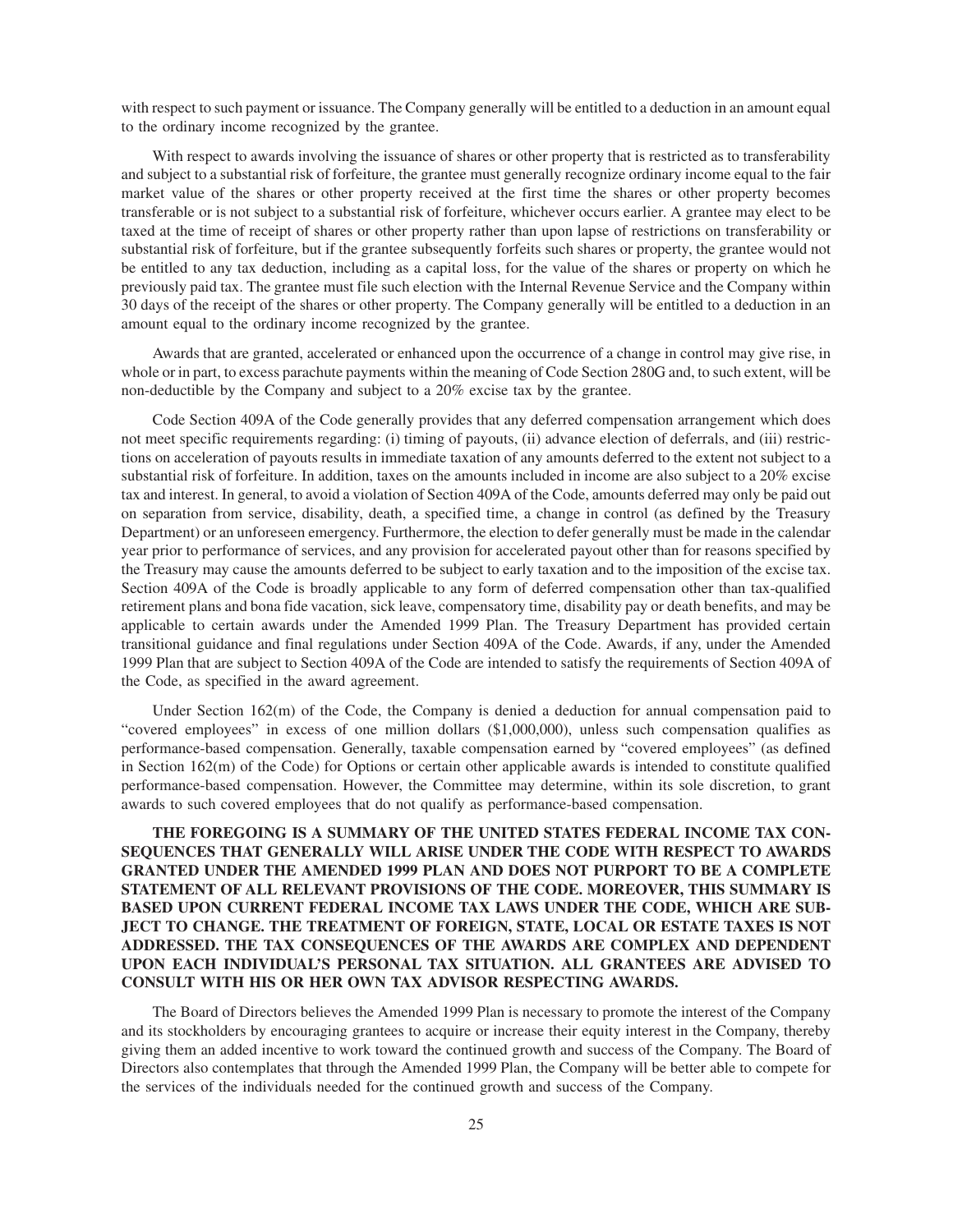# **Plan Benefits**

The grant of incentive awards under the Amended 1999 Plan to employees and non-employee directors, including the executive officers named in the Summary Compensation Table, is subject to the discretion of the Committee. As of the date of this Proxy Statement, there has been no determination by the committee with respect to future awards under the Amended 1999 Plan. Accordingly, future awards to employees and non-employee directors are not determinable.

# **Required Vote**

The approval by the affirmative vote of a majority of the shares present, in person or by proxy, and entitled to vote at the Annual Meeting is required to approve the Amended 1999 Plan. As a result, abstentions will have the same effect as votes against this proposal. Because brokers do not have discretionary authority to vote on the adoption of or amendments to stock incentive plans, broker non-votes will not affect the outcome of the vote on this proposal.

# **THE BOARD OF DIRECTORS RECOMMENDS THAT THE STOCKHOLDERS VOTE FOR APPROVAL OF THE AMENDED 1999 PLAN.**

# **ITEM 3** *RATIFICATION OF THE APPOINTMENT OF INDEPENDENT REGISTERED PUBLIC ACCOUNTING FIRM*

Our Audit Committee has appointed and recommends the ratification of the appointment of Grant Thornton LLP as our independent registered public accounting firm to conduct the audit of our financial statements for the year ending December 31, 2008 and to render other services as required and approved by the Audit Committee. Grant Thornton LLP has acted as our independent registered public accounting firm since August 27, 2004. Representatives of Grant Thornton LLP will attend our Annual Meeting of Stockholders, will be available to respond to questions by stockholders and will have an opportunity to make a statement if they desire to do so.

If the stockholders fail to ratify the appointment of Grant Thornton LLP, the Audit Committee will consider whether or not to retain that firm since shareholder ratification of the appointment is not required and the Audit Committee has the responsibility for appointment of our independent registered public accounting firm. Even if the stockholders ratify the appointment, the Audit Committee, in its discretion, may direct the appointment of a different independent firm at any time during the year if it determines that such a change would be in the best interests of the Company and our stockholders.

**Properly executed but unmarked proxies will be voted FOR approval of the ratification of the appointment of Grant Thornton LLP as our independent registered public accounting firm.** The Board of Directors believes that ratifying the appointment of Grant Thornton LLP is in the best interest of the Company. The approval of the ratification of Grant Thornton LLP will require the affirmative vote of holders of a majority of votes cast on this matter in person or by proxy. Accordingly, abstentions applicable to shares present at the meeting will not be included in the tabulation of votes cast on this matter.

# **THE BOARD OF DIRECTORS RECOMMENDS THAT THE STOCKHOLDERS VOTE FOR THE RATIFICATION OF THE APPOINTMENT OF GRANT THORNTON LLP AS OUR INDEPENDENT REGISTERED PUBLIC ACCOUNTING FIRM**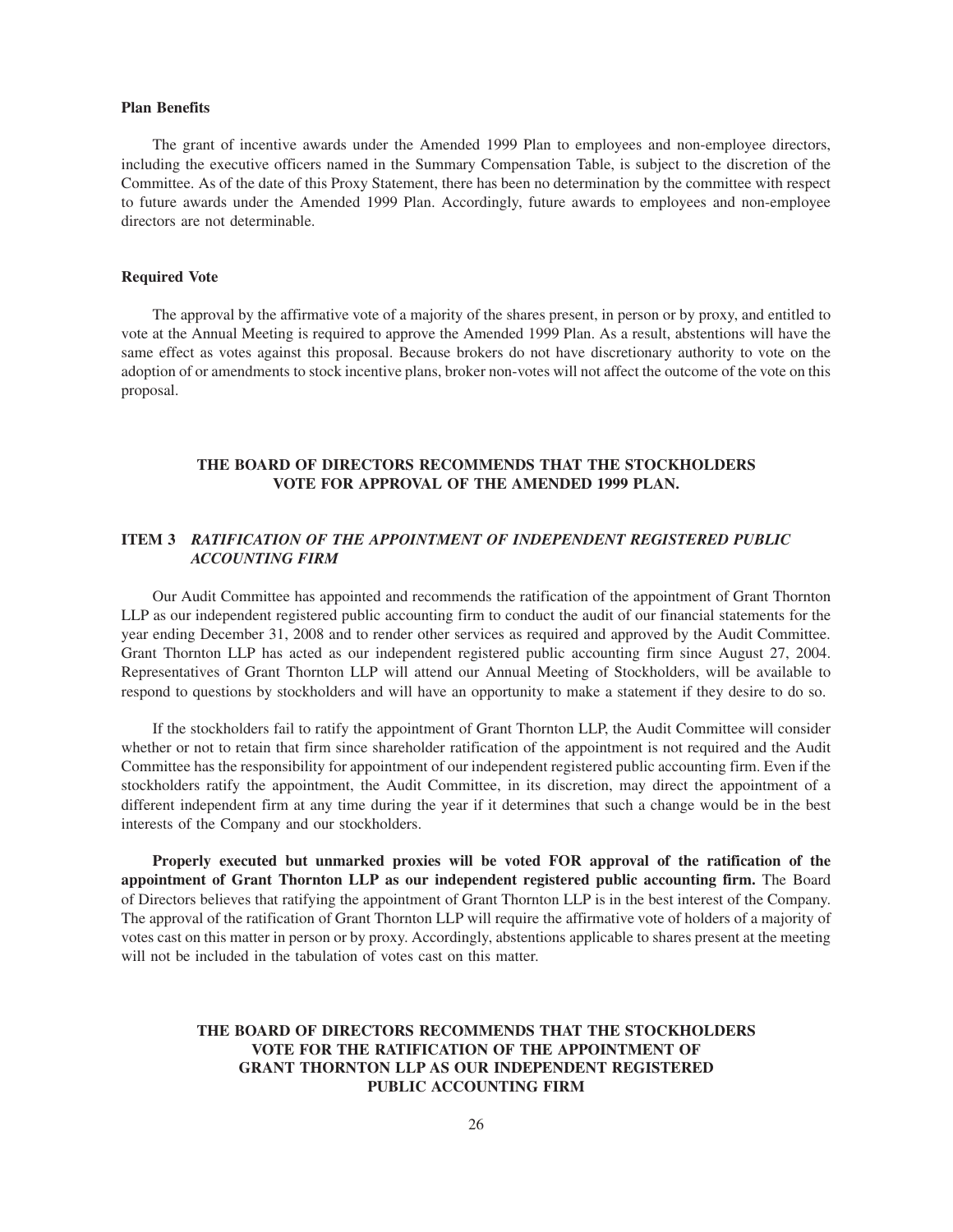# **INDEPENDENT PUBLIC ACCOUNTANTS**

Grant Thornton LLP has acted as our independent registered public accounting firm since August 27, 2004.

### **Audit and Non-Audit Fees**

The following table sets forth the fees billed for services performed by Grant Thornton LLP for fiscal year 2007 and 2006:

|  | 2007 2006 |
|--|-----------|
|  |           |
|  |           |
|  |           |
|  |           |
|  |           |

Audit fees include fees for professional services rendered in connection with the audit of our financial statements and internal controls over financial reporting for the fiscal year as well as reviews of our financial statements included in our quarterly reports on Form 10-Q.

The Audit Committee is authorized to delegate to one or more of its members the authority to pre-approve any defined audit and permitted non-audit services provided by the independent auditors, and related fees and other terms of engagement on these matters, provided that each pre-approval decision is presented to the full Audit Committee at its next scheduled meeting. In 2007 and 2006, 100% of the audit-related services were pre-approved pursuant to these pre-approval procedures. Grant Thornton LLP has not provided any tax or other non-audit services to the Company.

# **Report of the Audit Committee**

The following Audit Committee Report is provided in accordance with the rules and regulations of the SEC. Pursuant to such rules and regulations, this report does not constitute "soliciting materials" and should not be deemed filed with or incorporated by reference into any other Company filings with the SEC under the Securities Act of 1933 or the Securities Exchange Act of 1934 or subject to the liabilities of Section 18 of the Exchange Act, except to the extent the Company specifically incorporates such information by reference.

The Board of Directors has appointed an Audit Committee consisting of Messrs. Johnston (Chairman), Pullins and Trier, and Dr. Harris, all of whom are financially literate and independent (as that term is defined by applicable NASDAQ Listing Standards and SEC Rule 10A-3(b)). The Board of Directors has determined Mr. Trier and Mr. Pullins to be the "audit committee financial experts" under the rules of the SEC.

Under the Sarbanes-Oxley Act, the Audit Committee is directly responsible for the selection, appointment, retention, compensation and oversight of the Company's independent accountants, including the pre-approval of both audit and non-audit services (including fees and other terms), and the resolution of disagreements between management and the auditors regarding financial reporting, accounting, internal controls, auditing or other matters.

In carrying out its responsibilities, the Audit Committee: (i) makes such inquiries and reviews as are necessary to monitor the Company's financial reporting, its external audits and its processes for compliance with laws and regulations, (ii) monitors the adequacy and effectiveness of the accounting and financial controls of the Company and elicits recommendations for the improvement of internal control processes and systems, (iii) reviews the planning, scope and results of the annual audit of the Company's financial statements conducted by the Company's independent accountants, (iv) reviews the scope and approves in advance any other services to be provided by the Company's independent accountants, and (v) provides to the Board of Directors the results of its reviews and any recommendations derived therefrom, including such additional information and materials as it may deem necessary to make the Board aware of significant financial matters that may require Board attention.

The Audit Committee has designated a "qualified compliance sub-committee" under applicable SEC rules. The Compliance Committee provides general oversight of our Company's compliance with legal and regulatory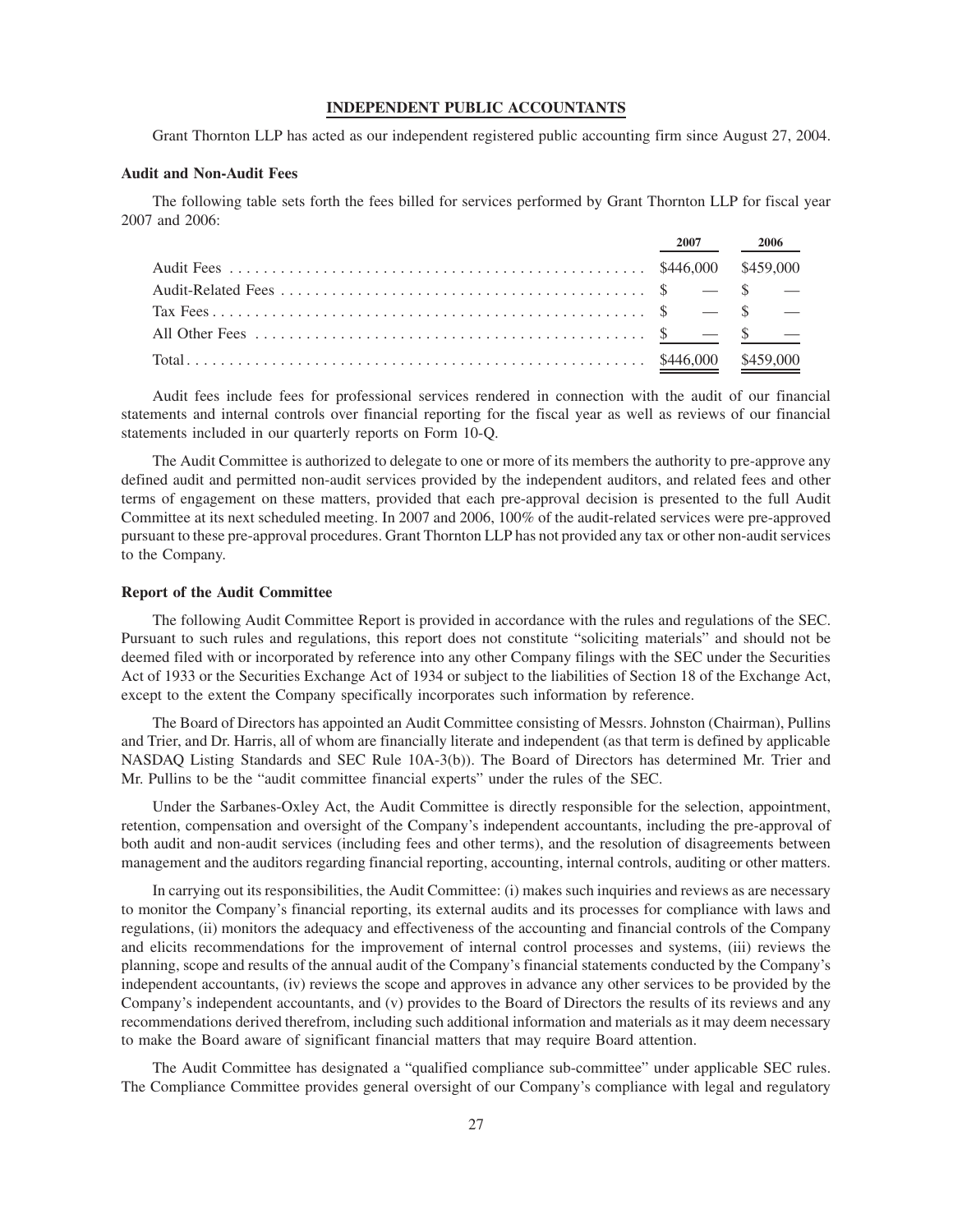requirements regarding healthcare operations. The Compliance Committee also monitors the Company's telephone "hotline" by which it can directly receive, on an anonymous and confidential basis, complaints regarding any subject, including accounting, internal accounting controls, questionable accounting, auditing or other matters that the Company's employees, and non-employees, may have. Members of the Compliance Committee are Messrs. Johnston (Chairman) and Pullins, and Dr. Harris.

The Audit Committee is authorized to engage independent counsel and other advisors it determines necessary to carry out its duties. The Audit Committee did not deem it necessary to engage independent counsel for any matters during 2007.

Management has the primary responsibility for the financial statements and the reporting process, including the systems of internal controls, and for the preparation of financial statements in accordance with accounting principles generally accepted in the United States of America. The Company's independent auditors are responsible for auditing the financial statements and expressing an opinion on the conformity of those audited financials statements with accounting principles generally accepted in the United States of America. The Audit Committee monitors and reviews these processes, and reviews the Company's periodic reports and quarterly earning releases before they are filed with the SEC, but is not responsible for the preparation of the Company's financial statements and reports.

In fulfilling its oversight responsibilities, the Audit Committee reviewed and discussed the audited financial statements included in the Company's Annual Report on Form 10-K with management, including a discussion of the quality, not just the acceptability, of the accounting principles, the reasonableness of significant judgments, and the clarity of disclosures in the financial statements. The Audit Committee also met with the Company's Chief Executive Officer and Chief Financial Officer to discuss their review of the Company's disclosure controls and procedures and internal accounting and financial controls in connection with the filing of the Annual Report on Form 10-K and other periodic reports with the SEC. However, members of the Audit Committee are not employees of the Company and have relied, without independent verification, on management's representation that the financial statements have been prepared with integrity and objectivity and in conformity with accounting principles generally accepted in the United States of America and on the representations of the independent auditors included in their report on the Company's financial statements.

Prior to commencement of audit work, the Audit Committee reviewed and discussed with representatives of Grant Thornton LLP, the Company's independent auditors for fiscal 2007, the overall scope and plans for their audit of the Company's financial statements for fiscal 2007. The Audit Committee also reviewed and discussed with Grant Thornton LLP, who are responsible for expressing an opinion on the conformity of those audited financial statements with accounting principles generally accepted in the United States of America, their judgments as to the quality, not just the acceptability, of the Company's financial statements, any changes in accounting policies, sensitive accounting estimates, accounting principles and such other matters as are required to be discussed with the Audit Committee under auditing standards generally accepted in the United States of America, including the matters required to be discussed by Auditing Standards No. 61, as amended, as adopted by the Public Company Accounting Oversight Board in Rule 3200T. The Audit Committee met with Grant Thornton LLP, with and without Company management present, to discuss whether any significant matters regarding internal controls over financial reporting had come to the auditors' attention during the conduct of the audit, and the overall quality of the Company's financial reporting.

The Audit Committee has received the written disclosures and the letter from Grant Thornton LLP required by the Independence Standards Board Standard No. 1, as adopted by the Public Company Accounting Oversight Board in Rule 3200T and the Audit Committee has discussed with Grant Thornton LLP their independence. The Audit Committee considered, among other things, whether the services Grant Thornton LLP provided to the Company were compatible with maintaining Grant Thornton LLP's independence. The Audit Committee also considered the amount of fees Grant Thornton LLP received for audit and non-audit services.

Based on the reviews and discussions referred to above, the Audit Committee recommended to the Board of Directors that the audited financial statements be included in the Annual Report on Form 10-K for the year ended December 31, 2007 for filing with the SEC.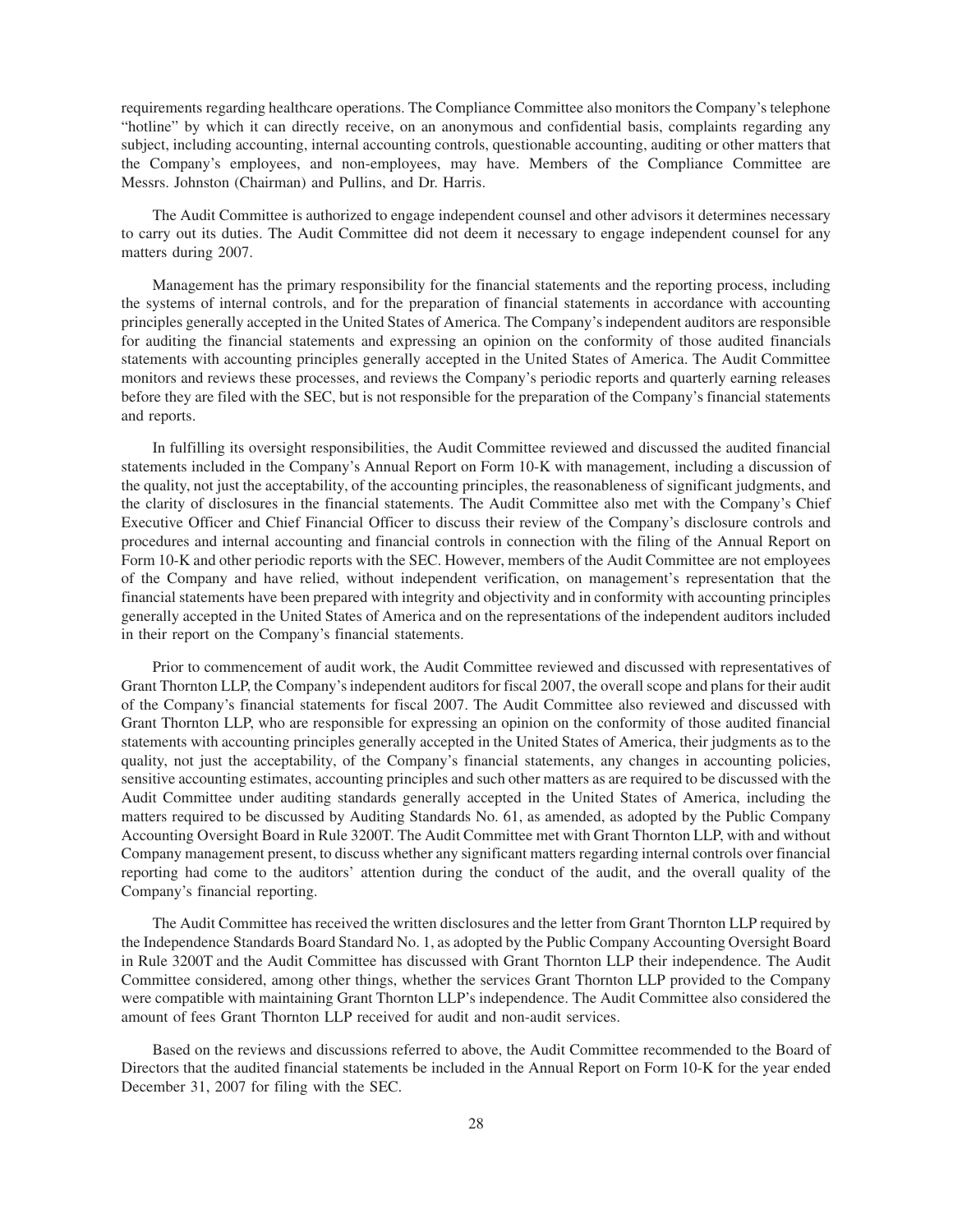The Audit Committee is governed by a written charter, adopted by the Board of Directors of the Company, which is included on our website at www.usph.com.

Respectfully submitted,

*The Audit Committee* Marlin W. Johnston, Chairman Dr. Bernard A. Harris Jerald L. Pullins Clayton K. Trier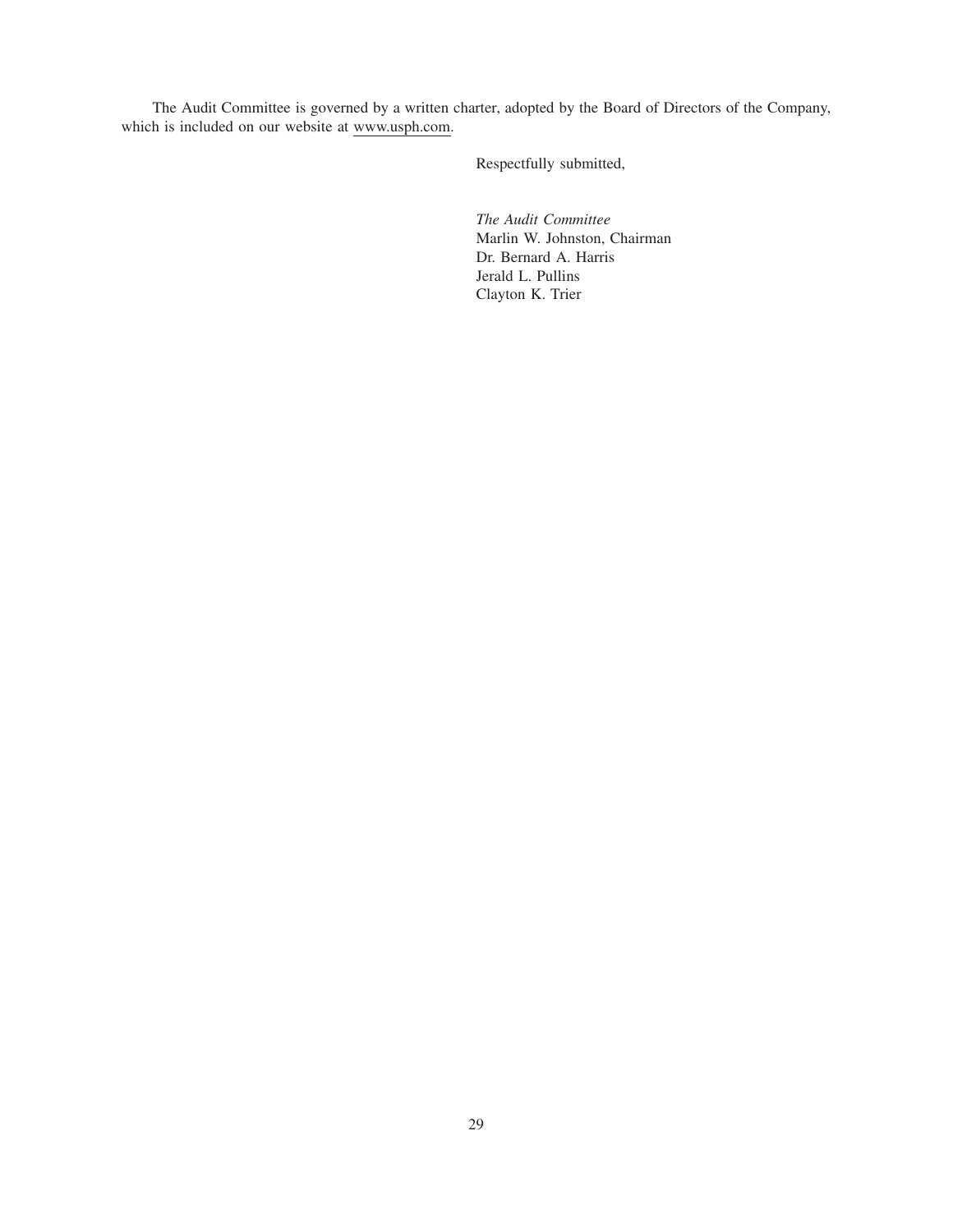# **DEADLINE FOR SUBMISSION OF STOCKHOLDER PROPOSALS TO BE PRESENTED AT THE 2009 ANNUAL MEETING OF STOCKHOLDERS**

Any proposal intended to be presented by any stockholder for action at the 2009 annual meeting of Stockholders ("2009 Annual Meeting") must be received by us on or before December 16, 2008 in order for the proposal to be considered for inclusion in the proxy statement and form of proxy relating to the 2009 Annual Meeting. If the date of next year's 2009 Annual Meeting is changed by more than 30 days from May 20, 2009, the deadline will be a reasonable time before we print and mail our proxy materials. However, we are not required to include in our proxy statement and form of proxy for the 2009 Annual Meeting any stockholder proposal that does not meet all of the requirements for inclusion established by the SEC in effect at the time the proposal is received. In order for any stockholder proposal that is not included in such proxy statement and form of proxy to be brought before the 2009 Annual Meeting, such proposal must be received by the Corporate Secretary of U.S. Physical Therapy, Inc. at its principal executive offices at 1300 West Sam Houston Parkway South, Suite 300, Houston, Texas 77042 by March 3, 2009. If a timely proposal is received, the Board may exercise any discretionary authority granted by the proxies to be solicited on behalf of the Board in connection with the 2009 Annual Meeting of stockholders.

# **OTHER MATTERS**

As of the date of this Proxy Statement, our Board of Directors does not know of any other matters to be presented for action by stockholders at the 2008 Annual Meeting. If, however, any other matters not now known are properly brought before the meeting, the persons named in the accompanying proxy will vote the proxy as directed by a majority of the Board of Directors.

By Order of the Board of Directors,

Janna King Corporate Secretary

Houston, Texas April 17, 2008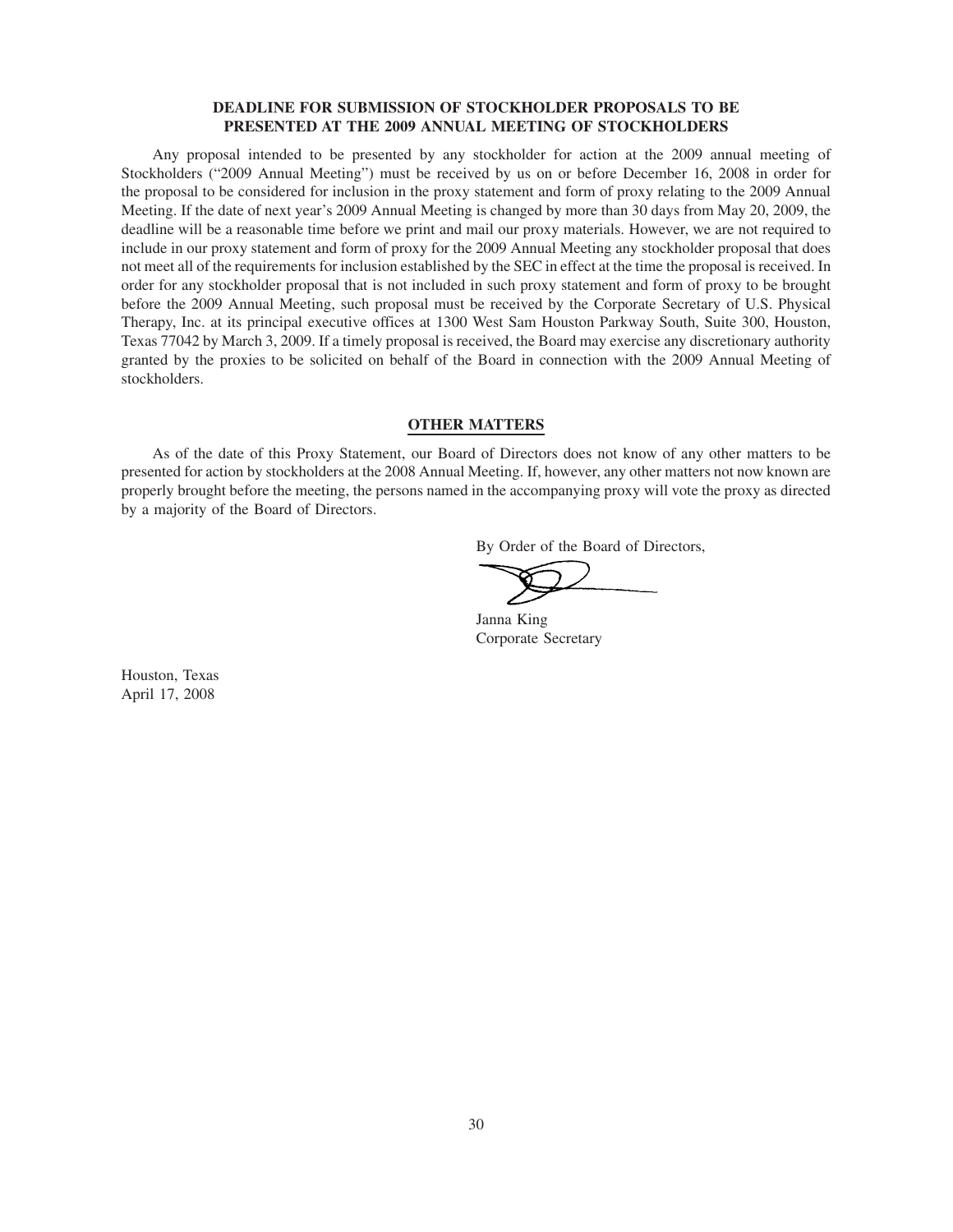#### **U.S. PHYSICAL THERAPY, INC.**

# **1999 EMPLOYEE STOCK OPTION PLAN (as amended and restated May 20, 2008)**

# **Scope and Purpose of Plan**

This U.S. Physical Therapy, Inc. 1999 Employee Stock Option Plan provides for the granting of Nonstatutory and Incentive Options, as well as Restricted Stock Awards (hereinafter defined) to certain employees of U.S. Physical Therapy, Inc., a Nevada corporation (the "Corporation"), or of its Affiliates (hereinafter defined) or of U.S. PT Management, Ltd., a Texas limited partnership ("USPTM"), and effective May 31, 2006, the Board of Directors of the Corporation approved the amendment and restatement of the U.S. Physical Therapy, Inc. 1999 Employee Stock Plan effective as of May 31, 2006 to add Incentive Options and to make certain other changes. Effective May 20, 2008, the Board of Directors approved the amendment and restatement of the Plan, subject to Stockholder approval, to increase the number of shares available for Awards and to make other changes as follows:

The purpose of the Plan is to provide an incentive for certain employees of the Corporation, its Affiliates, and USPTM, to remain in the service of the Corporation or its Affiliates or USPTM, to extend to them the opportunity to acquire a proprietary interest in the Corporation so that they will apply their best efforts for the benefit of the Corporation, and to aid the Corporation in attracting able persons to enter the service of the Corporation and its Affiliates or USPTM.

# SECTION 1. *Definitions*

1.1 *"Affiliates"* for Incentive Options shall mean (a) any corporation, other than the Corporation, in an unbroken chain of corporations ending with the Corporation if each of the corporations, other than the Corporation, owns stock possessing fifty percent (50%) or more of the total combined voting power of all classes of stock in one of the other corporations in such chain and (b) any corporation, other than the Corporation, in an unbroken chain of corporations beginning with the Corporation if each of the corporations, other than the last corporation in the unbroken chain, owns stock possessing fifty percent (50%) or more of the total combined voting power of all classes of stock in one of the other corporations in such chain. For purposes of Nonstatutory Options, Nonstatutory Options that are intended to be exempt from Code Section 409Awill be granted to a service provider of an Affiliate only if it qualifies as "service recipient stock" under Code Section 409A.

1.2 *"Agreement"* shall mean the written agreement between the Corporation and a Holder evidencing the Award granted by the Corporation and the understanding of the parties with respect thereto.

1.3 *"Award"* shall mean collectively Options (Incentive Options and Nonstatutory Options) and Restricted Stock awarded under this Plan.

1.4 *"Board* of Directors" shall mean the board of directors of the Corporation.

1.5 *"Change* in Control" shall have the meaning provided in Section 6.5.

1.6 *"Code"* shall mean the Internal Revenue Code of 1986, as amended, and all applicable rulings, notices and regulations thereunder.

1.7 *"Committee"* shall mean the committee appointed pursuant to Section 3 hereof by the Board of Directors to administer this Plan.

1.8 *"Effective Date"* shall mean May 20, 2008.

1.9 *"Eligible Individuals"* shall mean all employees and non-employee directors of the Corporation or of any of its Affiliates or of USPTM; provided, however, that with respect to an Incentive Option, Eligible Individual shall mean only employees of the Corporation and its Affiliates.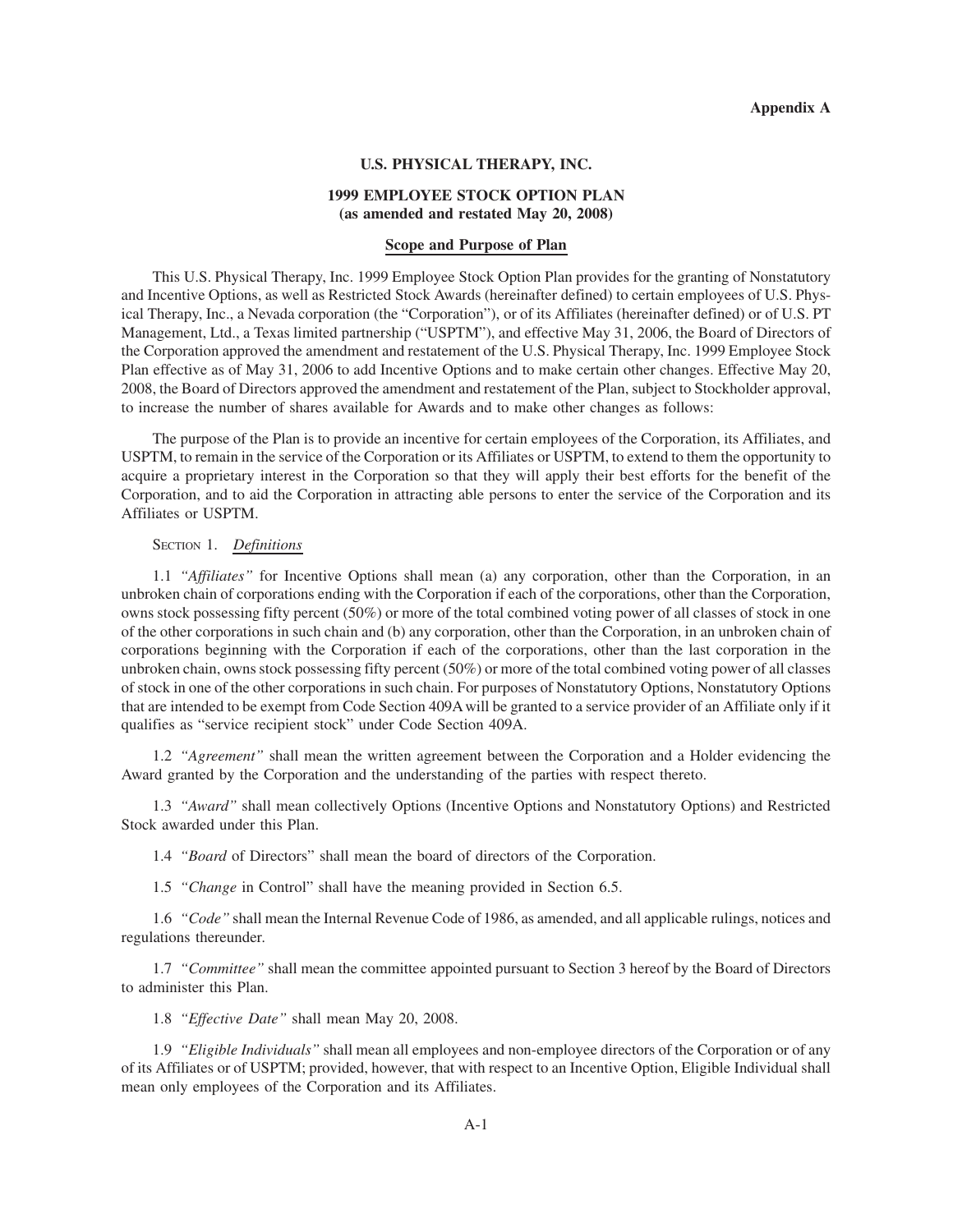1.10 *"Fair Market Value"* shall be determined by the Board of Directors or the Committee (if necessary for the purposes of Code Section 162(m)) in accordance with Code Section 409A and shall mean:

(a) If shares of Stock of the same class are listed or admitted to unlisted trading privileges on any national or regional securities exchange at the date of determining the Fair Market Value, the last reported sale price on such exchange on the last business day prior to the date in question; or

(b) If shares of Stock of the same class shall not be listed or admitted to unlisted trading privileges as provided in Subparagraph 1.7(a) and sales prices therefore in the over-the-counter market shall be reported by the National Association of Securities Dealers, Inc. Automated Quotations, Inc. ("NASDAQ") National Market System at the date of determining the Fair Market Value, the last reported sale price so reported on the last business day prior to the date in question; or

(c) If shares of Stock of the same class shall not be listed or admitted to unlisted trading privileges as provided in Subparagraph 1.7(a) and sales prices therefore shall not be reported by the NASDAQ National Market System as provided in Subparagraph 1.7(b), and bid and asked prices therefore in the over-the-counter market shall be reported by NASDAQ (or, if not so reported, by the National Quotation Bureau Incorporated) at the date of determining the Fair Market Value, the average of the closing bid and asked prices on the last business day prior to the date in question; and

(d) If shares of Stock of the same class shall not be listed or admitted to unlisted trading privileges as provided in Subparagraph 1.7(a) and sales prices or bid and asked prices therefor shall not be reported by NASDAQ (or the National Quotation Bureau Incorporated) as provided in Subparagraph 1.7(b) or Subparagraph 1.7(c) at the date of determining the Fair Market Value, the value determined in good faith by the Board of Directors (or the Committee if necessary for the purposes of Code Section 162(m)) and in accordance with Code Section 409A.

1.11 *"Holder"* shall mean an Eligible Individual to whom an Award has been granted.

1.12 *"Incentive Option"* shall mean any option that satisfies the requirements of Section 422 of the Internal Revenue Code of 1986, as amended from time to time, and the rules and regulations thereunder.

1.13 *"Nonstatutory Options"* shall mean stock options that are not intended to satisfy the requirements of Section 422 of the Code.

1.14 *"Options"* shall mean collectively Incentive and Nonstatutory Options.

1.15 *"Plan"* shall mean the U.S. Physical Therapy, Inc. 1999 Employee Stock Option Plan (as amended and restated May 20, 2008) and as thereafter amended.

1.16 *"Restricted Stock"* shall mean any share of Stock, prior to the lapse of restrictions thereon, granted under this Plan.

1.17 *"Securities Act"* shall mean the Securities Act of 1933, as amended.

1.18 *"Stock"* shall mean the Corporation's Common Stock, \$0.01 par value per share.

SECTION 2. *Stock and Maximum Number of Shares Subject to the Plan.*

2.1 *Description of Stock and Maximum Shares Allocated.* Subject to the adjustment described in Section 6.5, the total number of authorized shares of Stock reserved under this Plan is 600,000 shares of which the entire amount shall be available for any one of the types of Awards available under this Plan including Nonstatutory Options, Incentive Options, and Restricted Stock. The Stock which may be issued upon the exercise of an Award may either be unissued or reacquired shares of Stock, as the Board of Directors may, in its sole and absolute discretion, from time to time determine.

Subject to adjustment as provided in Section 6.5, the maximum aggregate number of shares of Stock (including Options and Restricted Stock) that may be granted in any calendar year pursuant to any Award held by any Eligible Individual shall be 100,000 shares.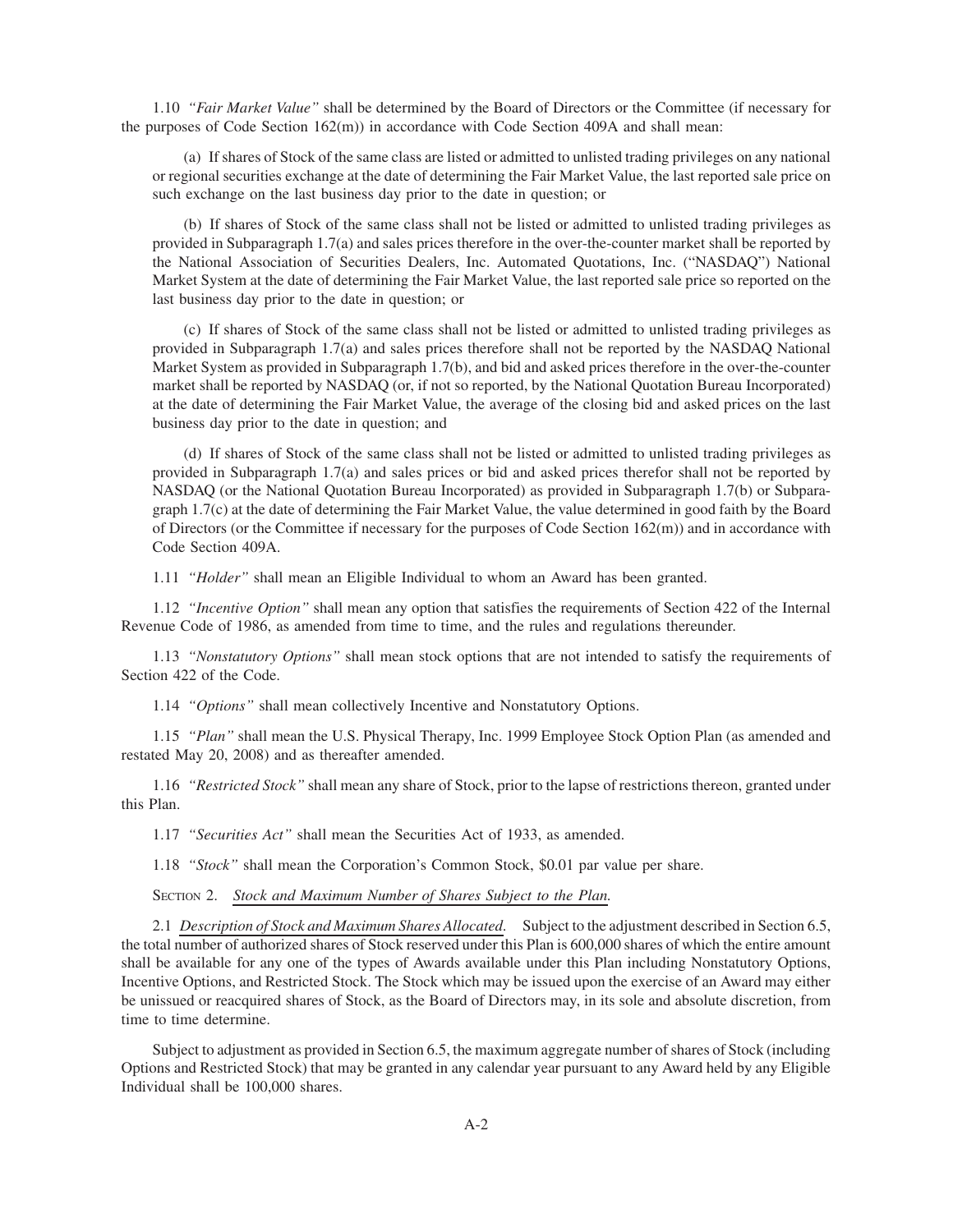The maximum aggregate cash payout with respect to Awards granted in any calendar year which may be made to any Eligible Individual shall be \$5 million.

With respect to any Option granted to an employee that is canceled or repriced, the number of shares subject to such Option shall continue to count against the maximum number of shares that may be the subject of Options granted to such Holder to the extent required by and in accordance with Section 162(m) of the Code. The foregoing limitations shall be construed and administered so as to comply with the performance-based exception under Code Section 162(m).

2.2 *Restoration of Unpurchased Shares.* Except as set forth in Section 2.1 above, if an Award granted hereunder expires or terminates for any reason during the term of this Plan and prior to the exercise of the Option in full or lapse of restriction pertaining to Restricted Stock, the shares of Stock subject to but not issued under such Option or Restricted Stock shall again be available for Awards granted hereunder subsequent thereto.

#### SECTION 3. *Administration of the Plan.*

3.1 *Committee.* The Plan shall be administered by the Committee. The Committee shall consist of not less than two individuals appointed by the Board of Directors of the Corporation who (i) fulfill the "non-employee director" requirements of Rule 16b-3 under the Exchange Act and who is certified by the Board as an independent director and (ii) fulfill the "outside director" requirements of Section 162(m) of the Code. In either case, the Committee may be the compensation committee of the Board, or any subcommittee of the compensation committee, provided that the members of the Committee satisfy the requirements of the previous provisions of this paragraph.

3.2 *Duration, Removal, Etc.* The members of the Committee shall serve at the pleasure of the Board of Directors, which shall have the power, at any time and from time to time, to remove members from the Committee or to add members thereto. Vacancies on the Committee, however caused, shall be filled by action of the Board of Directors.

3.3 *Meetings and Actions of Committee.* The Committee shall elect one of its members as its Chairman and shall hold its meetings at such times and places as it may determine. All decisions and determinations of the Committee shall be made by the majority vote or decision of all of its members present at a meeting; provided, however, that any decision or determination reduced to writing and signed by all of the members of the Committee shall be as fully effective as if it had been made at a meeting duly called and held. The Committee may make any rules and regulations for the conduct of its business that are not inconsistent with the provisions hereof and with the bylaws of the Corporation as it may deem advisable.

3.4 *Committee's Powers.* Subject to the express provisions hereof, the Committee shall have the authority, in its sole and absolute discretion, (a) to adopt, amend, and rescind administrative and interpretive rules and regulations relating to the Plan; (b) to determine the terms and provisions of the respective Agreements (which need not be identical), including provisions defining or otherwise relating to (i) subject to Section 6 of the Plan, the term and the period or periods and extent of exercisability of the Options, (ii) the extent to which the transferability of shares of Stock issued upon exercise of Options is restricted, (iii) the effect of termination of employment upon the exercisability of the Options, and (iv) the effect of approved leaves of absence; (c) to accelerate the time of exercisability of any Option that has been granted; (d) to construe the terms of any Agreement and the Plan; and (e) to make all other determinations and perform all other acts necessary or advisable for administering the Plan, including the delegation of such ministerial acts and responsibilities as the Committee deems appropriate. The Committee shall NOT have discretion to establish or reset the exercise price of any Award granted hereunder. The Committee may correct any defect or supply any omission or reconcile any inconsistency in the Plan or in any Agreement in the manner and to the extent it shall deem expedient to carry it into effect, and it shall be the sole and final judge of such expediency. The Committee shall have full discretion to make all determinations on the matters referred to in this Paragraph 3.4; such determinations shall be final, binding and conclusive.

#### SECTION 4. *Eligibility and Participation.*

4.1 *Eligible Individuals.* Awards may be granted hereunder only to persons who are Eligible Individuals at the time of the grant thereof.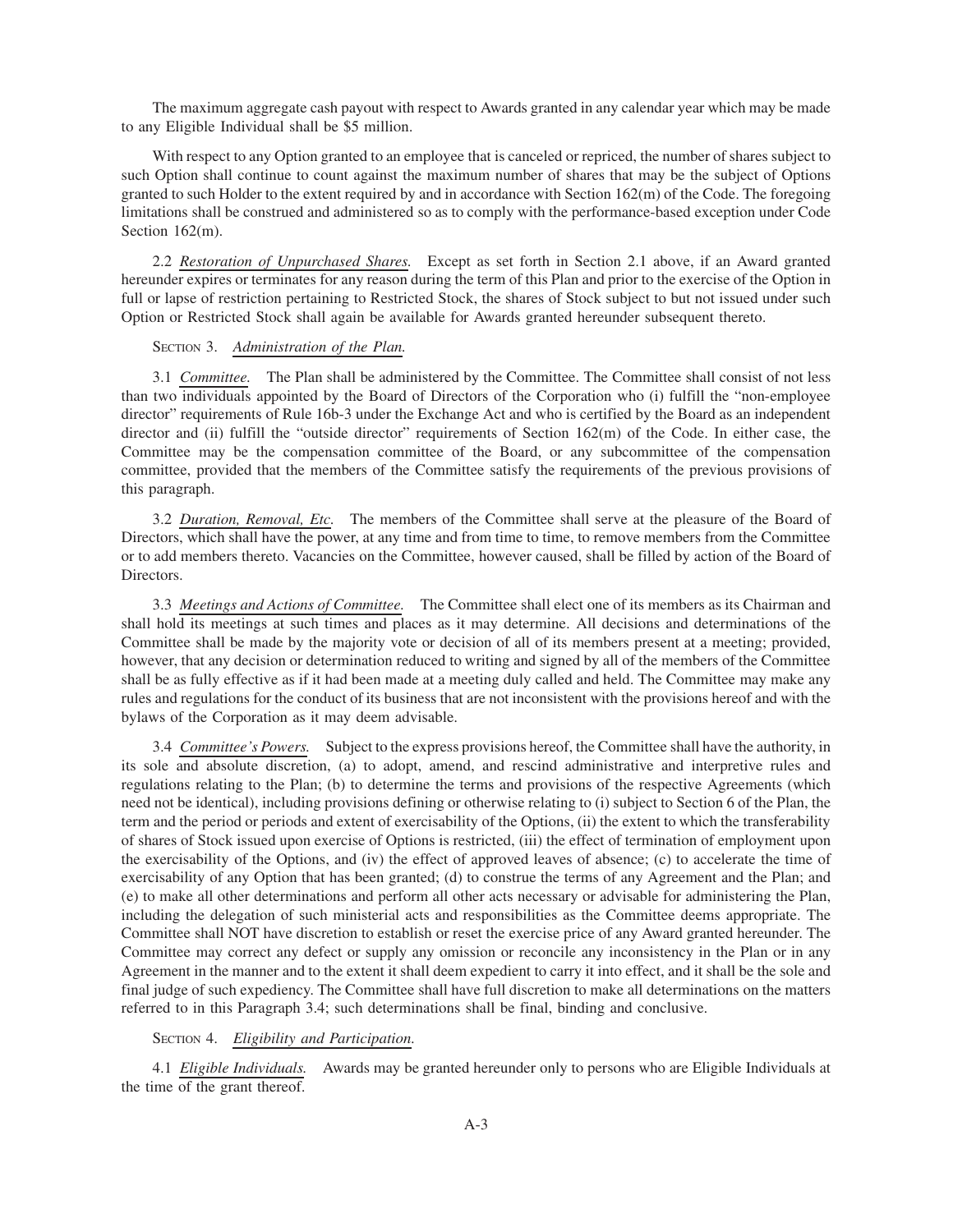4.2 *No Right to Awards.* The adoption of the Plan shall not be deemed to give any person a right to be granted an Award.

# SECTION 5. *Grant of Awards and Certain Terms of the Agreements.*

Subject to the express provisions hereof, the Committee shall determine which Eligible Individuals shall be granted Awards hereunder from time to time. In making Awards, the Committee shall take into consideration the contribution the potential Holder has made or may make to the success of the Corporation or its Affiliates or of USPTM and such other considerations as the Board of Directors may from time to time specify. The Committee shall also determine the number of shares subject to each of such Awards, and shall authorize and cause the Corporation to grant Options in accordance with such determinations.

The date on which the Committee completes all action constituting an offer of an Award to an individual, including the specification of the number of shares of Stock to be subject to the Award, shall be the date on which the Award covered by an Agreement is granted, even though certain terms of the Agreement may not be at such time determined and even though the Agreement may not be executed until a later time. For purposes of the preceding sentence, an offer shall be deemed made if the Committee has completed all such action except communication of the grant of the Award to the potential Holder. In no event, however, shall a Holder gain any rights in addition to those specified by the Committee in its grant, regardless of the time that may pass between the grant of the Award and the actual execution of the Agreement by the Corporation and the Holder.

Each Award granted hereunder shall be evidenced by an Agreement, executed by the Corporation and the Eligible Individual to whom the Award is granted, incorporating such terms as the Committee shall deem necessary or desirable. More than one Award may be granted hereunder to the same Eligible Individual and be outstanding concurrently hereunder.

Each Agreement may contain or otherwise provide for conditions giving rise to the forfeiture of the Stock acquired pursuant to an Award granted hereunder or otherwise and such restrictions on the transferability of shares of the Stock acquired pursuant to an Award granted hereunder or otherwise as the Committee in its sole and absolute discretion shall deem proper or advisable. Such conditions giving rise to forfeiture may include, but need not be limited to, the requirement that the Holder render substantial services to the Corporation or its Affiliates or of USPTM for a specified period of time.

# SECTION 6. *Terms and Conditions of Options/Awards.*

All Options granted hereunder shall comply with, be deemed to include, and shall be subject to the following terms and conditions:

6.1 *Number of Shares.* Each Agreement shall state the number of shares of Stock to which it relates.

6.2 *Exercise Price.* Each Agreement shall state the exercise price per share of Stock. The exercise price per share of Stock subject to an Option shall not be less than the greater of (a) the par value per share of the Stock or (b) 100% of the Fair Market Value per share of the Stock on the date of the grant of the Option (110% of the fair market value per share of the Stock on the date of grant for Incentive Options granted to a 10% or greater shareholder). The exercise price per share of Stock subject to an Option shall be determined upon the granting of the Option, subject to the restrictions set forth above.

6.3 *Medium and Time of Payment, Method of Exercise, and Withholding Taxes.* The exercise price of an Option shall be payable upon the exercise of the Option in a manner that is acceptable to the Committee in its sole discretion, which form may include cash, shares of Stock or a share or shares of Stock owned by the Holder and surrendered for actual or deemed multiple exchanges of shares of Stock, or any combination thereof. Exercise of an Option shall not be effective until the Corporation has received written notice of exercise, specifying the number of whole shares to be purchased and accompanied by payment in full of the aggregate exercise price of the number of shares purchased. The Corporation shall not in any case be required to sell, issue, or deliver a fractional share of Stock with respect to any Option.

The Committee may, in its discretion, require a Holder to pay to the Corporation at the time of exercise of an Option or portion thereof the amount that the Corporation deems necessary to satisfy its obligation to withhold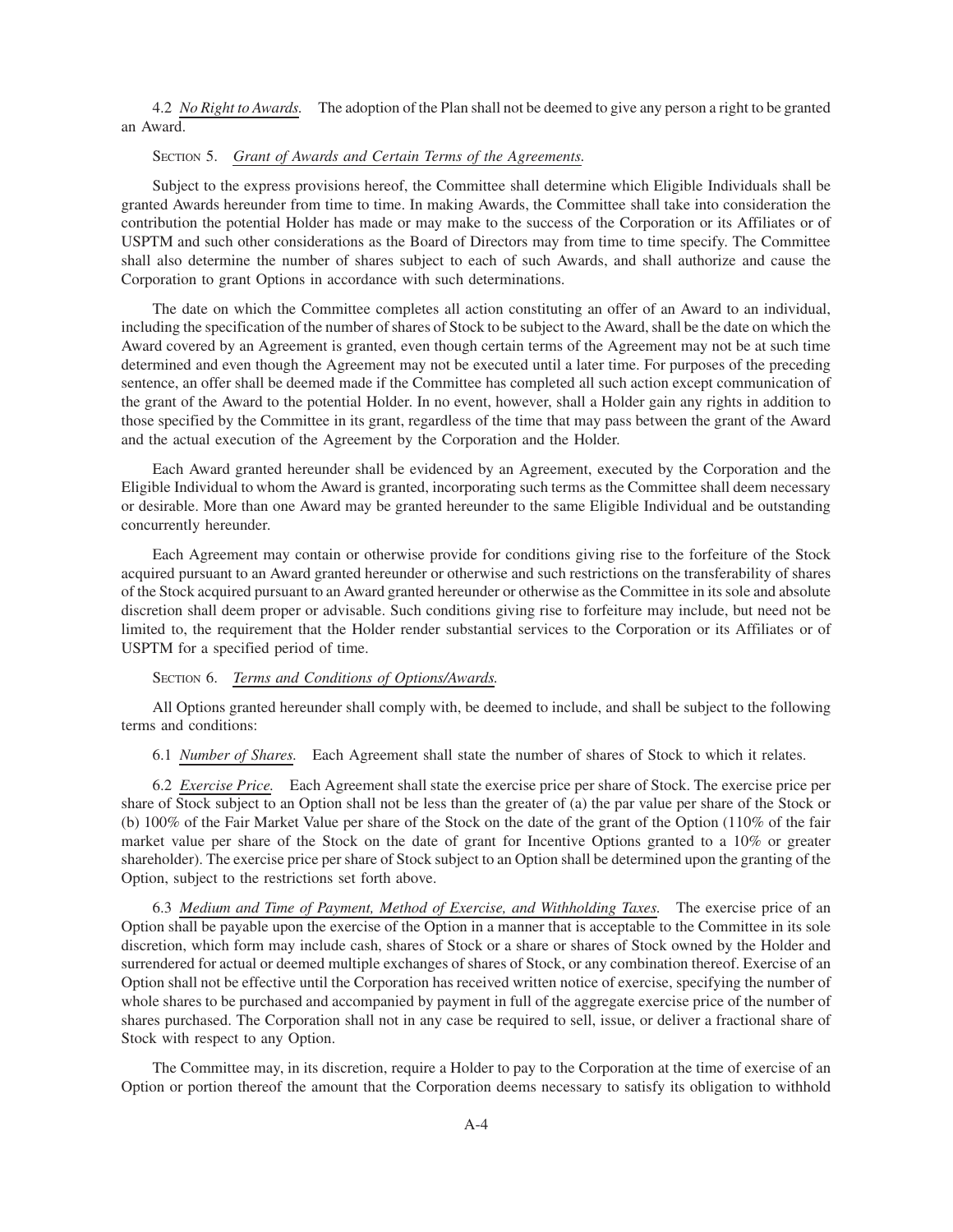Federal, state or local income or other taxes incurred by reason of the exercise. Where the exercise of an Option does not give rise to an obligation to withhold Federal income or other taxes on the date of exercise, the Corporation may, in its discretion, require a Holder to place shares of Stock purchased under the Option in escrow for the benefit of the Corporation until such time as Federal income or other tax withholding is no longer required with respect to such shares or until such withholding is required on amounts included in the gross income of the Holder as a result of the exercise of an Option or the disposition of shares of Stock acquired pursuant thereto. At such later time, the Corporation, in its discretion, may require a Holder to pay to the Corporation the amount that the Corporation deems necessary to satisfy its obligation to withhold minimum Federal, state or local income or other taxes incurred by reason of the exercise of the Option or the disposition of shares of Stock. Upon receipt of such payment by the Corporation, such shares of Stock shall be released from escrow to the Holder.

6.4 *Term, Time of Exercise, and Transferability of Stock and Options.* In addition to such other terms and conditions as may be included in a particular Agreement granting an Option, an Option shall be exercisable during a Holder's lifetime only by the Holder or by the Holder's guardian or legal representative in accordance with the next sentence. The Agreement for an Option shall specify the exercise period; provided, however that no Option will be exercisable for a period of more than 10 years after the date of grant. An Option shall not be transferable other than by will or the laws of descent and distribution, or with respect to a Nonstatutory Option only, pursuant to a qualified domestic relations order as defined in the Code or Title I of the Employee Retirement Income Security Act, or the rules thereunder. No Eligible Employee shall be eligible for the grant of any Incentive Option who owns or would own immediately before the grant of such Incentive Option, directly or indirectly, stock possessing more than ten percent (10%) of the total combined voting power of all classes of stock of the Corporation or any Affiliate. This restriction does not apply if, at the time an Incentive Option is granted, the Incentive Option exercise price is at least one hundred and ten percent (110%) of the Fair Market Value on the date of grant and the Incentive Option by its terms is not exercisable after the expiration of five (5) years from the date of grant. For the purpose of the immediately preceding sentence, the attribution rules of Section 424(d) of the Code shall apply for the purpose of determining an employee's percentage ownership in the Corporation and its Affiliates. The foregoing sentence shall be construed consistent with the requirements of Section 422 of the Code. Notwithstanding any contrary provision in the Plan, to the extent that the aggregate Fair Market Value (determined as of the time the Incentive Option is granted) of the shares of Stock with respect to which Incentive Options are exercisable for the first time by any Holder during any single calendar year (under the Plan and any other stock option plans of the Corporation and its Affiliates) exceeds the sum of \$100,000, such Incentive Option shall be treated as a Nonstatutory Option to the extent in excess of the \$100,000 limit, and not an Incentive Option, but all other terms and provisions of such option shall remain unchanged. This paragraph shall be applied by taking Incentive Options into account in the order in which they were granted and shall be construed in accordance with Section 422(d) of the Code. In the absence of such regulations or other authority, or if such regulations or other authority require or permit a designation of the options which shall cease to constitute Incentive Options, then such Incentive Options, only to the extent of such excess, shall automatically be deemed to be Nonstatutory Options but all other terms and conditions of such Options, and the corresponding Agreement, shall remain unchanged.

The provisions of the remainder of this Paragraph 6.4 shall apply to the extent a Holder's Agreement does not expressly provide otherwise.

If a Holder (a) voluntarily ceases to be an Eligible Individual or (b) ceases to be an Eligible Individual by reason that his status as such was terminated by the Corporation or one of its Affiliates or by USPTM (with or without cause), the Option shall terminate thirty days after such Holder ceases to be an Eligible Individual.

Notwithstanding the foregoing, if a Holder ceases to be an Eligible Individual by reason of (a) disability (as defined in Section  $22(e)(3)$  of the Code) or (b) death, then the Holder shall have the right: (1) for twelve months after the date of disability or death to exercise a Nonstatutory Option to the extent such Nonstatutory Option is exercisable on the date of his disability/death, and (2) for 3 months after the date of disability or death to exercise an Incentive Option to the extent such Incentive Option is exercisable on the date of disability/death.

That portion of the Option which is not exercisable on the date the Holder ceases to be an Eligible Individual shall terminate and be forfeited to the Corporation on the date of such cessation.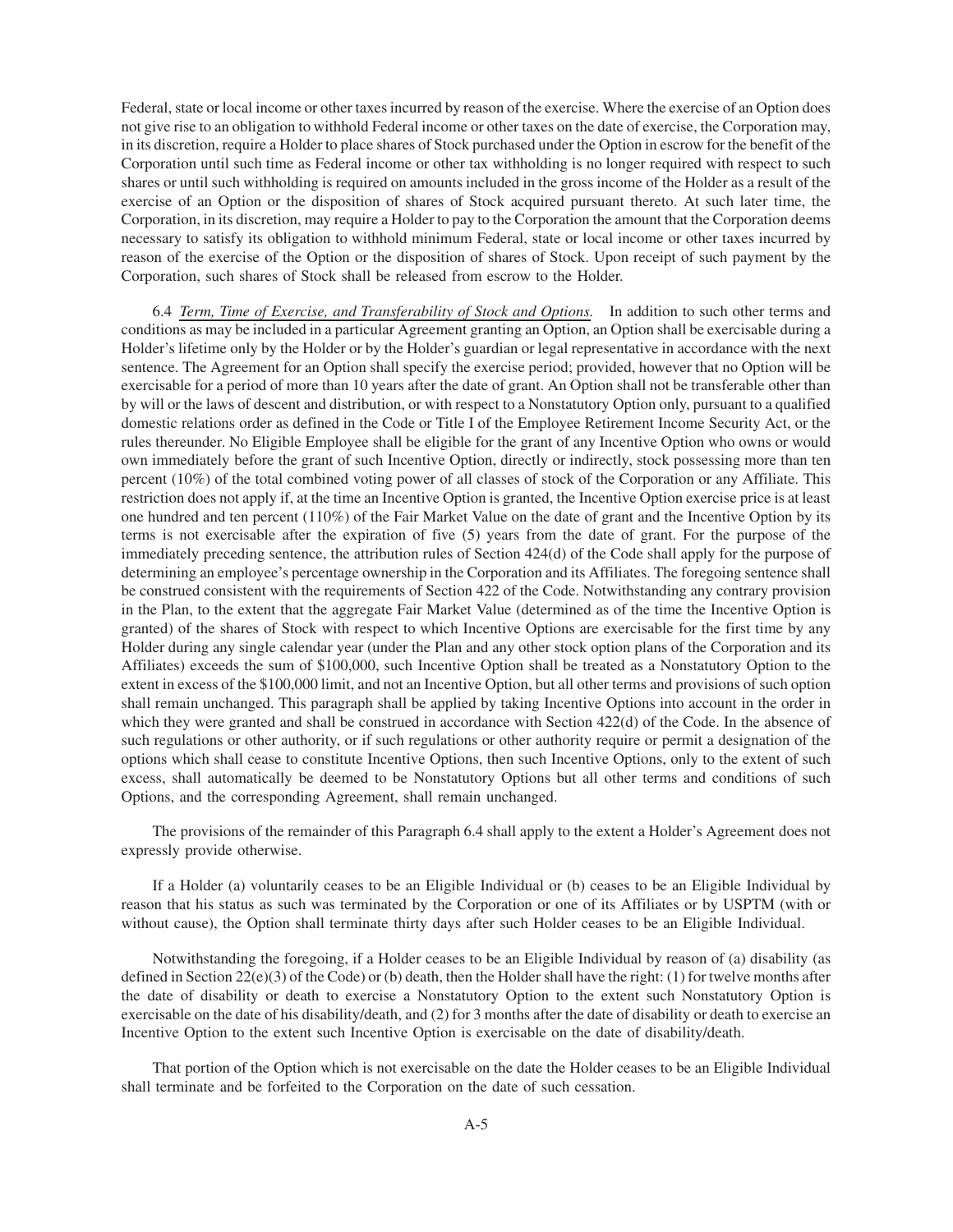The Committee shall have authority to prescribe in any Agreement that the Option evidenced thereby may be exercised in full or in part as to any number of shares subject thereto at any time or from time to time during the term of the Option, or in such installments at such times during said term as the Committee may prescribe. Except as provided above and unless otherwise provided in any Agreement, an Option may be exercised at any time or from time to time during the term of the Option. Such exercise may be as to any or all whole (but no fractional) shares which have become purchasable under the Option.

Within a reasonable time or such time as may be permitted by law after the Corporation receives written notice that the Holder has elected to exercise all or a portion of an Option, accompanied by payment in full of the aggregate Option exercise price of the number of shares of Stock purchased, the Corporation shall issue and deliver a certificate representing the shares (or transfer shares of Stock via DWAC into applicable brokerage account based on applicable instructions) acquired in consequence of the exercise and any other amounts payable in consequence of such exercise. The number of the shares of Stock transferable due to an exercise of an Option under this Plan shall not be increased due to the passage of time, except as may be provided in an Agreement. However, this number of such shares of Stock which are transferable may increase due to the occurrence of certain events which are fully described in Paragraph 6.5.

Nothing herein or in any Option granted hereunder shall require the Corporation to issue any shares upon exercise of any Option if such issuance would, in the opinion of counsel for the Corporation, constitute a violation of the Securities Act or any similar or superseding statute or statutes, or any other applicable statute or regulation, as then in effect. At the time of any exercise of an Option, the Corporation may, as a condition precedent to the exercise of such Option, require from the Holder of the Option (or in the event of his death, his legal representatives, heirs, legatees, or distributees) such written representations, if any, concerning his intentions with regard to the retention or disposition of the shares being acquired by exercise of such Option and such written covenants and agreements, if any, as to the manner of disposal of such shares as, in the opinion of counsel to the Corporation, may be necessary to ensure that any disposition by such Holder (or in the event of his death, his legal representatives, heirs, legatees, or distributees), will not involve a violation of the Securities Act or any similar or superseding statute or statutes, or any other applicable state or federal statute or regulation, as then in effect. Certificates for shares of Stock, when issued, may have the following or similar legend (in the event the shares of stock covered by Options granted under this Plan are not then registered under the Securities Act and under applicable state securities laws), or statements of other applicable restrictions, endorsed thereon, and, as described in the preceding sentence, may not be immediately transferable:

The shares of Stock evidenced by this certificate have been issued to the registered owner in reliance upon written representations that these shares have been purchased for investment. These shares have not been registered under the Securities Act of 1933, as amended, or any applicable state securities laws, in reliance upon an exception from registration. Without such registration, these shares may not be sold, transferred, assigned or otherwise disposed of unless, in the opinion of the Corporation and its legal counsel, such sale, transfer, assignment or disposition will not be in violation of the Securities Act of 1933, as amended, applicable rules and regulations of the Securities and Exchange Commission, and any applicable state securities laws.

6.5 *Adjustments Upon Changes in Capitalization, Merger, Etc.* In the event of any change in the number of outstanding shares of Stock

(a) effected without receipt of consideration therefore by the Corporation, by reason of a stock dividend, or split, combination, exchange of shares or other recapitalization, merger, or otherwise, in which the Corporation is the surviving corporation, or

(b) by reason of a spin-off of a part of the Corporation into a separate entity, or assumptions and conversions of outstanding grants due to an acquisition by the Corporation of a separate entity, (1) the aggregate number and class of the reserved shares and the maximum number of shares subject to Awards that may be granted to any officer or other employee during any calendar year, (2) the number and class of shares subject to each outstanding Option and (3) the exercise price of each outstanding Option shall be automatically adjusted to accurately and equitably reflect the effect thereon of such change (provided, however, that any fractional share resulting from such adjustment may be eliminated) so that the total number of outstanding shares subject to an Award shall be equivalent to the amount specified in Paragraph 2.1 of the Plan.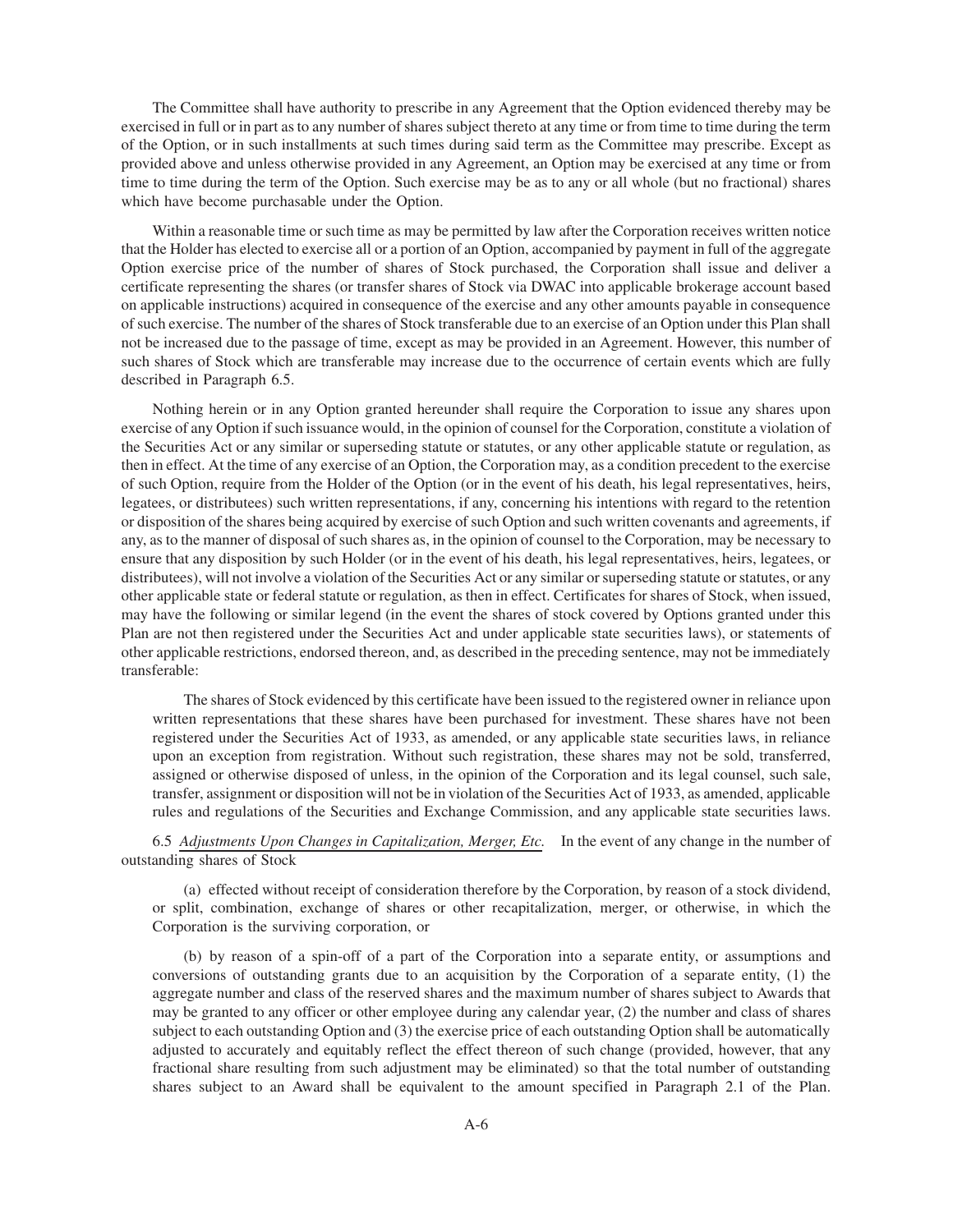Notwithstanding the foregoing, any adjustment in connection with this Section 6.5 with respect to Options shall be made in accordance with Code Sections 424 and 409A, if applicable as determined by the Committee. In the event of a dispute concerning such adjustment, the Committee has full discretion to determine the resolution of the dispute. Such determination shall be final, binding and conclusive. The number of reserved shares or the number of shares subject to any outstanding Option shall be automatically reduced by any fraction included therein which results from any adjustment made pursuant to this Paragraph 6.5.

The following provisions of this Paragraph 6.5 shall apply unless a Holder's Agreement provides otherwise. In the event of a Change in Control, as defined as follows:

(a) a dissolution or liquidation of the Corporation,

(b) a merger or consolidation (other than a merger effecting a reincorporation of the Corporation in another state or any other merger or a consolidation in which the stockholders of the surviving corporation and their proportionate interests therein immediately after the merger or consolidation are substantially identical to the stockholders of the Corporation and their proportionate interests therein immediately prior to the merger or consolidation) in which the Corporation is not the surviving corporation (or survives only as a subsidiary of another corporation in a transaction in which the stockholders of the parent of the Corporation and their proportionate interests therein immediately after the transaction are not substantially identical to the stockholders of the Corporation and their proportionate interests therein immediately prior to the transaction; provided, however, that the Board of Directors may at any time prior to such a merger or consolidation provide by resolution that the foregoing provisions of this parenthetical shall not apply if a majority of the board of directors of such parent immediately after the transaction consists of individuals who constituted a majority of the Board of Directors immediately prior to the transaction), or

(c) a transaction in which any person becomes the owner of 50% or more of the total combined voting power of all classes of stock of the Corporation (provided, however, that the Board of Directors may at any time prior to such transaction provide by resolution that this subparagraph (c) shall not apply if such acquiring person is a corporation and a majority of the board of directors of the acquiring corporation immediately after the transaction consists of individuals who constituted a majority of the Board of Directors immediately prior to the acquisition of such 50% or more total combined voting power)

the Plan and all Options outstanding hereunder shall terminate, except to the extent provision is made in writing in connection with such transaction for the continuation of the Plan and/or the assumption of the Options theretofore granted, or for the substitution for such Options of new options covering the stock of a successor corporation, or a parent or subsidiary thereof, with appropriate adjustments as to the number and kinds of shares and exercise prices, in which event the Plan and Options theretofore granted shall continue in the manner and under the terms so provided and in accordance with Code Sections 424 and 409A, if applicable as determined by the Committee. In the event of any such termination of the Plan, each individual holding an Option shall have the right (subject to the general limitations on exercise set forth in Paragraph 6.4 above), immediately prior to the occurrence of such termination and during such period occurring prior to such termination as the Board of Directors in its sole discretion shall determine and designate, to exercise such Option in whole or in part, whether or not such Option was otherwise exercisable at the time such termination occurs. The Board shall send written notice of an event that will result in such a termination to all individuals who hold Options not later than the time at which the Corporation gives notice thereof to its stockholders.

6.6 *Rights as a Stockholder.* A Holder shall have no right as a stockholder with respect to any shares covered by his Option until a certificate representing such shares is issued to him. No adjustment shall be made for dividends (ordinary or extraordinary, whether in cash or other property) or distributions or other rights for which the record date is prior to the date such certificate is issued, except as provided in Paragraph 6.5 hereof.

6.7 *Modification, Extension and Renewal of Options.* Subject to the terms and conditions of and within the limitations of the Plan, the Committee may modify, extend or renew outstanding Options granted under the Plan, or accept the surrender of Options outstanding hereunder (to the extent not theretofore exercised) and authorize the granting of new Options hereunder in substitution therefore (to the extent not theretofore exercised). Except in connection with a corporate transaction involving the company (including, without limitation, any stock dividend, stock split, extraordinary cash dividend, recapitalization, reorganization, merger, consolidation, split-up, spin-off,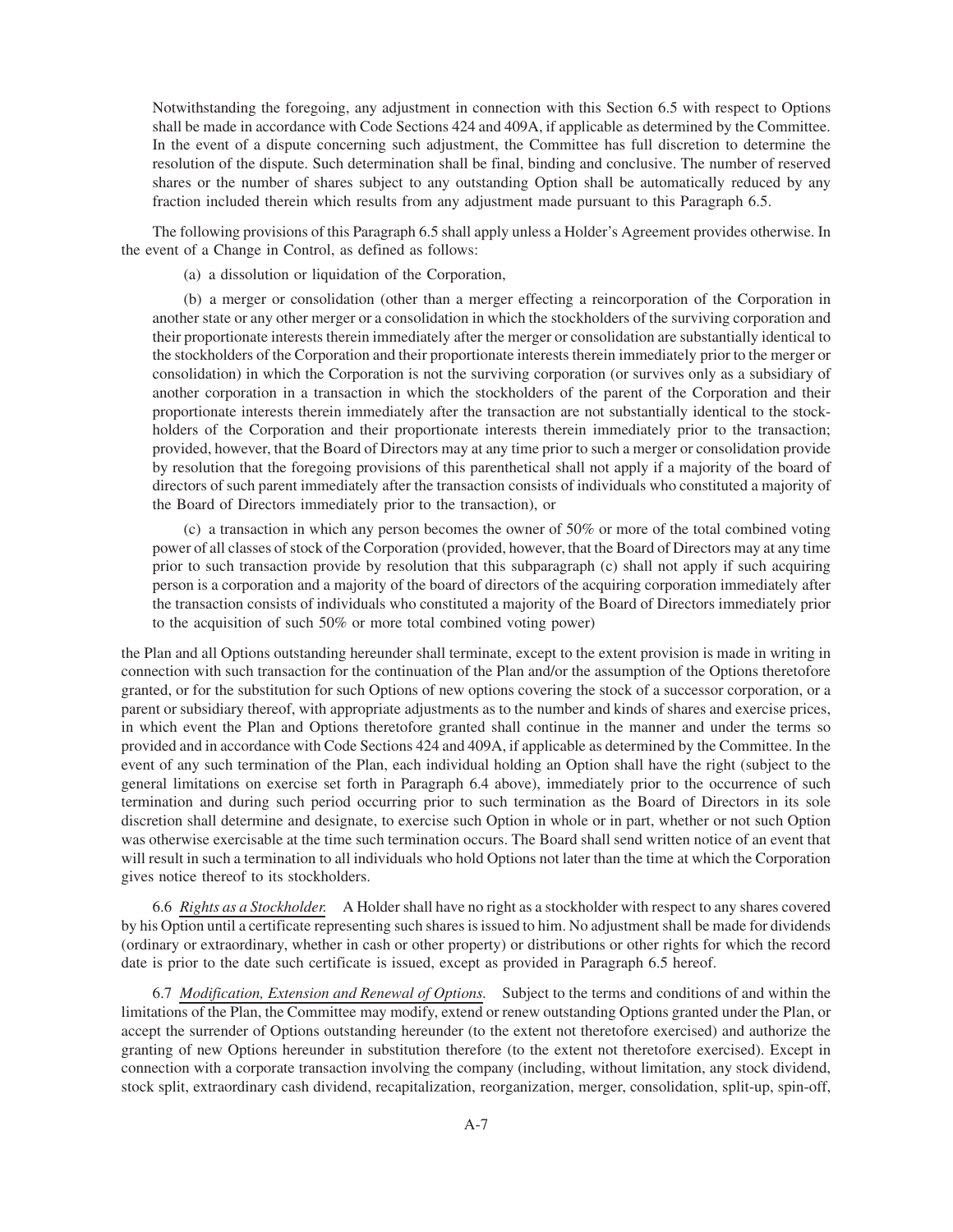combination, or exchange of shares), the terms of outstanding awards may not be amended to reduce the exercise price of outstanding Options or SARs or cancel outstanding Options or SARS in exchange for cash, other awards or Options or SARs with an exercise price that is less than the exercise price of the original Options or SARs without stockholder approval.

6.8 *Furnish Information.* Each Holder shall furnish to the Corporation all information requested by the Corporation to enable it to comply with any reporting or other requirement imposed upon the Corporation by or under any applicable statute or regulation.

6.9 *Obligation to Exercise; Termination of Employment.* The granting of an Option hereunder shall impose no obligation upon the Holder to exercise the same or any part thereof. In the event of a Holder's termination of employment with the Corporation or an Affiliate or USPTM, the unexercised portion of an Option granted hereunder shall terminate in accordance with Paragraph 6.4 hereof.

6.10 *Agreement Provisions.* The Agreements authorized under the Plan shall contain such provisions in addition to those required by the Plan (including, without limitation, restrictions or the removal of restrictions upon the exercise of the Option and the retention or transfer of shares thereby acquired) as the Committee shall deem advisable.

6.11 *Restricted Stock.* Eligible Individuals shall, subject to the direction of the Committee, be eligible for grants of Restricted Stock. The Restricted Stock shall be subject to such restrictions on transfer by the Eligible Individual and repurchase by Corporation as the Committee, in its sole discretion, shall determine. Prior to the lapse of such restrictions the Holder shall not be permitted to transfer such shares. Corporation shall have the right to repurchase or recover any such shares for the amount of cash paid, if any, if (i) the Holder shall terminate Employment from Corporation prior to the lapse of such restrictions, or (ii) the Restricted Stock is forfeited by Holder pursuant to the terms of the Award. Notwithstanding the foregoing, unless the Award specifically provides otherwise, all Restricted Stock not otherwise vested shall vest upon (i) termination of a Holder without Cause, as defined in the Award Agreement; (ii) termination, resignation or removal of a Holder for any reason within one (1) year from the effective date of a Change in Control; or (iii) death or Disability as defined in the Award Agreement of the Holder. Any certificate representing Restricted Stock awarded under the Plan shall be registered in the name of the Eligible Individual and, during the Restricted Period, shall be left in deposit with the Corporation and a stock power endorsed in blank. The Holder of Restricted Stock shall have all the rights of a stockholder with respect to such shares including the right to vote and the right to receive dividends or other distributions paid or made with respect to such shares. Any certificate or certificates representing shares of Restricted Stock shall bear a legend similar to the following:

*The transferability of this certificate and the shares of stock represented hereby are subject to the restrictions, terms and conditions (including forfeiture and restrictions against transfer) contained in the U.S. Physical Therapy, Inc. 1999 Incentive Plan and an Award Agreement entered into between the registered owner of such shares and U.S. Physical Therapy, Inc. A copy of the Plan and the Award Agreement are on file in the corporate offices of U.S. Physical Therapy, Inc.*

In addition to any other restrictions the Committee at its discretion in an Agreement may require the Holder of a Restricted Stock Award to achieve performance goals before such Restricted Stock may be transferred and no longer subject to a substantial risk of forfeiture. The Committee may establish performance goals applicable to Restricted Stock based upon criteria in one or more of the following categories: (i) performance of the Corporation as a whole, (ii) performance of a segment of the Corporation's business, and (iii) individual performance. Performance criteria for the Corporation shall relate to the achievement of predetermined financial objectives for the Corporation and its Affiliates on a consolidated basis. Performance criteria for a segment of the Corporation's business shall relate to the achievement of financial and operating objectives of the segment for which the Holder is accountable. Examples of performance criteria shall include one or more of the following pre tax or after tax profit levels, including: earnings per share, earnings before interest and taxes, earnings before interest, taxes, depreciation and amortization, net operating profits after tax, and net income; total stockholder return; return on assets, equity, capital or investment; cash flow and cash flow return on investment; economic value added and economic profit; growth in earnings per share; levels of operating expense, maintenance expenses or measures of customer satisfaction and customer service as determined from time to time including the relative improvement therein or stock price performance. Individual performance criteria shall relate to a Holder's overall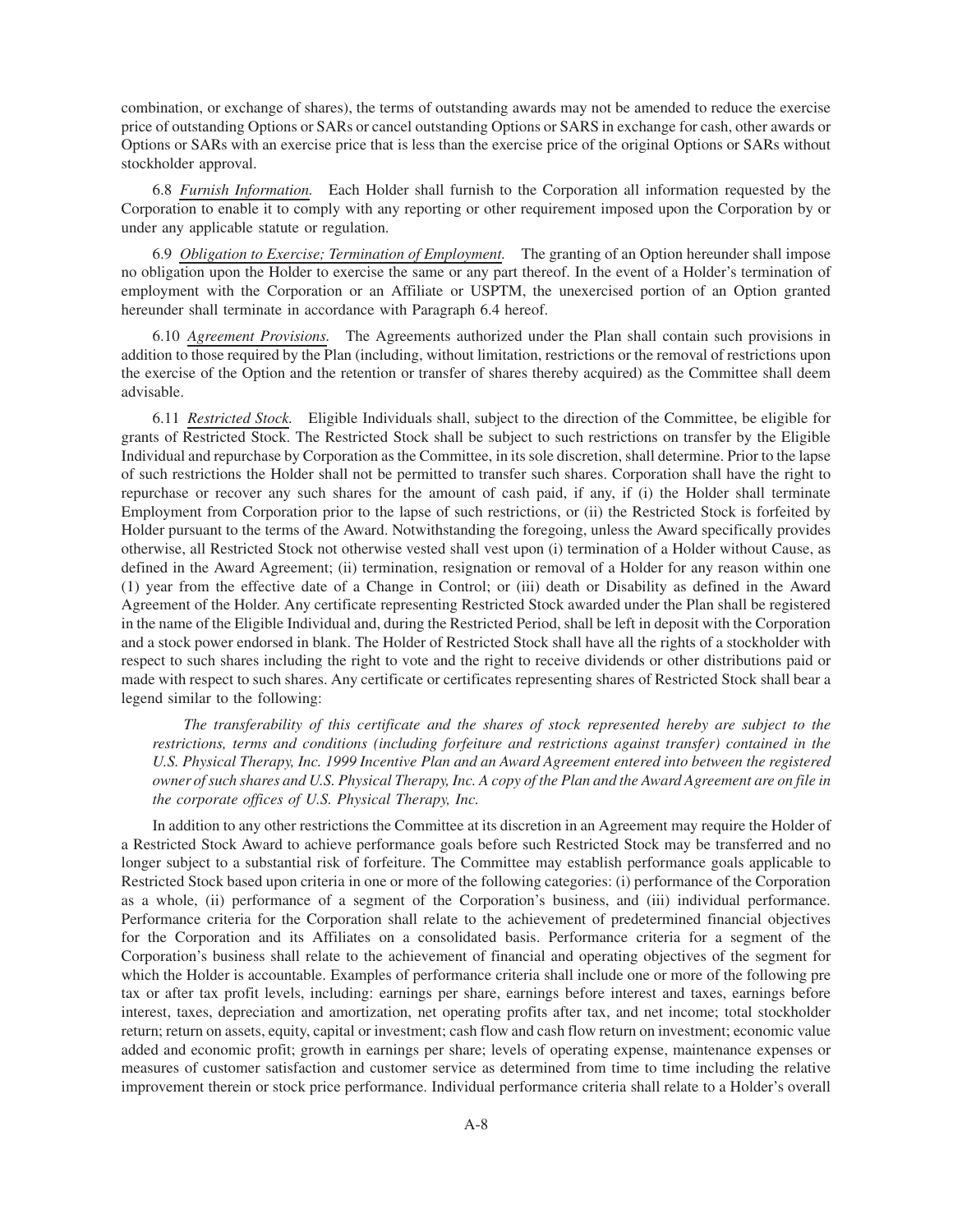performance, taking into account, among other measures of performance, the attainment of individual goals and objectives. The performance criteria may differ among Holders. The performance criteria need not be based on an increase or positive result and may include for example, maintaining the status quo or limiting economic loss.

At the beginning of each performance period, the Committee shall (i) establish for such performance period specific financial or non-financial performance objectives that the Committee believes are relevant to the Corporation's business objectives; (ii) determine the value of a Restricted Stock Award relative to performance objectives; and (iii) notify each Holder in writing of the established performance objectives and, if applicable, the minimum, target, and maximum value of Restricted Stock Award for such performance period.

If an Award is intended to meet the performance based exception, the performance criteria shall preclude discretion to increase the amount of compensation payable upon attainment of the goal or other modification of the criteria except as permitted under Code Section 162(m), and no restrictions can be waived except and to the extent permitted under Code Section 162(m) in the event of the Holder's death, disability, retirement, or the Holder's termination without Cause (as defined in the Award Agreement) or a Change in Control as defined in Section 6.5.

The basis for payment of Restricted Stock Award for a given performance period shall be the achievement of those performance objectives determined by the Committee at the beginning of the performance period as specified in the Holder's Agreement. If minimum performance is not achieved for a performance period, no payment shall be made and all contingent rights shall cease.

# SECTION 7. *Duration of Plan.*

The Plan shall be effective as of the Effective Date subject to shareholder approval of the Plan within 12 months from the Effective Date. If stockholders do not approve the Plan within 12 months of the Effective Date any grants of Awards prior to the Effective Date under this amended and restated Plan shall be null and void and this amendment and restatement of the Plan shall be ineffective. The Plan shall have no termination date; provided, however, that no Options may be granted after the date which is 10 years after May 31, 2006. With respect to shares of Stock not currently covered by an outstanding Award, this Plan may be terminated at any time by the Board of Directors.

# SECTION 8. *Amendment of Plan.*

The Board of Directors may at any time terminate or from time to time amend or suspend the Plan. Any Plan amendment shall be subject to shareholder approval if shareholder approval is required by applicable law or the rules of the exchange on which the Corporation's stock is traded. No Award may be granted during any suspension of the Plan or after the Plan has been terminated and no amendment, suspension or termination shall, without a Holder's consent, alter or impair any of the rights or obligations under any Award theretofore granted to such Holder under the Plan.

# SECTION 9. *General.*

9.1 *Application of Funds.* The proceeds received by the Corporation from the sale of shares pursuant to Awards shall be used for general corporate purposes.

9.2 *Right of the Corporation and Affiliates to Terminate.* Nothing contained in the Plan, or in any Agreement, shall confer upon any Holder the right to continue in the employ of the Corporation or any Affiliate, or interfere in any way with the rights of the Corporation or any Affiliate to terminate his employment any time.

9.3 *Authority of Committee.* In addition to its authority expressed herein, the Committee shall have full and absolute discretion to make determinations under the Plan and any Agreement and to interpret the provisions of the Plan and any Agreement.

9.4 *No Liability for Good Faith Determinations.* Neither the members of the Board of Directors nor any member of the Committee shall be liable for any act, omission, or determination taken or made in good faith with respect to the Plan or any Award granted under it, and members of the Board of Directors and the Committee shall be entitled to indemnification and reimbursement by the Corporation in respect of any claim, loss, damage, or expense (including attorneys' fees, the costs of settling any suit, provided such settlement is approved by independent legal counsel selected by the Corporation, and amounts paid in satisfaction of a judgment, except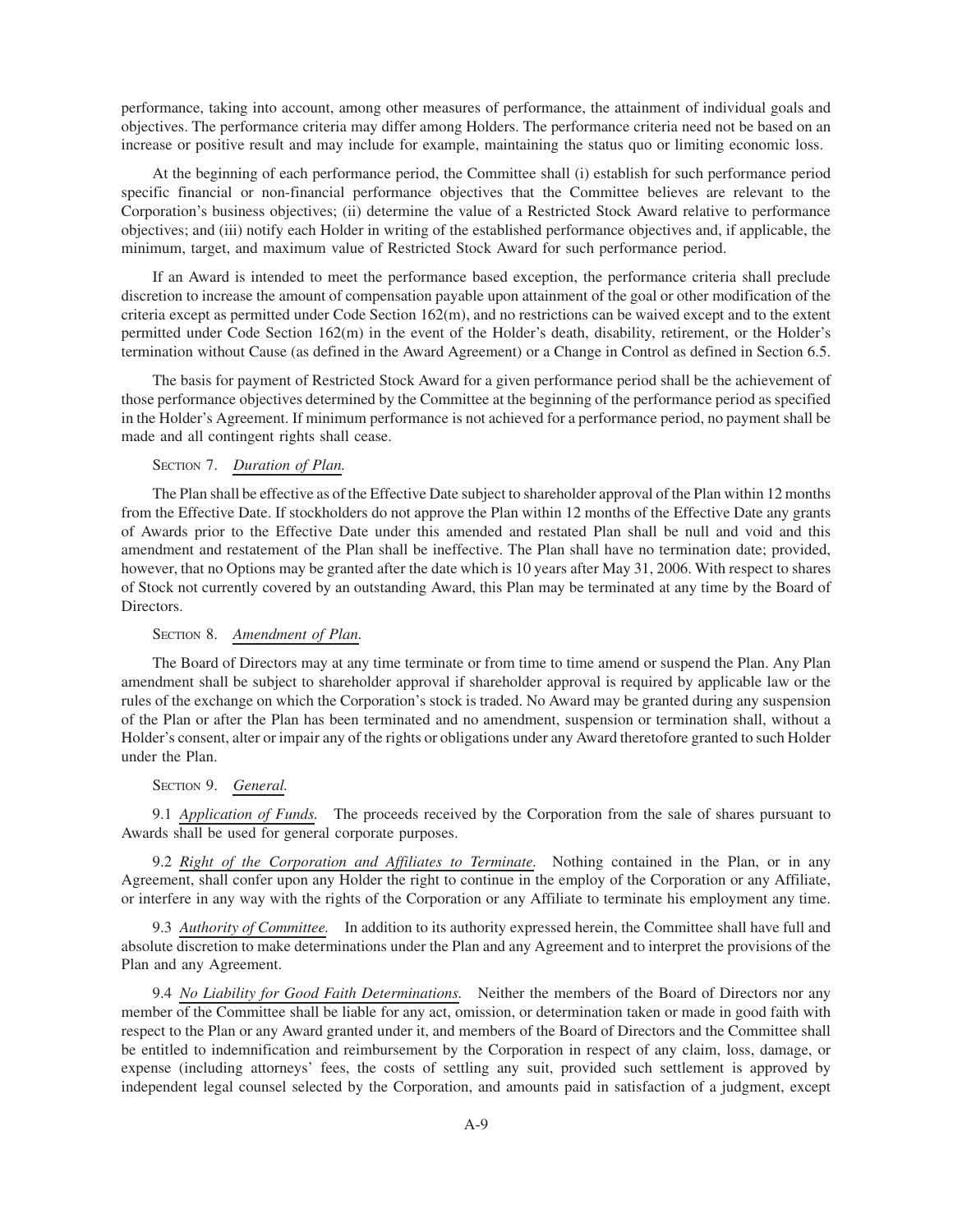a judgment based on a finding of bad faith) arising therefrom to the full extent permitted by law and under any directors and officers liability or similar insurance coverage that may from time to time be in effect.

9.5 *Information Confidential.* As partial consideration for the granting of each Award hereunder, the Agreement may, in the Committee's sole and absolute discretion, provide that the Holder shall agree with the Corporation that he will keep confidential all information and knowledge that he has relating to the manner and amount of his participation in the Plan; provided, however, that such information may be disclosed as required by law and may be given in confidence to the Holder's spouse, tax and financial advisors, or to a financial institution to the extent that such information is necessary to secure a loan. In the event any breach of this promise comes to the attention of the Committee, it shall take into consideration such breach, in determining whether to recommend the grant of any future Award to such Holder, as a factor militating against the advisability of granting any such future Award to such individual.

9.6 *Other Benefits.* Participation in the Plan shall not preclude the Holder from eligibility in any other stock option plan of the Corporation or any Affiliate or any old age benefit, insurance, pension, profit sharing, retirement, bonus, or other extra compensation plans which the Corporation or any Affiliate has adopted, or may, at any time, adopt for the benefit of its employees.

9.7 *Execution of Receipts and Releases.* Any payment of cash or any issuance or transfer of shares of Stock to the Holder, or to his legal representative, heir, legatee, or distributee, in accordance with the provisions hereof, shall, to the extent thereof, be in full satisfaction of all claims of such persons hereunder. The Committee may require any Holder, legal representative, heir, legatee, or distributee, as a condition precedent to such payment, to execute a release and receipt therefor in such form as it shall determine.

9.8 *No Guarantee of Interests.* Neither the Committee nor the Corporation guarantees the Stock of the Corporation from loss or depreciation.

9.9 *Payment of Expenses.* All expenses incident to the administration, termination, or protection of the Plan, including, but not limited to, legal and accounting fees, shall be paid by the Corporation or its Affiliates; provided, however, the Corporation or an Affiliate may recover any and all damages, fees, expenses, and/or costs arising out of any actions taken by the Corporation to enforce its rights hereunder.

9.10 *Corporation Records.* Records of the Corporation or its Affiliates regarding the Holder's period of employment, termination of employment and the reason therefore, leaves of absence, re-employment, and other matters shall be conclusive for all purposes hereunder, unless determined by the Committee to be incorrect.

9.11 *Information.* The Corporation and its Affiliates shall, upon request or as may be specifically required hereunder, furnish or cause to be furnished, all of the information or documentation which is necessary or required by the Committee to perform its duties and functions under the Plan.

9.12 *No Liability of Corporation.* The Corporation assumes no obligation or responsibility to the Holder or his legal representatives, heirs, legatees, or distributees for any act of, or failure to act on the part of, the Committee.

9.13 *Corporation Act.* Any action required of the Corporation shall be by resolution of its Board of Directors, by a person authorized to act by resolution of the Board of Directors, or by a person authorized to act by the bylaws of the Corporation.

9.14 *Severability.* If any provision of this Plan is held to be illegal or invalid for any reason, the illegality or invalidity shall not affect the remaining provisions hereof, but such provision shall be fully severable and the Plan shall be construed and enforced as if the illegal or invalid provision had never been included herein.

9.15 *Notices.* Whenever any notice is required or permitted hereunder, such notice must be in writing and personally delivered or sent by mail or by a nationally recognized courier service. Any notice required or permitted to be delivered hereunder shall be deemed to be delivered on the date on which it is personally delivered, or, if mailed, whether actually received or not, on the third business day after it is deposited in the United States mail, certified or registered, postage prepaid, addressed to the person who is to receive it at the address which such person has previously specified by written notice delivered in accordance herewith or, if by courier, 24 hours after it is sent, addressed as described in this Section, or, if by facsimile machine, the time mechanically recorded on the document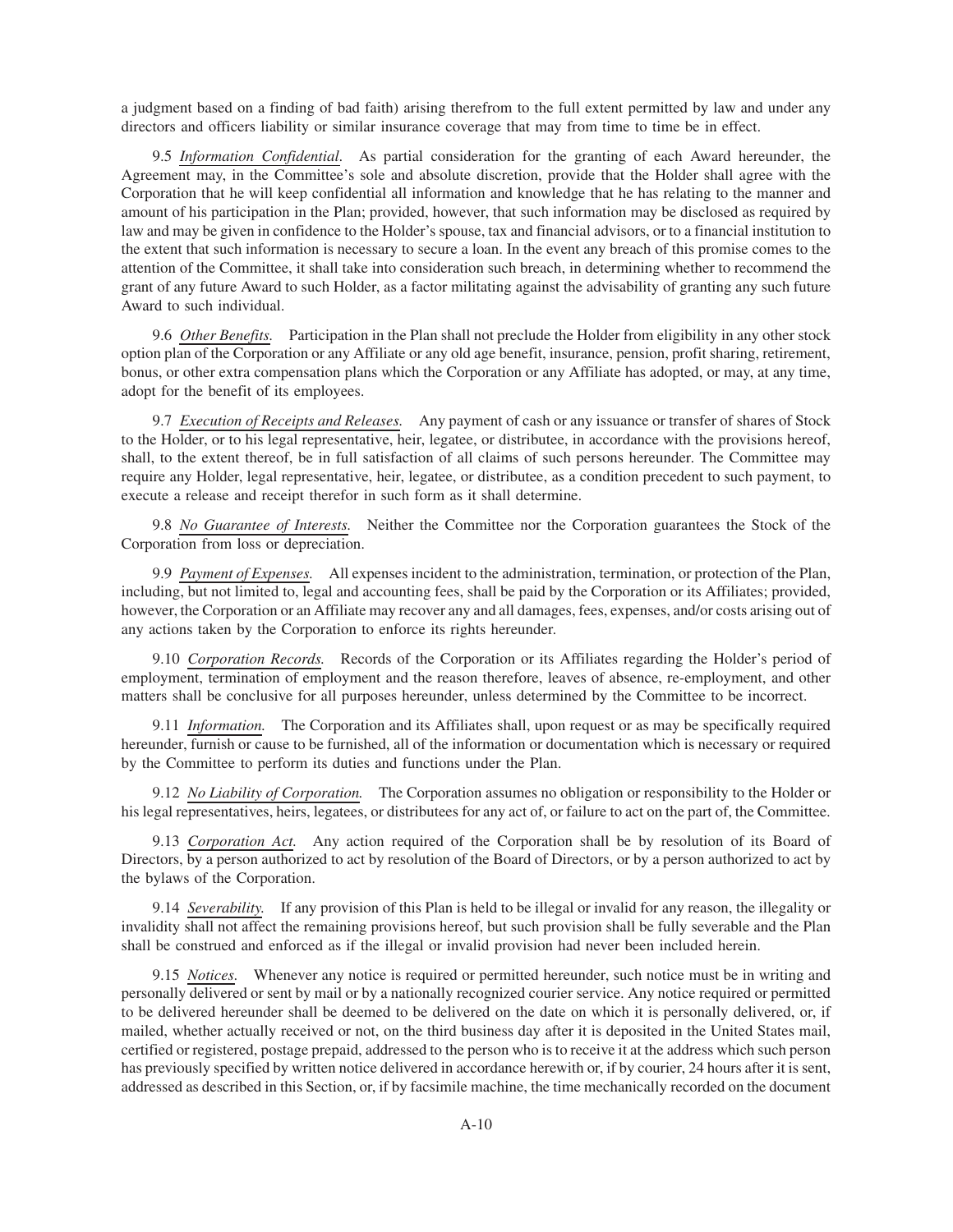by the facsimile process. The Corporation or a Holder may change, at any time and from time to time, by written notice to the other, the address which it or he had previously specified for receiving notices. Until changed in accordance herewith, the Corporation and each Holder shall specify as its and his address for receiving notices the address set forth in the Agreement pertaining to the shares to which such notice relates.

9.16 *Waiver of Notice.* Any person entitled to notice hereunder may waive such notice.

9.17 *Successors.* The Plan shall be binding upon the Holder, his legal representatives, heirs, legatees, and distributees, upon the Corporation, its successors, and assigns, and upon the Committee and its successors.

9.18 *Headings.* The titles and headings of Sections and Paragraphs are included for convenience of reference only and are not to be considered in construction of the provisions hereof.

9.19 *Governing Law.* All questions arising with respect to the provisions of the Plan shall be determined by application of the laws of the State of Nevada except to the extent Nevada law is preempted by federal law. Questions arising with respect to the provisions of an Agreement that are matters of contract law shall be governed by the laws of the state specified in the Agreement, except to the extent preempted by federal law and except to the extent that Nevada corporate law conflicts with the contract law of such state, in which event Nevada corporate law shall govern. The obligation of the Corporation to sell and deliver Stock hereunder is subject to applicable laws and to the approval of any governmental authority required in connection with the authorization, issuance, sale, or delivery of such Stock.

9.20 *Word Usage.* Words used in the masculine shall apply to the feminine where applicable, and wherever the context of this Plan dictates, the plural shall be read as the singular and the singular as the plural.

9.21 *Taxes.* All Awards hereunder are subject to all federal, state and local income taxes and the Corporation shall have the power and the right to deduct or withhold or require a Holder to remit to the Corporation, an amount sufficient to satisfy federal, state, and local taxes, domestic or foreign, required by law or regulation to be withheld with respect to any taxable event arising as a result of the Plan or an Award hereunder.

9.22 *Share Withholding.* With respect to tax withholding required upon the exercise of Options granted after the Effective Date or upon the lapse of restrictions on Restricted Stock, or upon any other taxable event arising as a result of any Awards, Holders may elect, subject to the approval of the Committee in its discretion, to satisfy the withholding requirement, in whole or in part, by having the Corporation withhold shares having a Fair Market Value on the date the tax is to be determined equal to the minimum withholding taxes which could be imposed on the transaction as determined by the Committee. All such elections shall be made in writing, signed by the Holder, and shall be subject to any restrictions or limitations that the Committee, in its discretion, deems appropriate.

9.23 *Code Section.* To the extent that any Award is deferred compensation subject to Code Section 409A, as determined by the Committee, the Award Agreement shall comply with the requirements of Code Section 409A in a manner as determined by the Committee in its sole discretion including, but not limited to, using the more restrictive definition of Change in Control as provided in Code Section 409A to the extent that it is more restrictive than as defined in the Plan, using the more restrictive definition of disability or disabled as provided in Code Section 409A and specifying a time and form of payment schedule. In addition if any Incentive Award constitutes deferred compensation under Section 409A of the Code (a **"Section 409A Plan"**), then the Incentive Award shall be subject to the following requirements, if and to the extent required to comply with Code Section 409A, and as determined by the Committee and specified in the Award Agreement:

(a) Payments under the Section 409A Plan may not be made earlier than (i) the Holder's separation from service, (ii) the date the Holder becomes disabled, (iii) the Holder's death, (iv) a specified time (or pursuant to a fixed schedule) specified in the Award Agreement at the date of the deferral of such compensation, (v) a change in the ownership or effective control of the corporation, or in the ownership of a substantial portion of the assets of the corporation, or (vi) the occurrence of an unforeseeable emergency;

(b) The time or schedule for any payment of the deferred compensation may not be accelerated, except to the extent provided in applicable Treasury Regulations or other applicable guidance issued by the Internal Revenue Service;